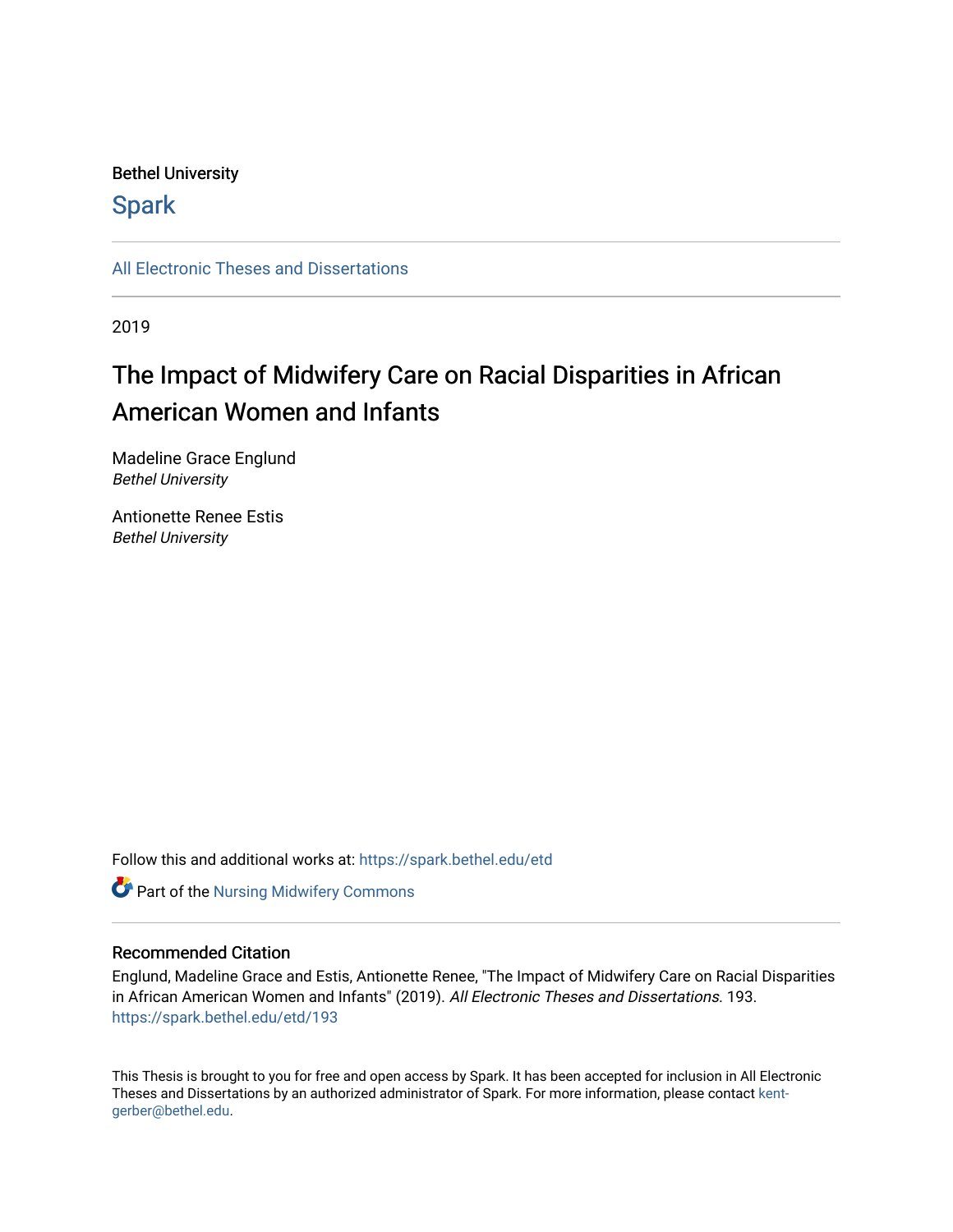# THE IMPACT OF MIDWIFERY CARE ON RACIAL DISPARITIES IN AFRICAN-

## AMERICAN WOMEN AND INFANTS

# A MASTER'S PROJECT SUBMITTED TO THE GRADUATE FACULTY OF THE GRADUATE SCHOOL

### BETHEL UNIVERSITY

BY

### MADELINE ENGLUND and ANTIONETTE ESTIS

## IN PARTIAL FULFILLMENT OF THE REQUIREMENTS FOR THE DEGREE OF MASTER OF SCIENCE IN NURSING

MAY 2019

BETHEL UNIVERSITY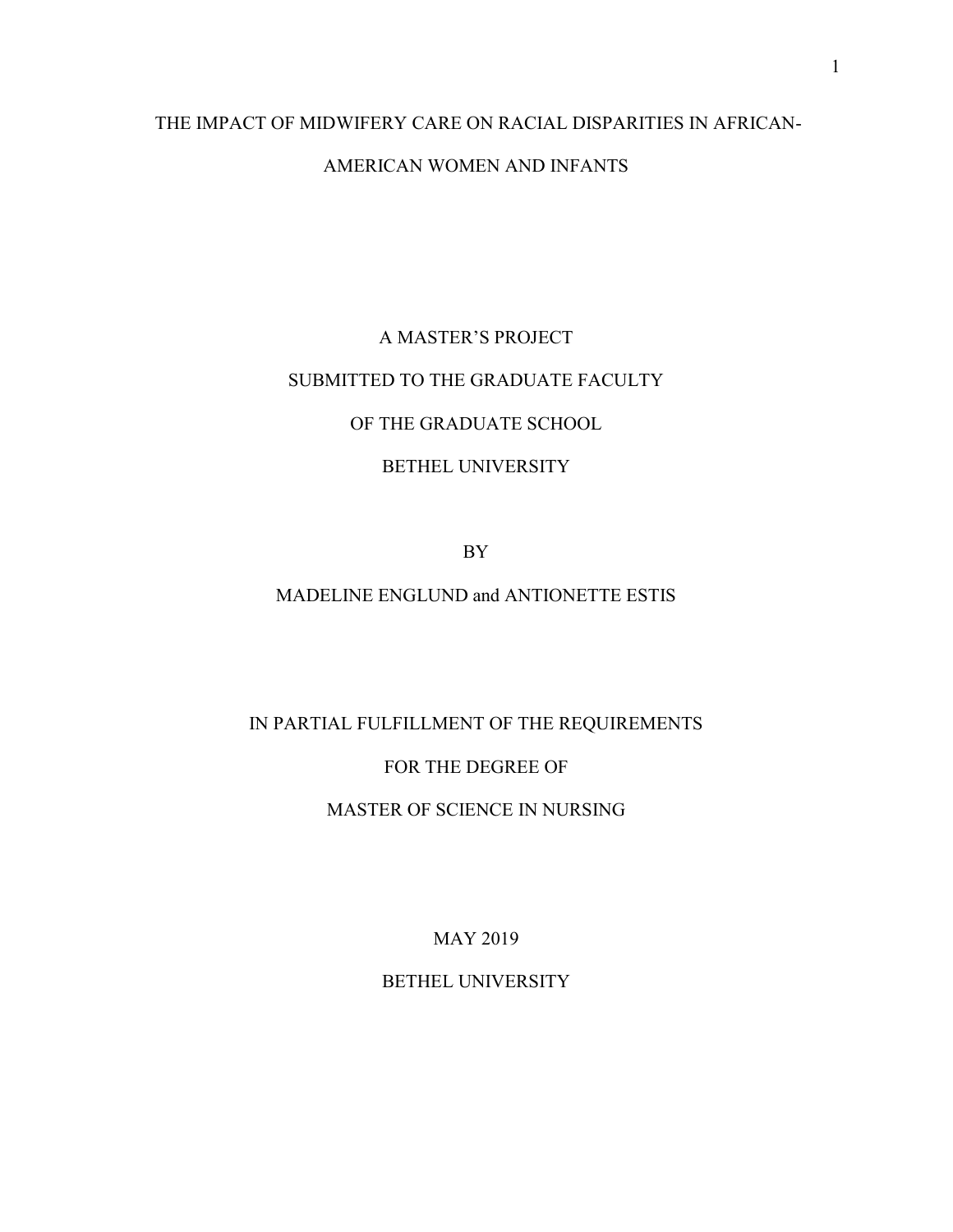Racial Disparities in African-American Women and Infants

Madeline Englund and Antionette Estis

May 2019

Approvals:

| Project Advisor Name: Connie Clark, PhD, RN                       |
|-------------------------------------------------------------------|
| Project Advisor Signature:                                        |
| Second Reader Name:<br>Katrina Wu, MSN, CNM                       |
| Second Reader Signature:                                          |
| Director of Nurse-Midwifery Program Name:<br>Jane Wrede, PhD, CNM |
| Director of Nurse-Midwifery Program Signature:                    |
|                                                                   |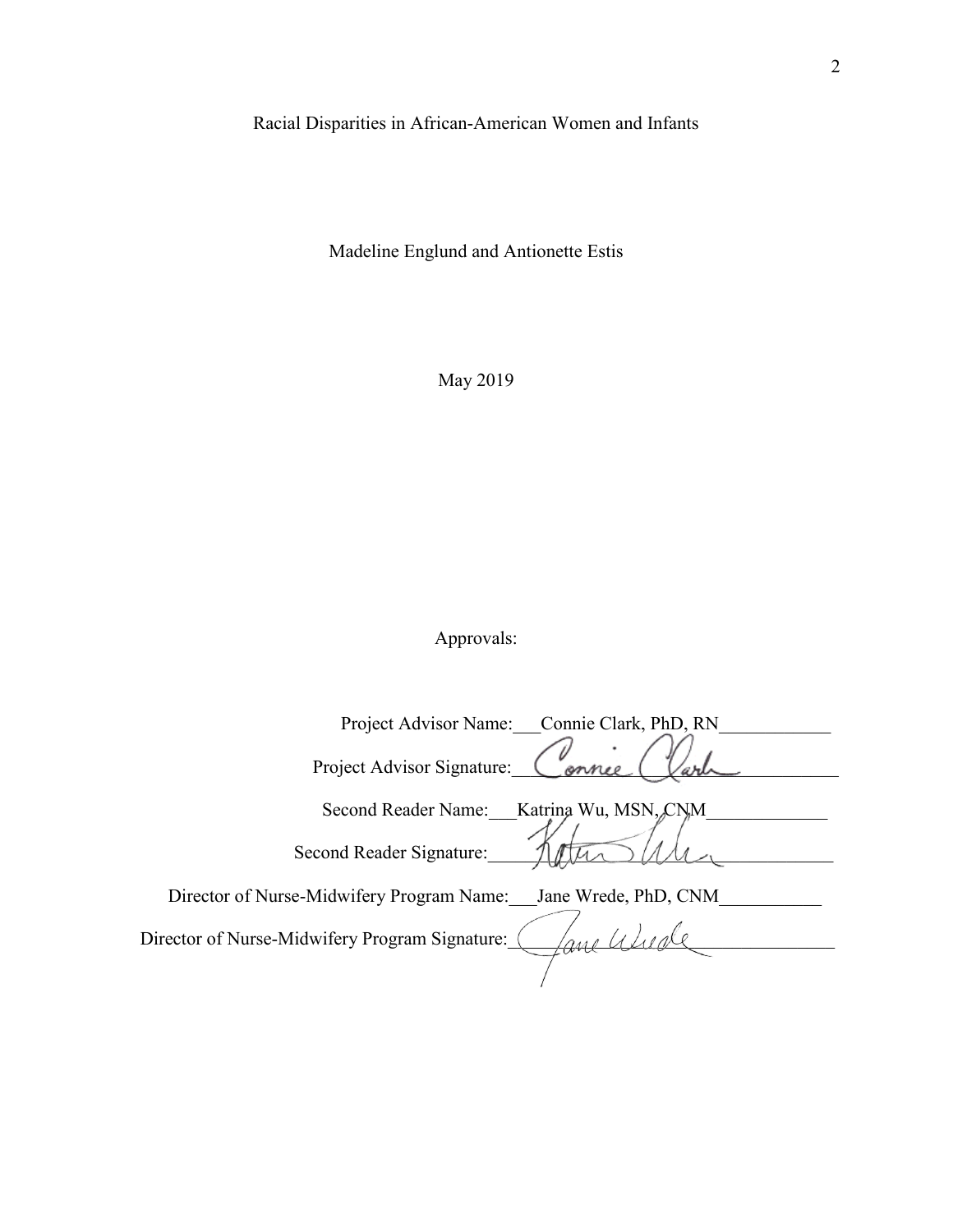#### Acknowledgments

Antionette's acknowledgements:

To my sweetest loves, my daughters: Laila and Lauren. Thank you for taking this journey with me; it has been inarguably challenging and filled with unfair sacrifice from you. This project is dedicated to you for many reasons. Most importantly, because you may choose to birth a child one day and as Black women that may be negatively impacted by the alarming disparities, I hope for you to instead be celebrated, honored, and well supported in the miracle of pregnancy and birth. To my husband: Lee, my strength, thank you for standing strong, allowing me to fold and lean on you constantly. Your ability to listen to me, pray for me and encourage me to trust and have faith is an integral part of my success. I'm forever grateful for you. This project is for my sister, Kelly, for always knowing how to uniquely make me smile. And to my sister-friends that were my biggest cheerleaders as I crawled to the finish line, thank you for listening, wiping my tears, and telling me to get back up again. Your presence and encouragement have been impactful to my success in ways you'll never know. Thank you to all who cared for my children when I was caring for other mommas and welcoming babies into the world. Thank you to all the other Black midwives moving big mountains, especially two of my own shero's: Diane Banigo and Rebecca Polston. It has meant so much to me to see you both as working examples. Because of you, I knew there was a place for me on the other side of all of this. Lastly, this project is for Black mommas; know that I see you, value you, and stand in solidarity with you. Things will change in our favor. When I wanted to give up, it was because of you that I did not. Madeline Acknowledgments:

3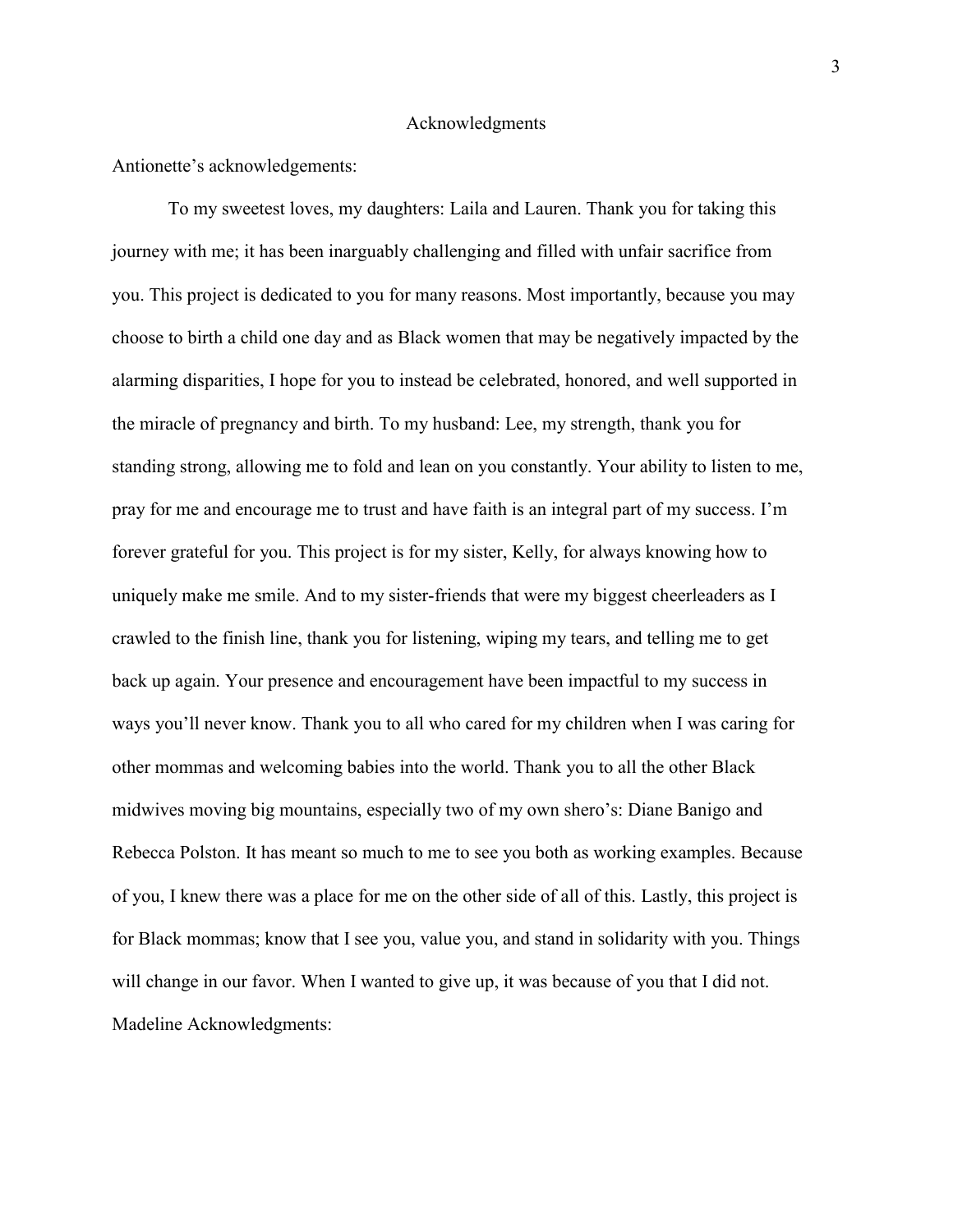I would like to thank my family and friends for the support through the midwife program and capstone. Their support and love keeps me motivated to keep pushing forward to finish my dream of getting my master's in midwifery. To my mom and five sisters: your strength in raising girls to women has inspired me to want create a better world for women's health. Thank you mom and my sisters for your support when I did not want to continue on, your prayers, your words of encouragement, and unconditional love for me. Your support and love spurs me on to treat others with love and respect. Thank you all the midwives, especially midwives of color, that are currently working on lowering racial disparities in the United States. Your work in creating a safe, supportive, non-judgmental, and caring space for women is important and makes a difference. This project is for creating a better world for African-American women to give birth in and encouraging midwives in their ability to make a difference in African-American women's health outcomes. It is because African-American women's lives matter and these racial disparities are important that I pursued this capstone project and did not give up.

We jointly acknowledge Connie Clark, our advisor on this project. Thank you for your continued support and encouragement.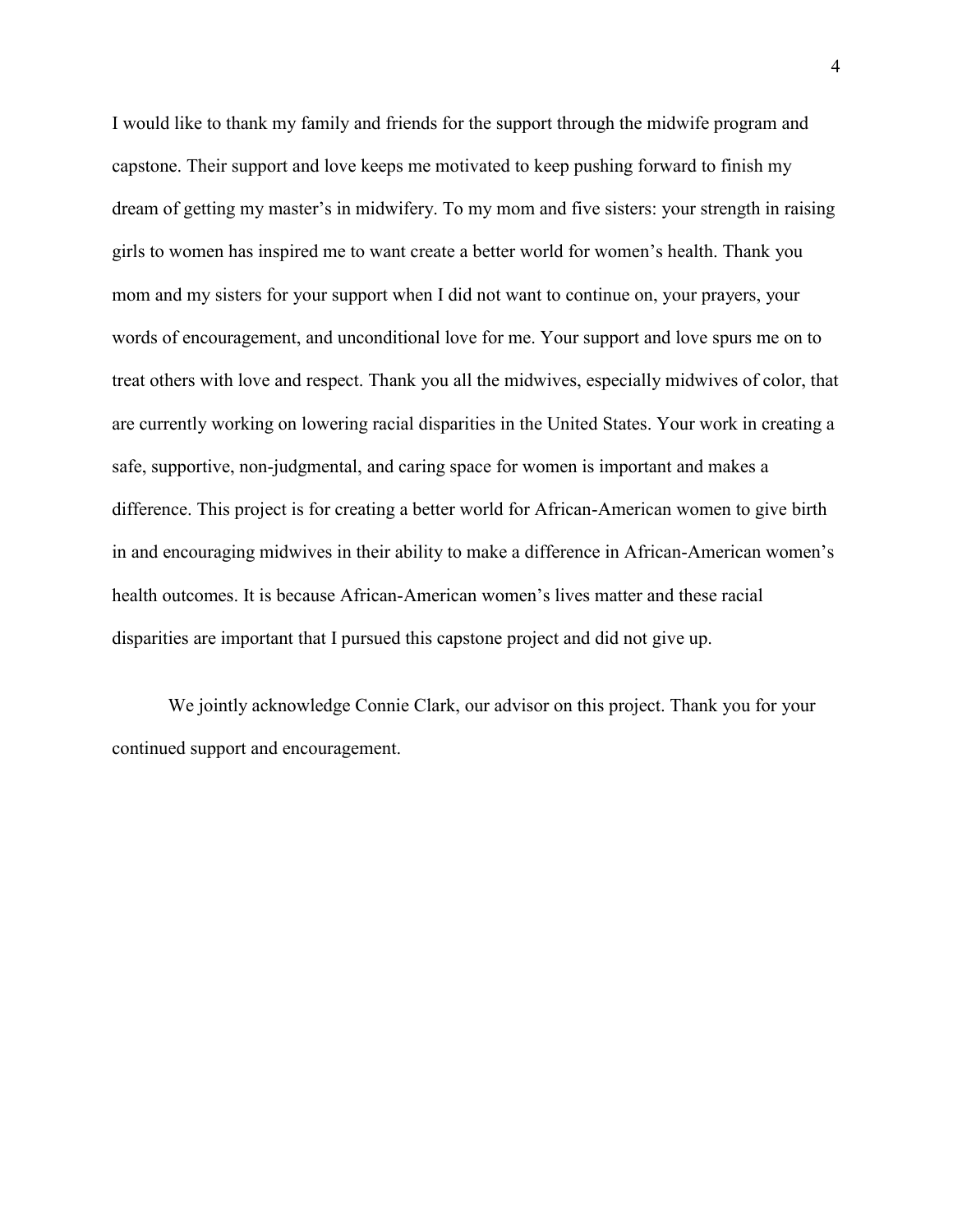#### Abstract

Background/Purpose: The purpose of this paper is to critically examine scholarly writings to understand the history and current manifestations of racism in maternal and perinatal outcomes and reproductive health care and to provide insight on how midwives can be impactful to the health disparities that impact Black women and infants.

Theoretical Framework: Dr. David Williams created a framework for understanding the relationship between race and health. Understanding the differential distribution of adverse health consequences within racial groups is essential to developing effective solutions to these problems. Race is constructed of biological factors, social, and economic structures by which groups live and can shape values and behaviors that have health consequences. This framework is relevant due to racism experienced by African-American women, which creates adverse birth outcomes.

Methods: Twenty research articles were critically reviewed with the purpose of evaluating the relationship between birth outcomes for African-American pregnant woman and low-birthweight infants, and the impact of midwifery care for this patient population.

Results/Findings: The literature review shows that within African-American populations there is a health disparity of maternal mortality and infant mortality within the United States. This health disparity in African-American women can be broken up into three causal categories: racism, implicit bias, and stress. The articles support that midwives have the ability to lower the incidence of low birth weight in African-American infants through the quality care that they provide to women. Some articles support birth centers as a place where African-American women can go and receive quality care from midwives in a safe and comfortable environment; this is one of the ways that midwives are able to address the racism and stress that African-Americans experience which, in-turn, leads to negative birth outcomes.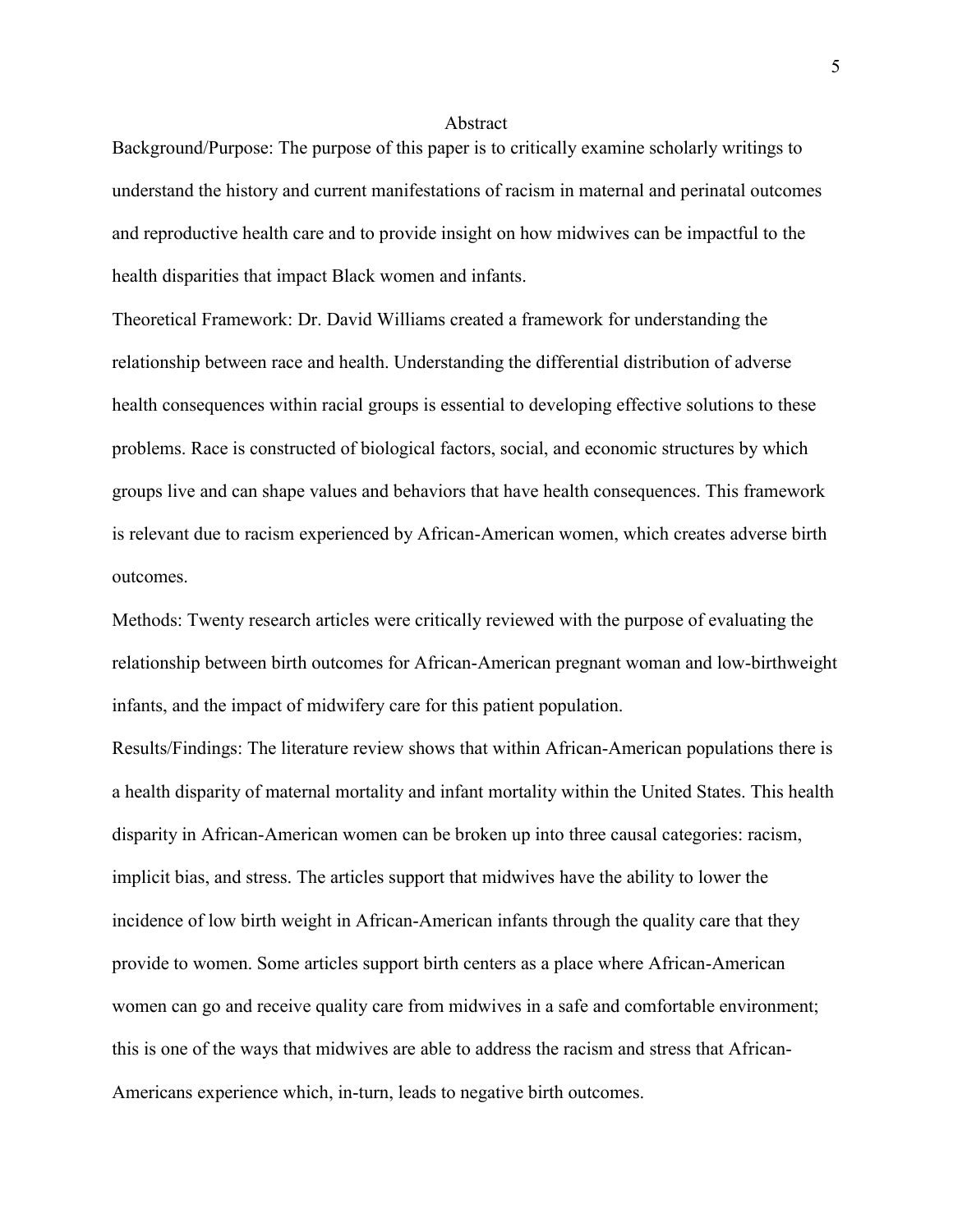Implications for Research and Practice: The literature review consistently demonstrated that additional research is needed to enhance the understanding between the complex relationship of racism and birth outcomes. Literature demonstrates that birth weight has decreased in recent years, and reductions were greater in infants born to African-American women. It is therefore important to continue to assess why this disparity is growing, so that preventative interventions can be put into place. The support women receive during pregnancy is correlated with improved outcomes, and ongoing research that identifies the impact of public health interventions on Black maternal and infant health is necessary.

*Keywords:* African-American women, racial disparities, racism, implicit bias, pregnant, pregnancy outcomes, birth outcomes, adverse birth outcomes, low birth weight, midwifery, and birth centers.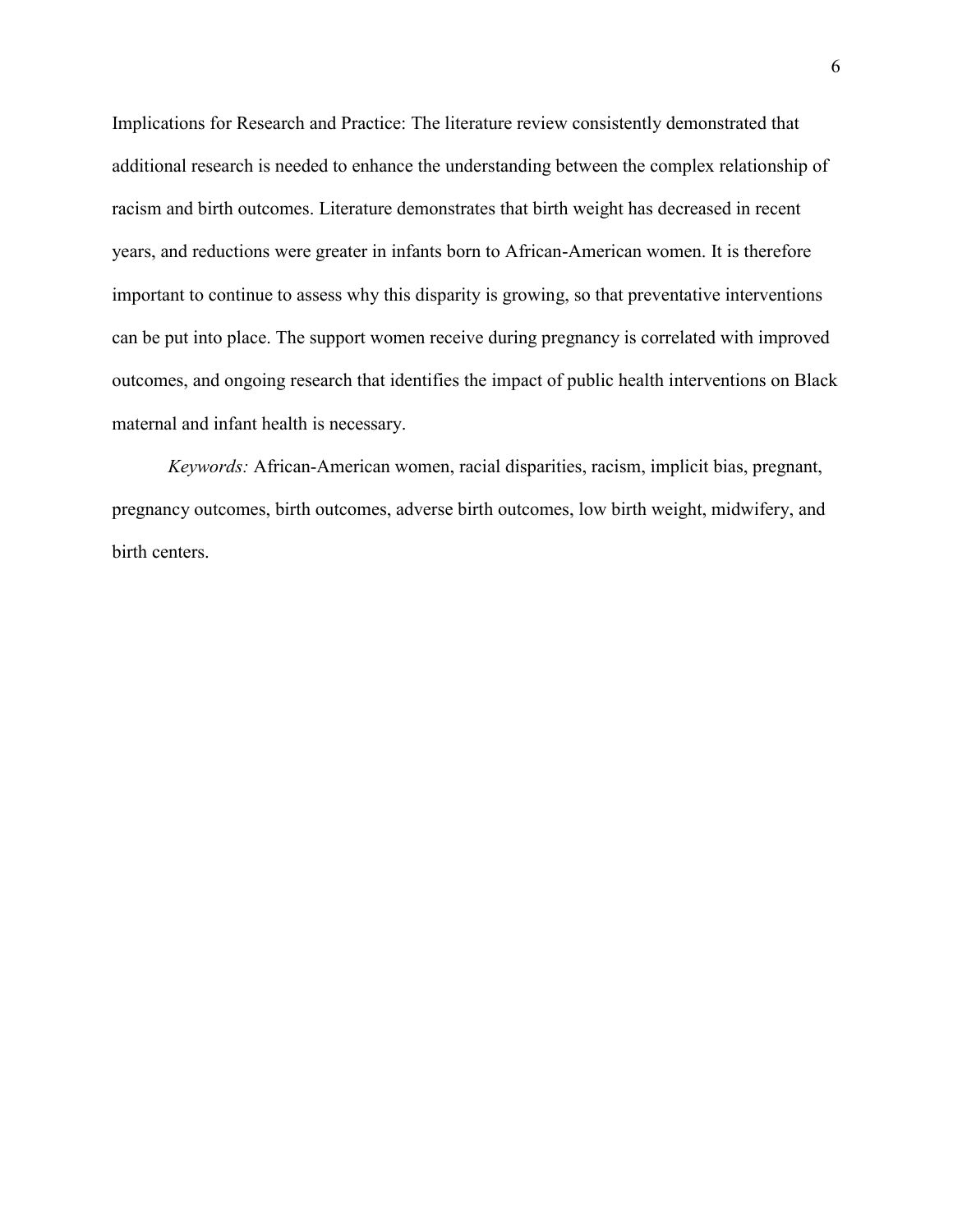## Table of Contents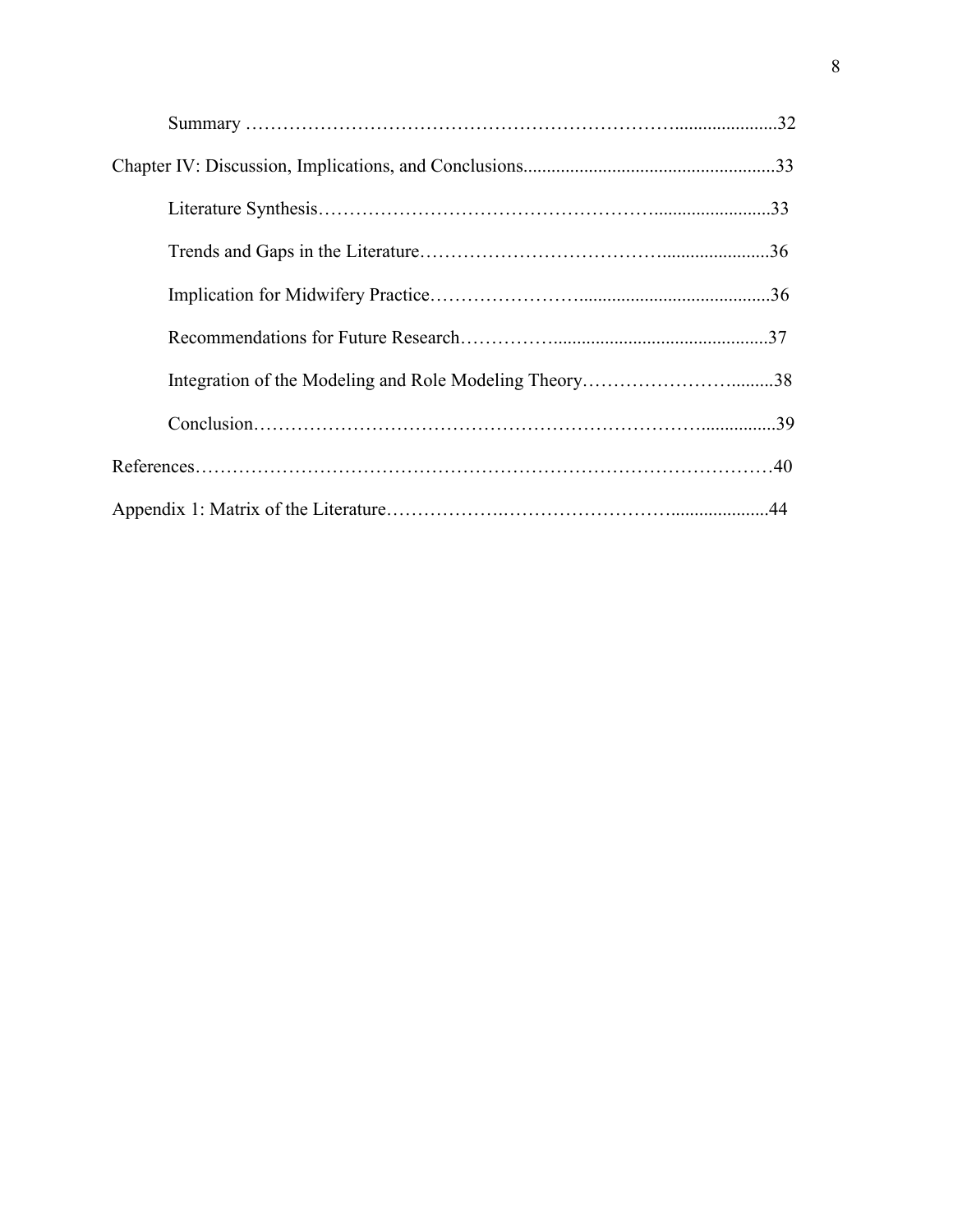#### **Chapter 1: Introduction**

Racial and ethnic disparities are detrimental to maternal and perinatal outcomes and healthcare quality. The disparities that exist are not straightforward, rather, they are inequities that systematically and adversely impact underprivileged groups of women. Recent research has demonstrated that racial and ethnic-minority women experience higher lifetime exposure to chronic stressors, which may increase their risk for poor pregnancy outcomes (Dominguez, 2011). According to Alhusen, Bower, Epstein, and Sharps (2016), minority women suffer from more maternal deaths, comorbid illnesses, and adverse perinatal outcomes than White women. In addition, factors such as race and ethnicity have been shown to impact perinatal care.

Black women are three to four times more likely to die from pregnancy-related causes and have more than a twofold greater risk of severe maternal morbidity than White women (Howell et al., 2018). Evidence establishes that Black women have increased rates of postpartum hemorrhage, venous thromboembolism, and infection during or following birth (Howell et al., 2018). Many of the same adverse perinatal outcomes, including infant death, are more widespread amongst Black women than White women. Black infants die before one year of life at more than twice the rate of White infants (Alhusen et al., 2016). Rates of infant mortality serve as one of the most significant measures for determining the health and social wellness of a community and can often imply failure of multiple systems (Mkandawire-Valhmu et al., 2018). The United States 2020 benchmark for infant mortality is 6.0 infant deaths per 1,000 live births. However, more Black infants die per 1,000 live births than White infants across the nation. Preterm birth is the most frequent predecessor to infant mortality (Mkandawire-Valhmu et al., 2018).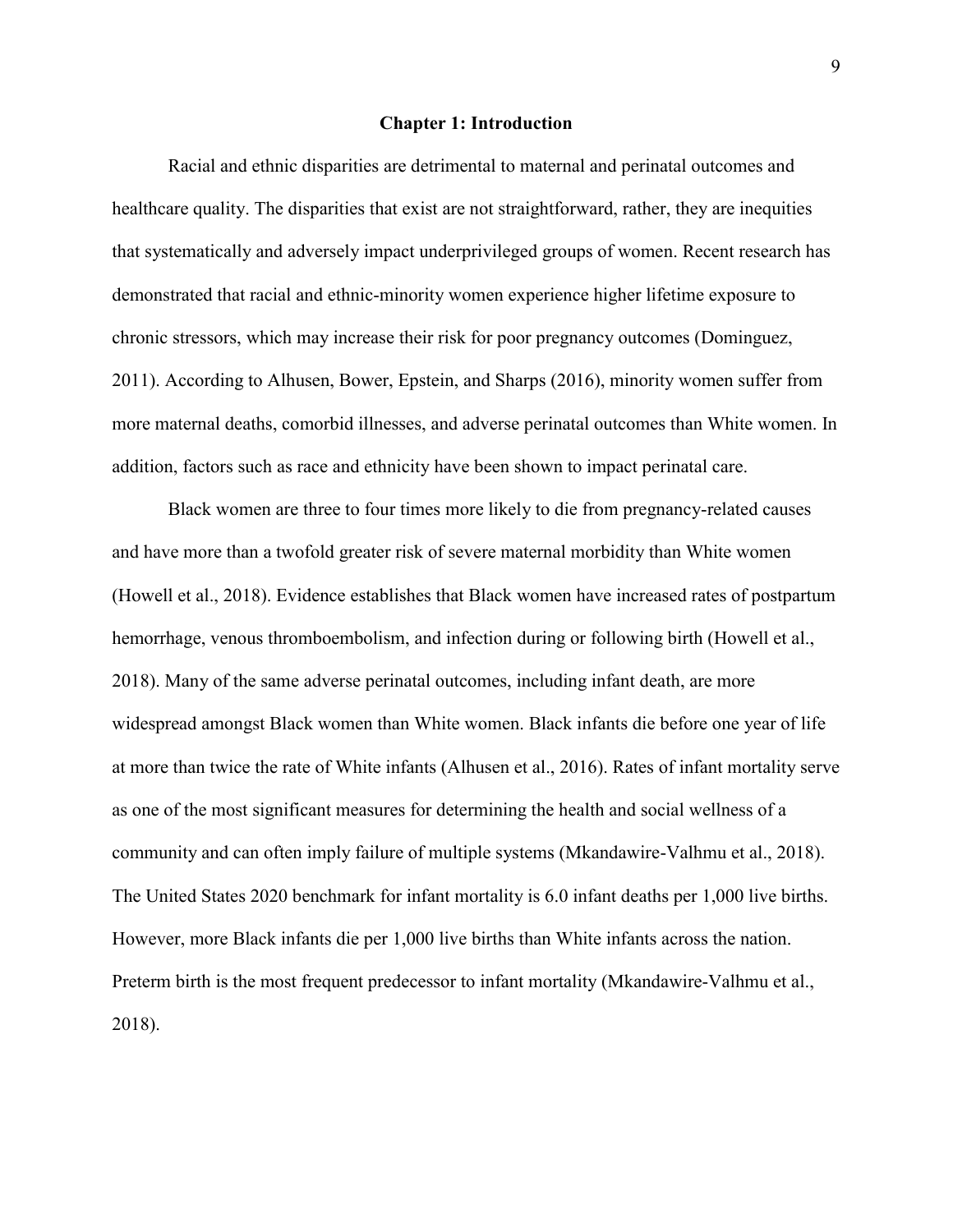The preterm birth rate for Black women is 1.6 times greater than the preterm birth rate for White women, and preterm birth–related infant mortality is three times higher in Black women compared to White women (Alhusen et al., 2016). The incidence of low birth weight in 2013 was 8.02% for all infants in the United States; however, amongst Black infants the incidence was 13.1%, with preterm birth being the dominant cause for the difference in infant mortality rates. Preterm birth accounts for 54% of the infant mortality rate between White and Black infants (Alhusen et al., 2016).

Efforts to improve Black maternal and infant health too often disregard the racist origin of the problem, which is socially and economically implanted in the structures of institutions that influence the health of Black women and infants. Research demonstrates that integrating midwives into the healthcare system is associated with improved outcomes for mothers and babies (American College of Nurse Midwives [ACNM], 2018). According to Guerra-Reyes and Hamilton (2017), midwifery care has been clearly linked to progressive birth outcomes; however, there is insufficient evidence about the role of minority women in either providing or receiving this type of care. This paper will provide a critical review of the literature to identify interventions that may offer possible solutions.

#### **Statement of Purpose**

The purpose of this paper is to critically examine scholarly writings to understand the history and current manifestations of racism in maternal and perinatal outcomes and reproductive health care. Specifically, it explores how the multifactorial nature of racism, including review of stress-induced pathways and perpetuated racism, may negatively impact pregnancy and manifest itself in ways such as low birth weight in Black infants. Historically, midwives have made a positive impact on the health outcomes for women and infants. Relatively, the ultimate purpose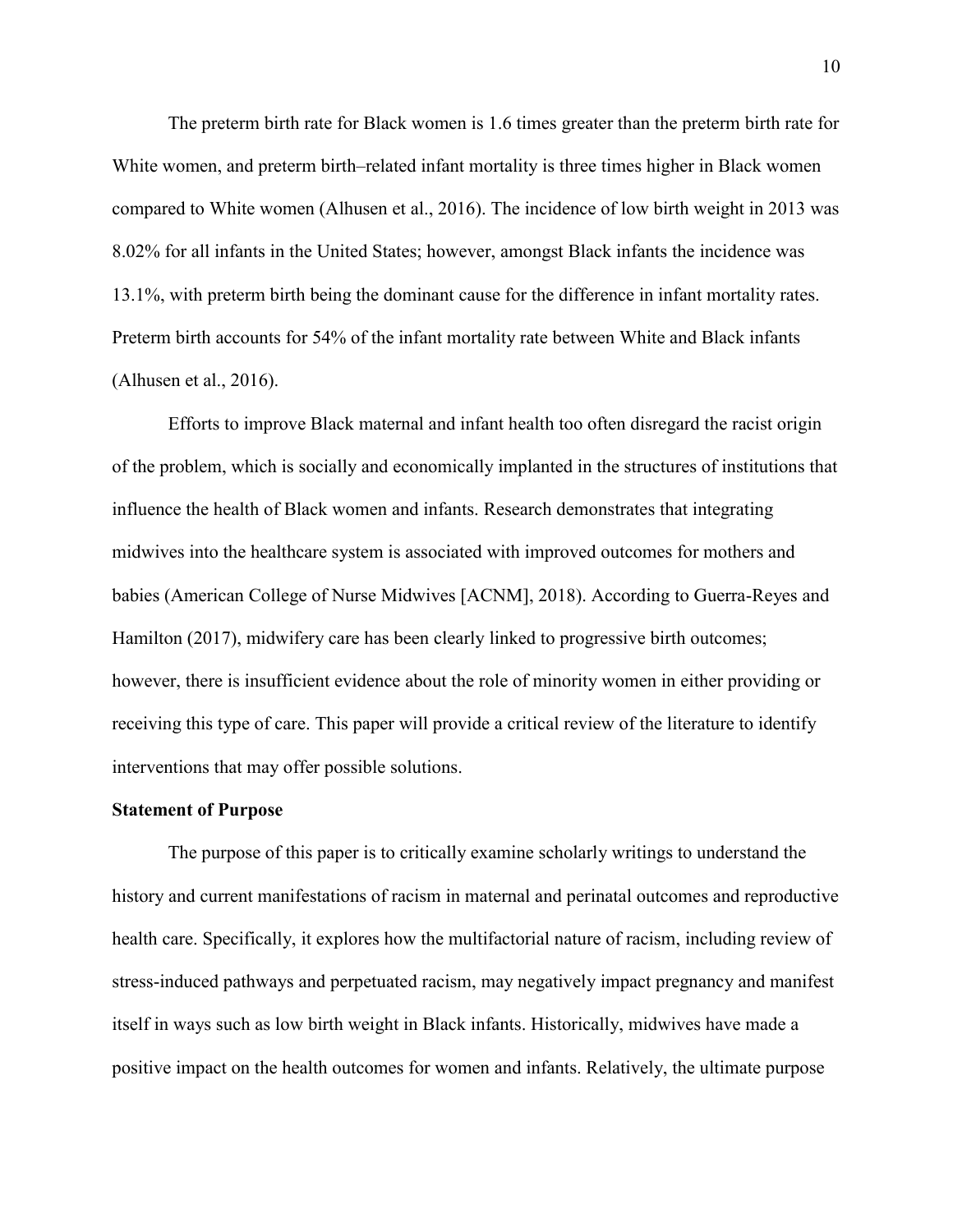of this paper is to provide insight on how midwifery care can specifically be impactful to the health disparities of Black women and infants.

#### **Evidence Demonstrating Need**

All women deserve to receive compassionate, safe, prenatal care, which fosters an environment that allows for their growing babies to thrive and for them to feel well supported and cared for. In order for that to be a viable outcome for Black women, a strong persistence is required to confront racism and the social inequities that result from it. In the United States, we have a healthcare system that is progressive, provides ready access to a variety of services, and offers rapid advance of medical technology for those with stable coverage, which unquestionably improves the health status for millions of American citizens. Therefore, it is important to understand why maternal and infant mortality rates are consistently higher amongst Black women and infants.

It is well established that marked racial and ethnic disparities exist in maternal and perinatal outcomes. These disparities have persisted for years and are related to a variety of factors that offer several explanations. Giscombé and Lobel (2005), examined explanations for these differences in rates of adverse birth outcomes and outline the following factors: (a) ethnic differences in health behaviors and socioeconomic status; (b) higher levels of stress in African-American women; (c) greater susceptibility to stress in African-Americans; (d) the impact of racism acting either as a contributor to stress or as a factor that exacerbates stress effects; and (e) ethnic differences in stress-related neuroendocrine, vascular, and immunological processes.

The review of literature indicated that each explanation has some merit, yet no one factor offers a well-rounded explanation. The unremitting nature and multifactorial origins of these disparities present challenges in offering a simple resolution, and it becomes easy to feel that this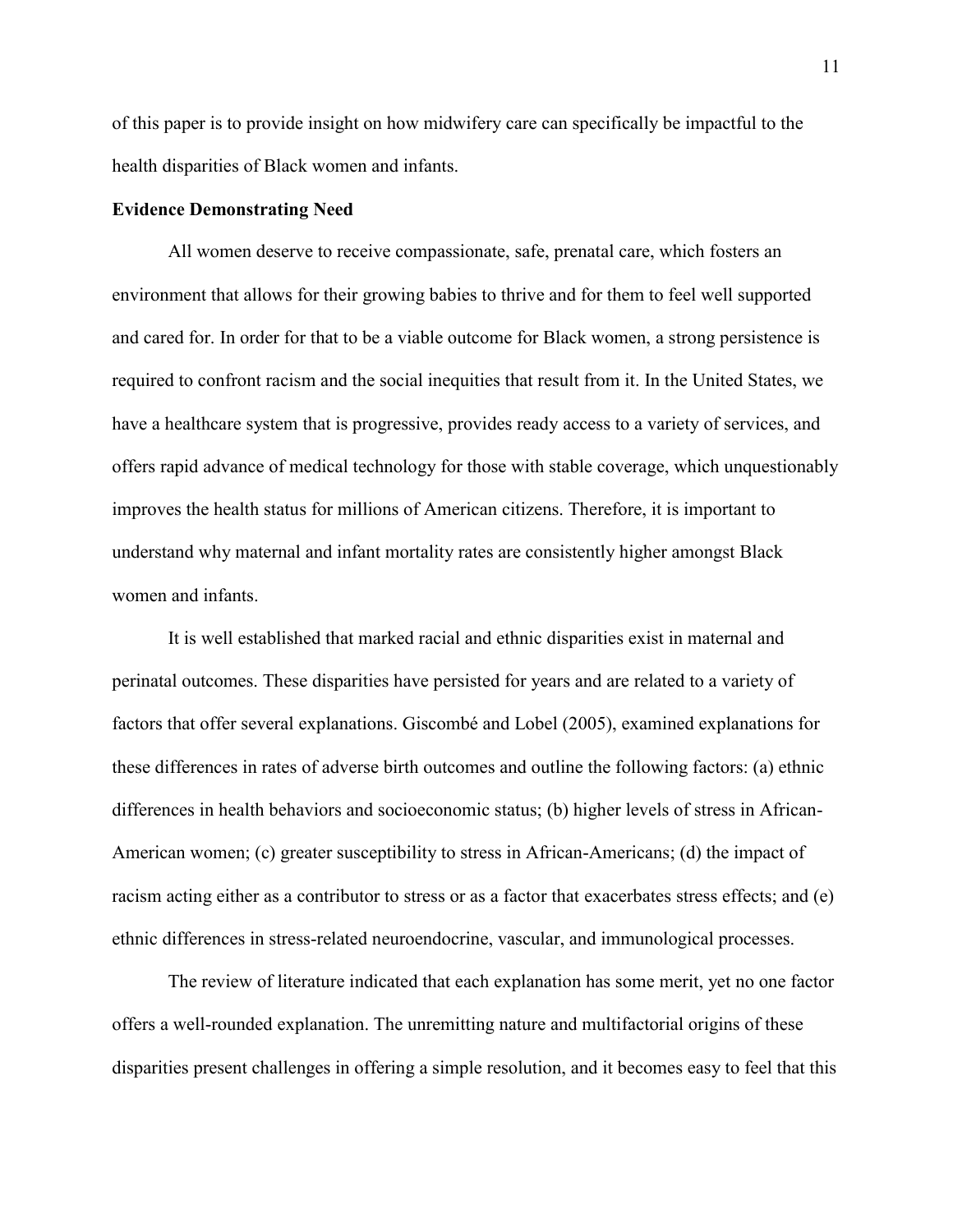is beyond the capacity of the healthcare system to improve or eliminate. Yet, it is vital to adopt an unrelenting disposition as we work towards a solution.

Midwives have great potential in providing an example of how unbiased, culturally relevant care can be provided to all patients, as they work together to identify and implement ways to reduce the effect of racism on health outcomes for Black women and infants. The American College of Nurse Midwives (ACNM) recognizes the disparity among women and infants of color and offers the following statement as to how midwives can impact and improve outcomes:

Midwives can contribute to the dismantling of structural racism by recognizing and addressing racism in themselves and in their institutions. Research indicates that provider bias is implicated in disparities in health care and that providers treat patients of color differently than White patients. (ACNM, 2018, p. 3)

The ACNM (2018) goes on to highlight that cultural diversity in the healthcare workforce system improves access to care and subsequently impacts the quality of care that Black women receive.

#### **Significance to Nursing**

The ACNM is committed to eliminating racism and racial bias in the midwifery profession. They are also committed to reducing race-based disparities in reproductive health care. The ACNM's position on racism and racial bias is that midwives must understand the past as well as the present manifestations of racism and White supremacy in medicine, midwifery, and reproductive health care. Therefore, midwives should identify and address the structural forces that carry on racism and race-based disparities in health care. Next, midwives are advised by the ACNM to engage in lifelong introspection and self-development to identify and address their own implicit biases and internalized racism (ACNM, 2018). The last position from the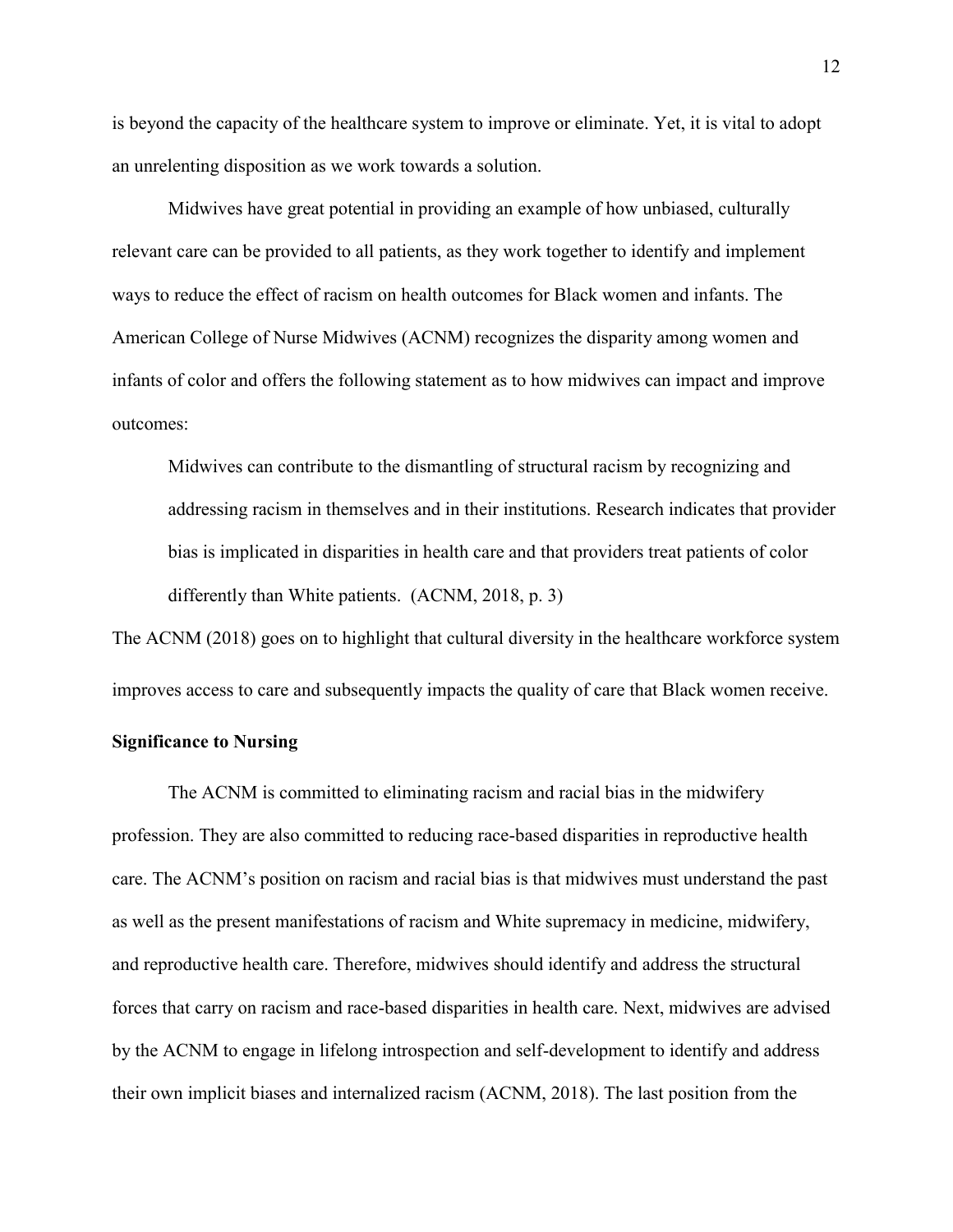ACNM on racism and racial bias "is that midwives should provide nonjudgmental, culturally sensitive care to all people" (ACNM, 2018, p. 2). Therefore, midwives should be able to work simultaneously to identify and implement ways to reduce the effect of racism on health outcomes for their patients of color (ACNM, 2018).

The vision of the ACNM is that there would be a midwife for every woman. Midwives are focused on providing holistic and quality care to women throughout their lifespan, especially through a pregnancy and birth. Midwifery care is inclusive to any woman no matter their race, ethnicity, socioeconomic status, beliefs, and culture. One study in the United States compared the birth outcomes of 8,779 women's births between midwives and physicians providing prenatal care (Loewenberg Weisband et al., 2018). Women who received care from midwives were at a lower risk of cesarean and preterm birth and with no increased odds of neonatal intensive care unit admissions, neonatal deaths, or severe maternal morbidity (Loewenberg Weisband et al., 2018). In America, there is a major race-based health disparity, with African-American mothers at a 1.4 to 3.1 times greater risk for a preterm delivery, usually resulting in a 2.6 to 3.3 times greater risk for a low birth weight infant when compared to Caucasian women (Hilmert et al., 2014). Midwives have been shown to have a lower risk of preterm birth and could have an impact on lowering the preterm birth and low infant birth weight rates among African-Americans. Midwives creating a trusting partnership with their patients, lowering stress in women because they feel encouraged and supported by their healthcare provider, make this possible.

Building on the partnership and trusting relationship that midwives create with their patients leads to women feeling safe. Creating a supportive and safe space for African-American women has been shown to lower adverse birth outcomes. This safe space is free of internalized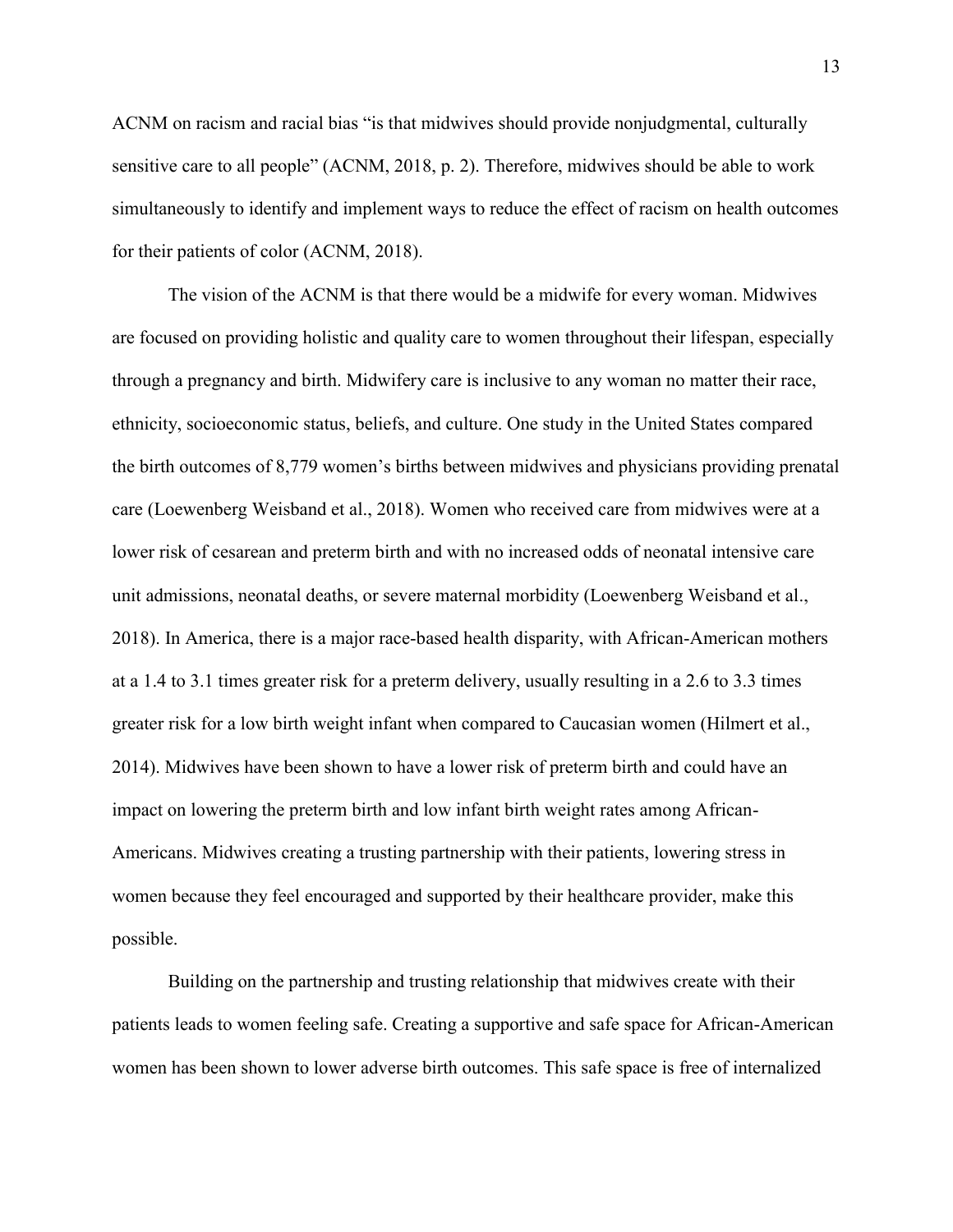and structural racism. One way to create a safe space is for midwives to examine their own racial biases and take action to create a nonjudgmental environment within their practice. This could include having a diverse staff of certified nurse midwives of color or looking for ways to care for diverse populations within the community. An example of this is the birth center, Roots, in North Minneapolis, which is run by an African-American midwife and has a diverse staff of African-American women. The goal of Roots is to create individualized care for each woman that is cared for by the midwives and to ensure that each woman feels empowered through the support that she gets at Roots. The birth center has been able to care for a diverse population of women within the community of Minneapolis. This birth center has a 0% preterm birth rate for United States-born African-American mothers compared to 14% of births to African-American women in the United States (Mulrooney Eldred, 2019). This example strongly suggests that midwives have the ability to partner with their patients to create a safe, nonjudgmental, and trusting environment for African-American women, and through their care, could help lower the preterm birth and low birth weight rates of infants.

#### **Theoretical Framework**

Dr. David Williams of the Centers for Disease Control (1993) created a framework in order to better understand the relationship between race and health. Understanding the differential distribution of adverse health consequences within racial groups is essential to developing effective solutions to these problems (Centers for Disease Control [CDC], 1993). At the time that that framework was developed the United States Government currently recognizes five racial categories: White, Black or African-American, American-Indian or Alaskan-Native, Asian, and Native Hawaiian and other Pacific Islander, and Hispanic or Latino (CDC, 1993). Through this framework, race is not just classified as a biological factor but is made up of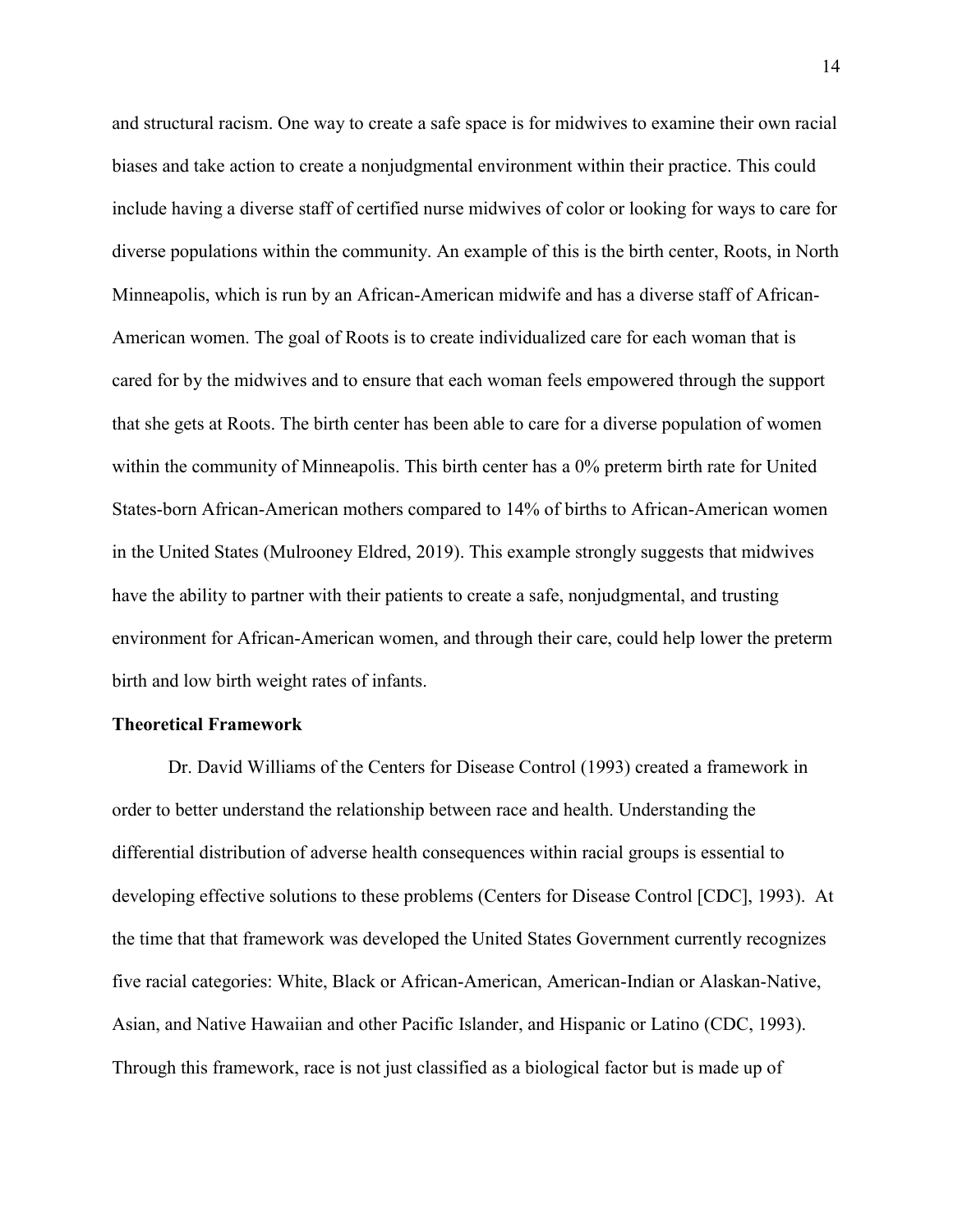cultural factors, socio-economic factors, racism, and political factors (CDC, 1993). Figure one, pictured below, is the framework model for understanding the relationship between race and health.





The larger societal factors of socio-economic and political affect health through transitional mechanisms and processes, including health practices, psychosocial stress, environmental stress, psychosocial resources, and medical care (CDC, 1993). Health status of an individual is affected through biological mechanisms and processes (CDC, 1993). Race is constructed of biological factors, social, and economic structures by which groups live and can shape beliefs and behaviors that have health consequences. This framework is relevant due to racism experienced by African-American women, which creates adverse birth outcomes. African-American women experience an increase in psychosocial stress due to racism factors, which in turn impacts the health outcome of low birth weight of the newborns. Identifying the biological and sociological factors that make up race and how they affect health outcomes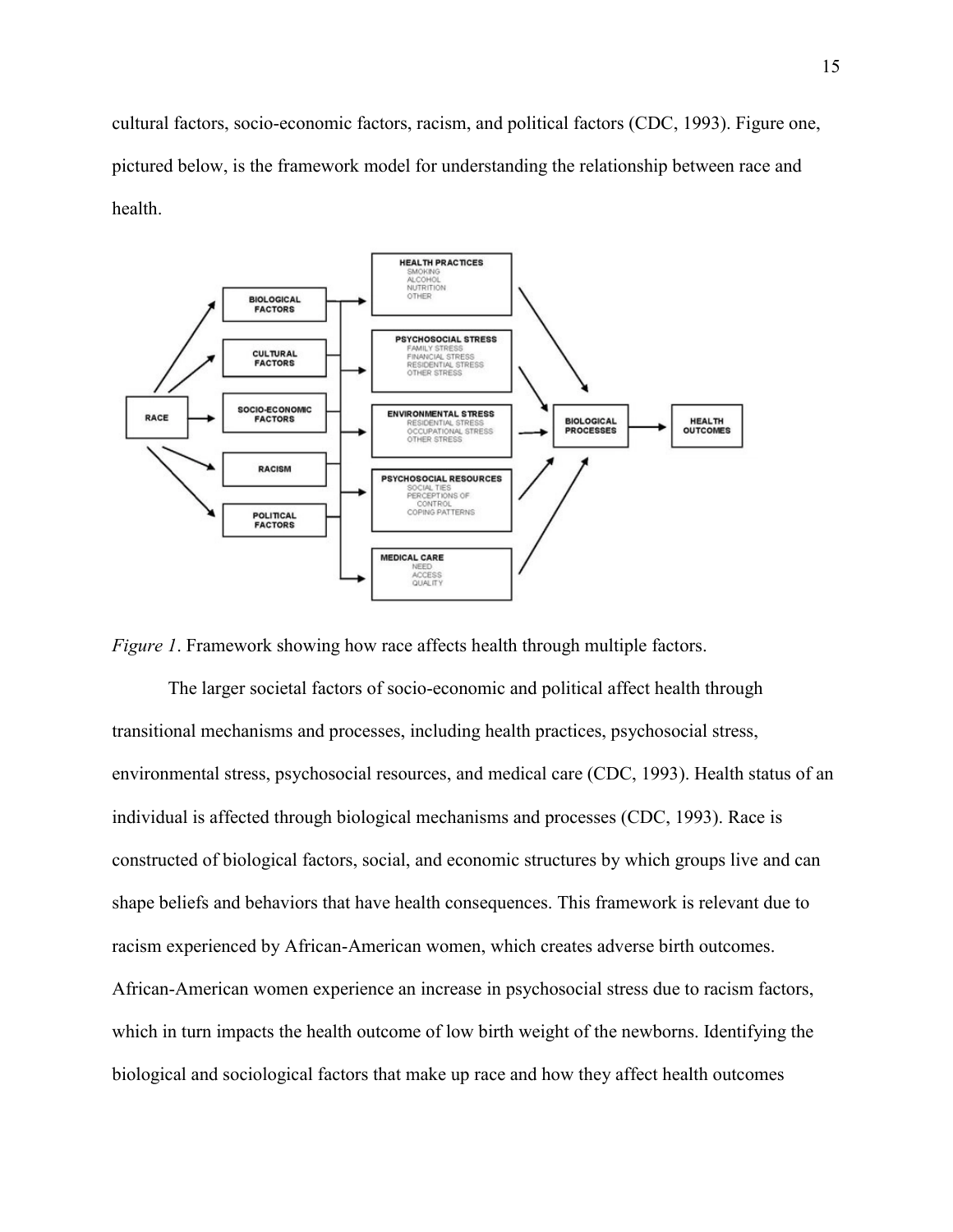provides the opportunity for healthcare providers to examine interventions for health disparities experienced by African-American women. Also, this framework shows that medical care is one of the social and external factors that impacts health outcome. Therefore, midwives have the impact to make a positive change in health outcomes for African-American women.

This chapter has presented the question to be explored in this critical review of the literature and has identified the statement of purpose, evidence demonstrating need, significance to nursing and the theoretical framework. The next chapter will address the methods that were taken to search and review the literature.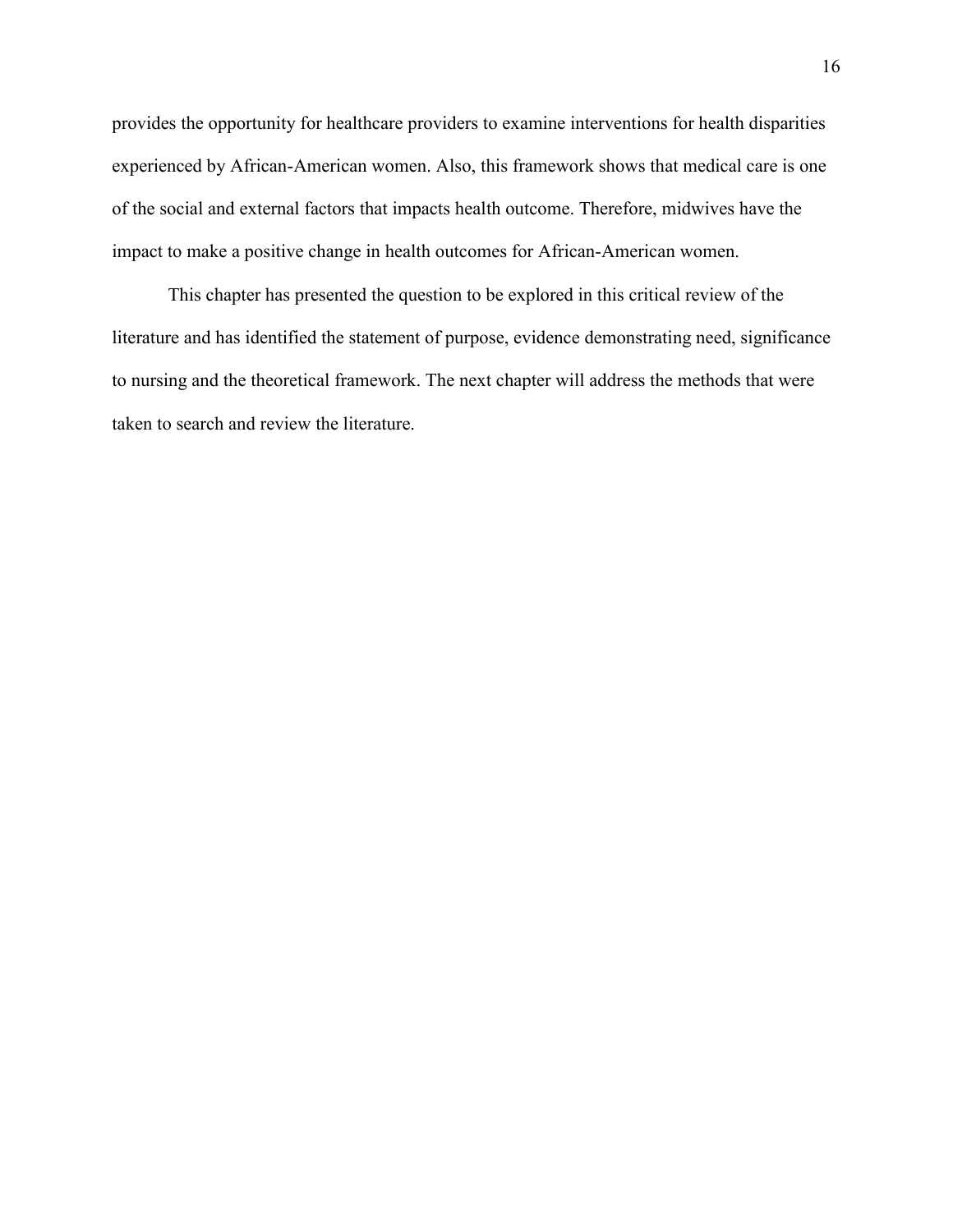#### **Chapter 2: Methods**

This chapter will chronicle the procedures used to identify the literature related to disparities in prenatal care and birth outcomes in Black women and infants and the impact of midwifery care on birth outcomes, particularly birth weight. A list of search engines, as well as inquiry key words, that were used will be presented. The process that was employed to determine the relevant studies will be clearly outlined, including criteria for inclusion, exclusion, and a summary of studies selected. Lastly, the mechanism for determining the level and quality of the evidence will be reviewed and the number and type of studies chosen for the review will be identified.

#### **Summary of Selected Studies**

The articles included in this review consist of nine non-experimental studies, two quasi experimental studies, three qualitative studies, two literature reviews, and four articles that include opinions of recognized authorities and/or reports of nationally recognized expert committees. After initially reviewing the abstracts of 52 articles for relevance to the topic, the articles were condensed to the 20 studies that have been included in this critical review. Initial searches produced 52 possible studies to be evaluated. Excluding literature that was older than 2005 or that did not fit inclusion requirements refined this number to 32 articles that were relevant to birth outcomes for African American pregnant woman and low-birthweight infants, and the impact of midwifery care for this patient population. Of these, 20 are included in this review. The studies chosen were all conducted within the United States.

#### **Search Strategies**

The majority of studies were conducted between 2010 and 2019. Three studies were dated prior to 2010, and the studies have been incorporated due to their relevance to the topic.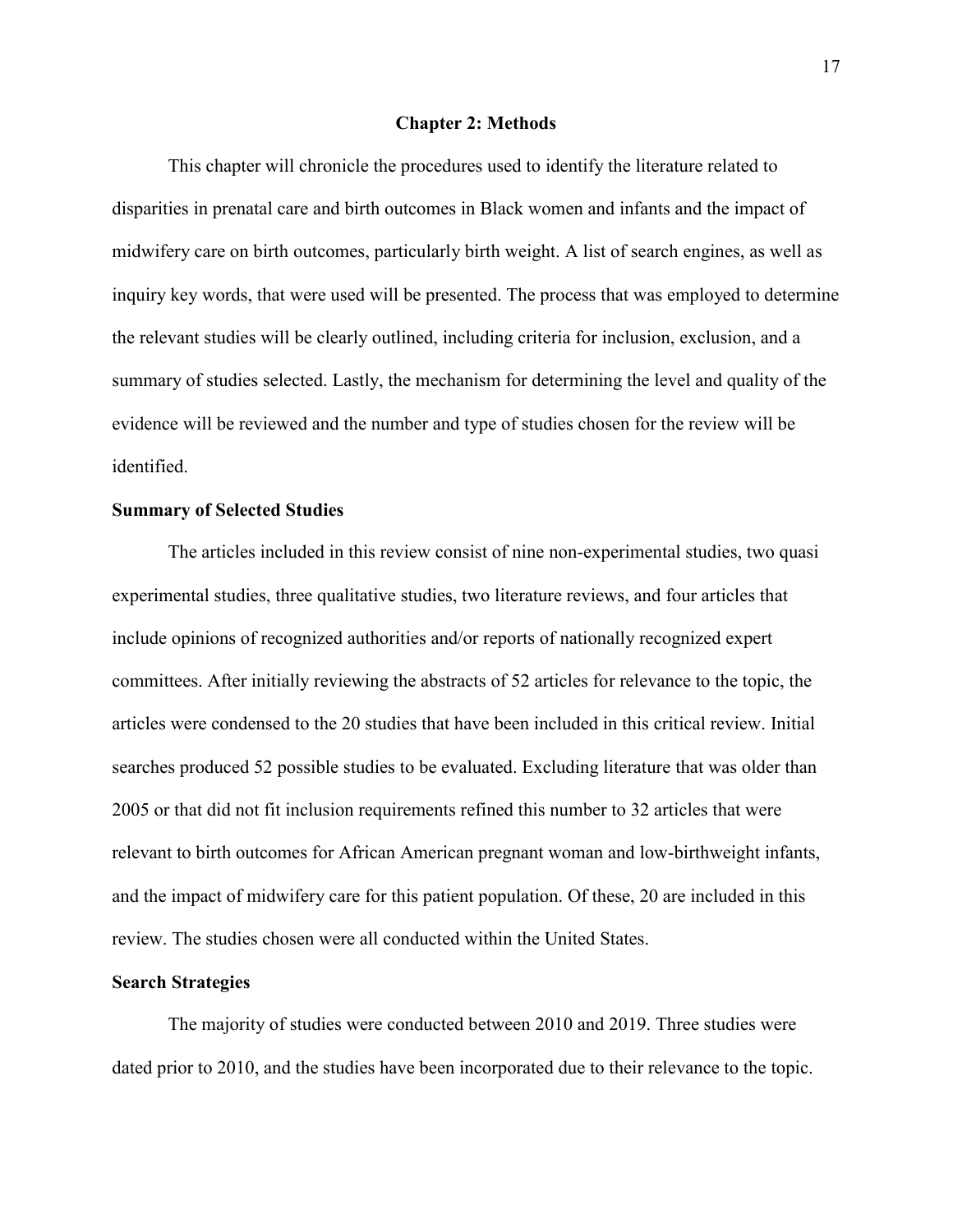The following databases were used: CINAHL, Google Scholar, PubMed MEDLINE, Academic Search Premier, and Science Direct. Keywords that were used for the database searches include African-American women, racial disparities, pregnant, birth outcomes, adverse birth outcomes, low birth weight, midwifery, and birth centers.

#### **Criteria for Inclusion and Exclusion**

The articles that were included in this review of the literature were included based on their exploration of the topic of racial disparity of African-American women having adverse birth outcomes especially with the focus on low birthweight in newborns. Then, articles were included which explored the effect that midwifery care has on low birthweight and lowering the health disparities seen in the African-American population. The majority of the studies were recent, since 2010, and many searches were made for earlier research. However, many of the articles found did not meet the inclusion criteria. There were several factors that went into the exclusion of articles. The main factor was the lack of quantifiable evidence related to African-American women and low birth weight infants. The other main factor was that there was a lack of quantifiable research that midwifery care had a direct impact on the birthweight of African-American newborns. Additional exclusion factors were the quality and the age of the study.

#### **Evaluation Criteria**

The Johns Hopkins Research Evidence Appraisal Tool was utilized to evaluate the strength and quality of the articles selected for review (Dearholt & Dang, 2012). The level of evidence for the final 20 articles was appraised on a scale of I-V. Level I includes experimental studies, randomized controlled trials, and systematic review of RCTs, with or without metaanalysis. Level II evidence includes quasi-experimental studies, systematic reviews of quasiexperimental or mixed quasi-experimental and RCTs. Level III studies include non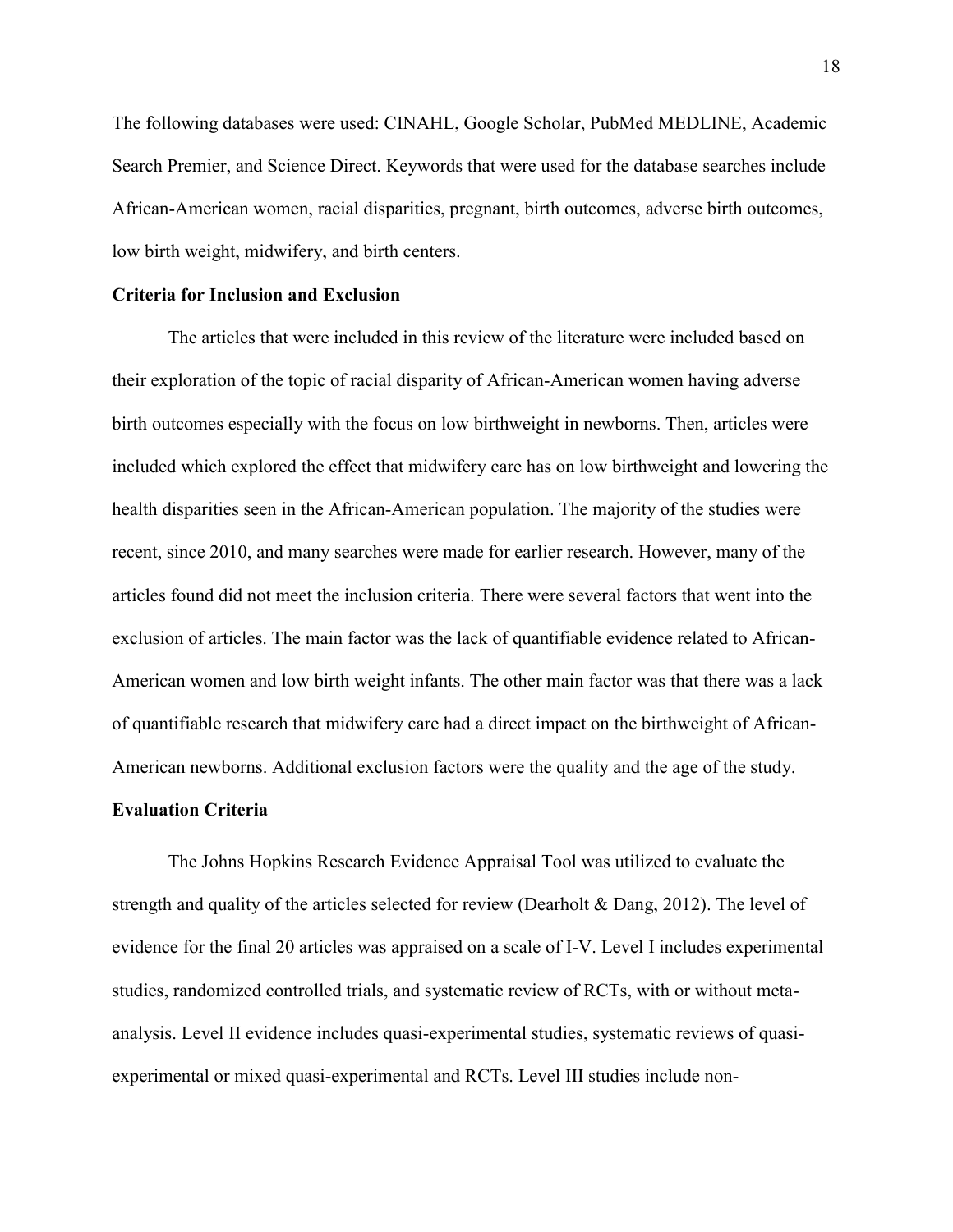experimental, systematic reviews of combination RCTs, or mixed quasi-experimental and nonexperimental studies. Qualitative studies or systematic reviews with or without meta-analyses are also included in Level III. Level V studies are based on experiential and non-research evidence and include literature reviews, quality improvement, program or financial evaluation, case reports and opinion of nationally recognized experts(s) based on experiential evidence. Following the determination of level of evidence, the articles were then reviewed for quality. Classifications for quality are high quality (A), good quality (B) or low quality or major flaws (C), and are dependent on several elements identified in each level. The factors included in the determination of quality are based on the consistent and generalizability of the results, sufficient sample sizes, definitive conclusions made, and included consistent recommendations based on scientific evidence (Dearholt & Dang, 2012). These criteria apply to Levels I-III. Level V has alternative criteria, however, and is also classified as low, good, or high quality. In Level V, the factors included in the determination of quality are based on clear aims and objectives; consistent results across multiple settings; formal quality improvement, financial or program evaluation methods used; definitive conclusions and consistent recommendations with thorough reference to scientific evidence (Dearholt & Dang, 2012). Of the twenty articles, three were Level II, twelve were Level III, four were Level IV, and one was Level V. The studies ranged from good to high quality.

#### **Summary**

Literature for this critical review was obtained through use of several databases to identify appropriate research articles for review. The articles were considered based on the inclusion and exclusion criteria for applicability and reduced to 20 articles. Utilizing the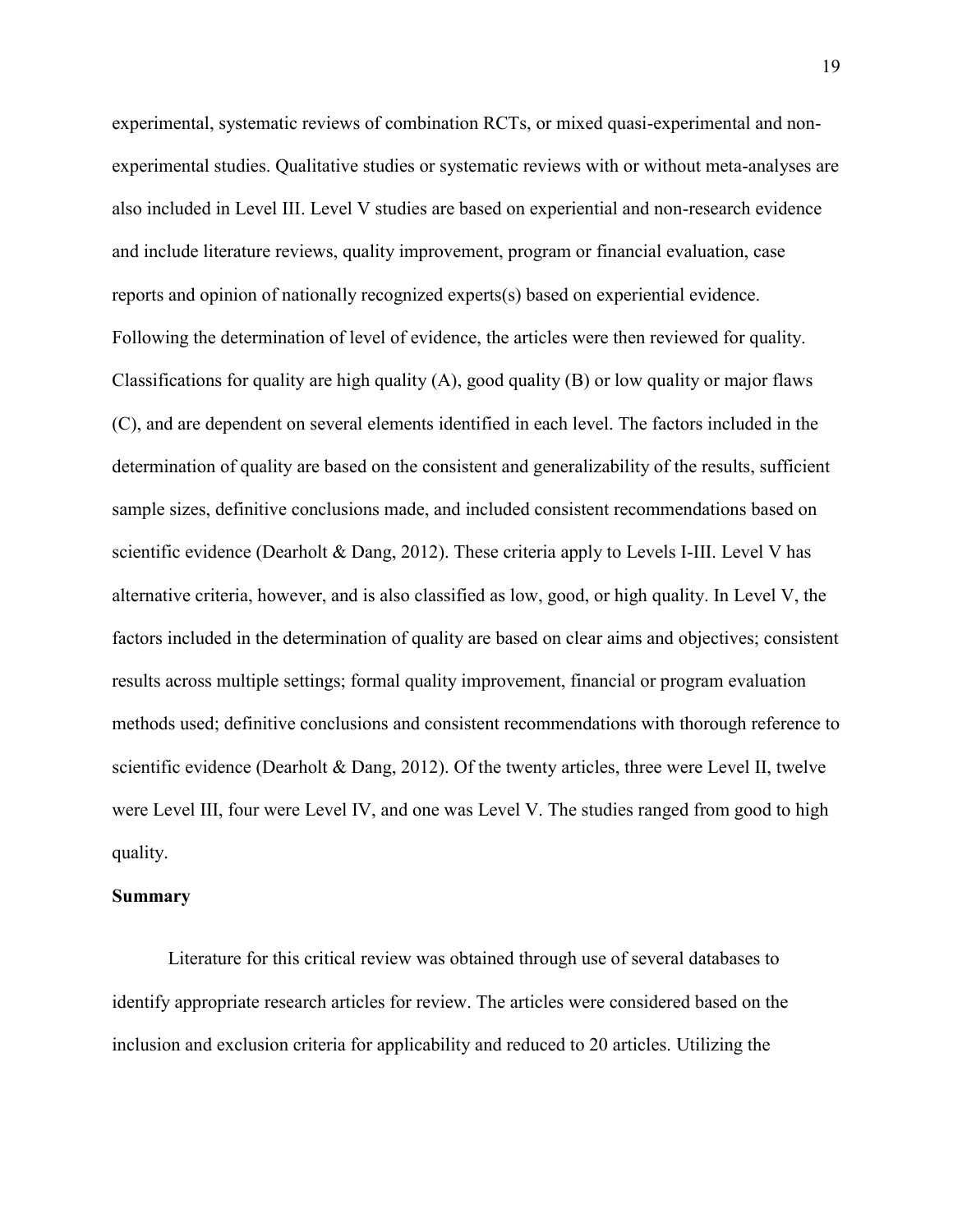Johns Hopkins Research Evidence Appraisal Tool, the articles were then evaluated for level of evidence and merit of the research.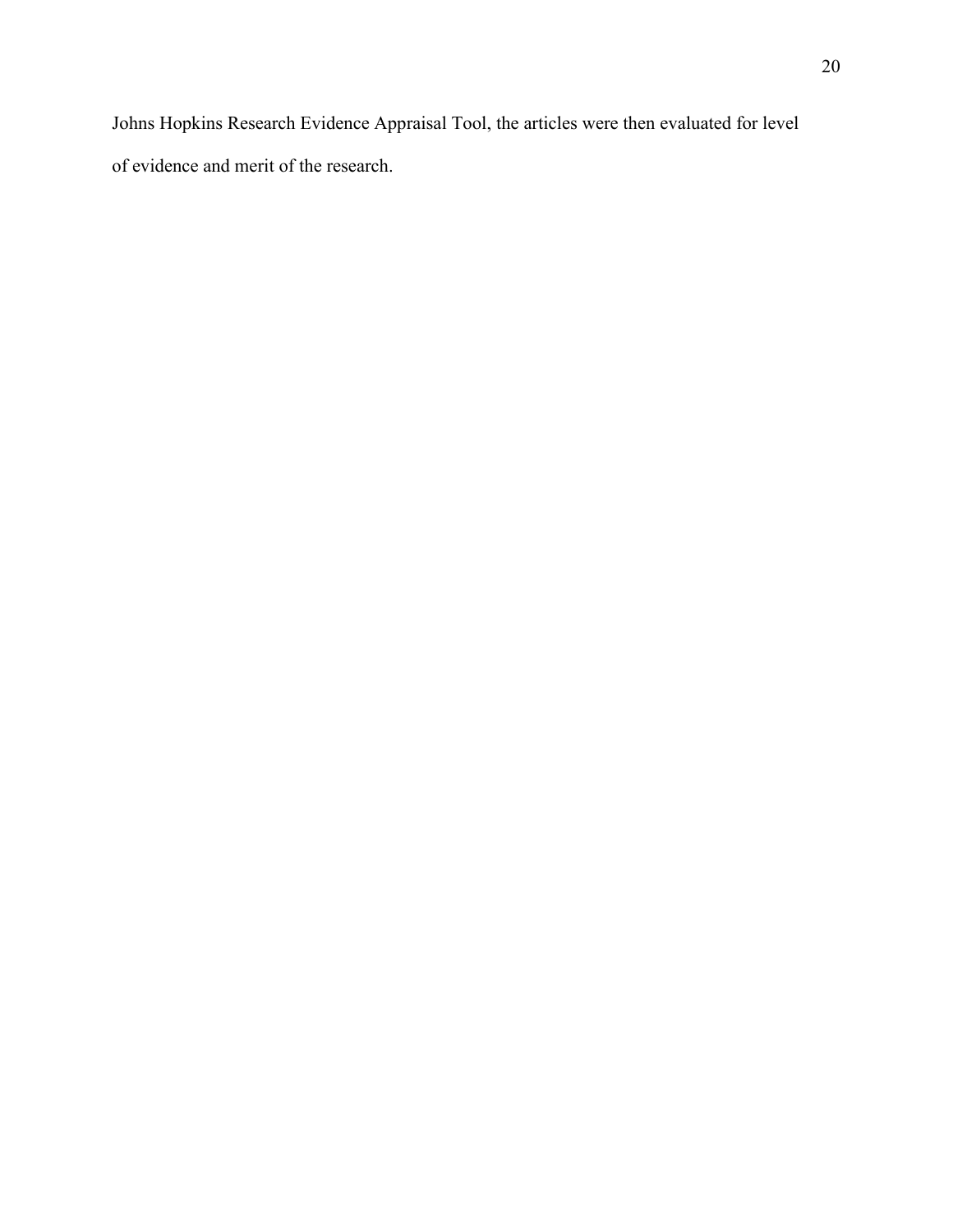#### **Chapter 3: Literature Review and Analysis**

This chapter will present the matrix and the synthesis of major findings, and critiques strengths and weaknesses of the most salient studies reviewed.

#### **Matrix**

The matrix includes three qualitative studies, nine non-experimental studies, two quasi experimental studies, two literature reviews and four articles that include opinions of recognized authorities and/or reports of nationally recognized expert committees. The level of evidence and quality of each research study was appraised using the Johns Hopkins Research Evidence Appraisal Tool (Dearholt & Dang, 2012). The matrix includes study design, methods, and descriptions of the samples, pertinent findings, implications for practice, and the quality of each study, literature review or report. The matrix is organized alphabetically per first author's last name. The studies' purpose, design, and pertinent findings were evaluated- and the synthesis of that data is presented in chapter three.

#### **Synthesis of Major Findings**

The 20 scholarly articles appraised in this review support the belief that African-American women experience a health disparity of low birth weight infants. This health disparity in African-American women can be broken up into three causal categories: racism, implicit bias, and stress. The articles also support that midwives have the ability to lower the incidence of low birth weight rate in infants through the quality care that they provide to women. Some articles support birth centers as a place where African-American women can go and receive quality care from midwives in a safe and comfortable environment. The five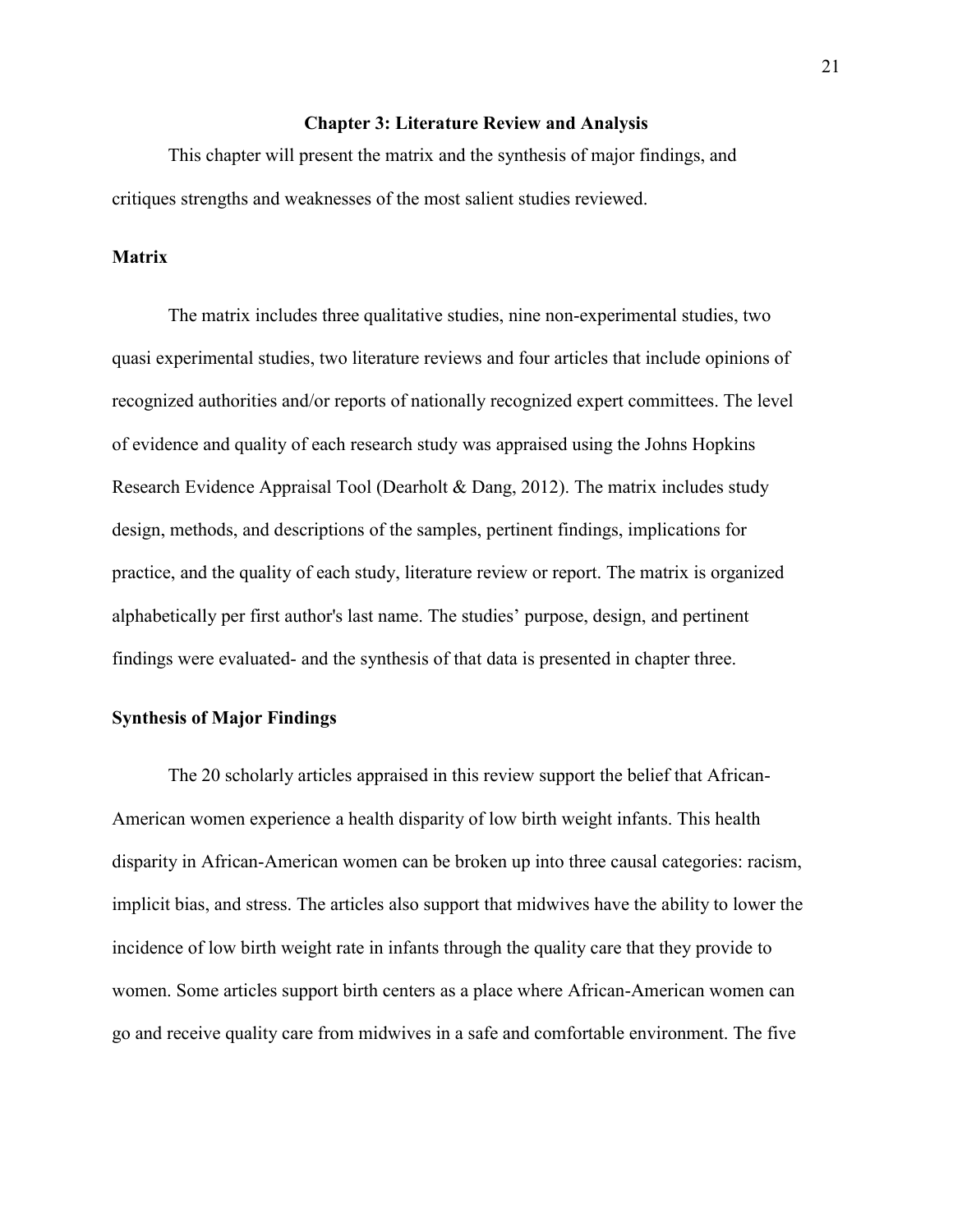main themes that came out of a synthesis of the literature are: racism, implicit bias, stress, midwifery care, and birth centers. These will be discussed here.

**Racism.** Several studies examined the relationship between racial discrimination and adverse birth outcomes in minority women and infants. One literature review demonstrated that the majority of the studies that examined preterm birth, low birth weight, or small for gestational age, as outcomes of interest, found a significant association between racial discrimination and adverse birth outcomes with few exceptions (Alhusen et al., 2016). Another study summarized that racism is deeply woven into United States society and tolerated. Researchers have assumed that African-American race is a genetic factor that places African-American women at higher risk during pregnancy, however nativity patterns suggest that the reproductive disadvantage of African-American women is likely a result of their experiences in the American social system and not an expression of genetic fragility (Dominguez, 2011).

Several studies outlined the impact racism has on the health of pregnancies and how birth outcomes are impacted. A study by Catov, Lee, Roberts, Xu and Simhan (2015), reviewed term pregnancies delivered between 37 and 41 completed weeks of gestation to African-American and White women from 1997 to 2011. The study found that after adjustment for gestational week at birth, maternal characteristics, and pregnancy conditions, birth weight decreased by 2.20 g per year (*p* < 0.0001). Decreases were greater for spontaneous births. Reductions were significantly greater in infants born to African-American women than in those born to White women (−3.78 vs. −1.88 per year; *P* for interaction  $= 0.010$ ). The results of the study suggest that mean infant birth weight has decreased modestly each year since 1997 independent of maternal characteristics and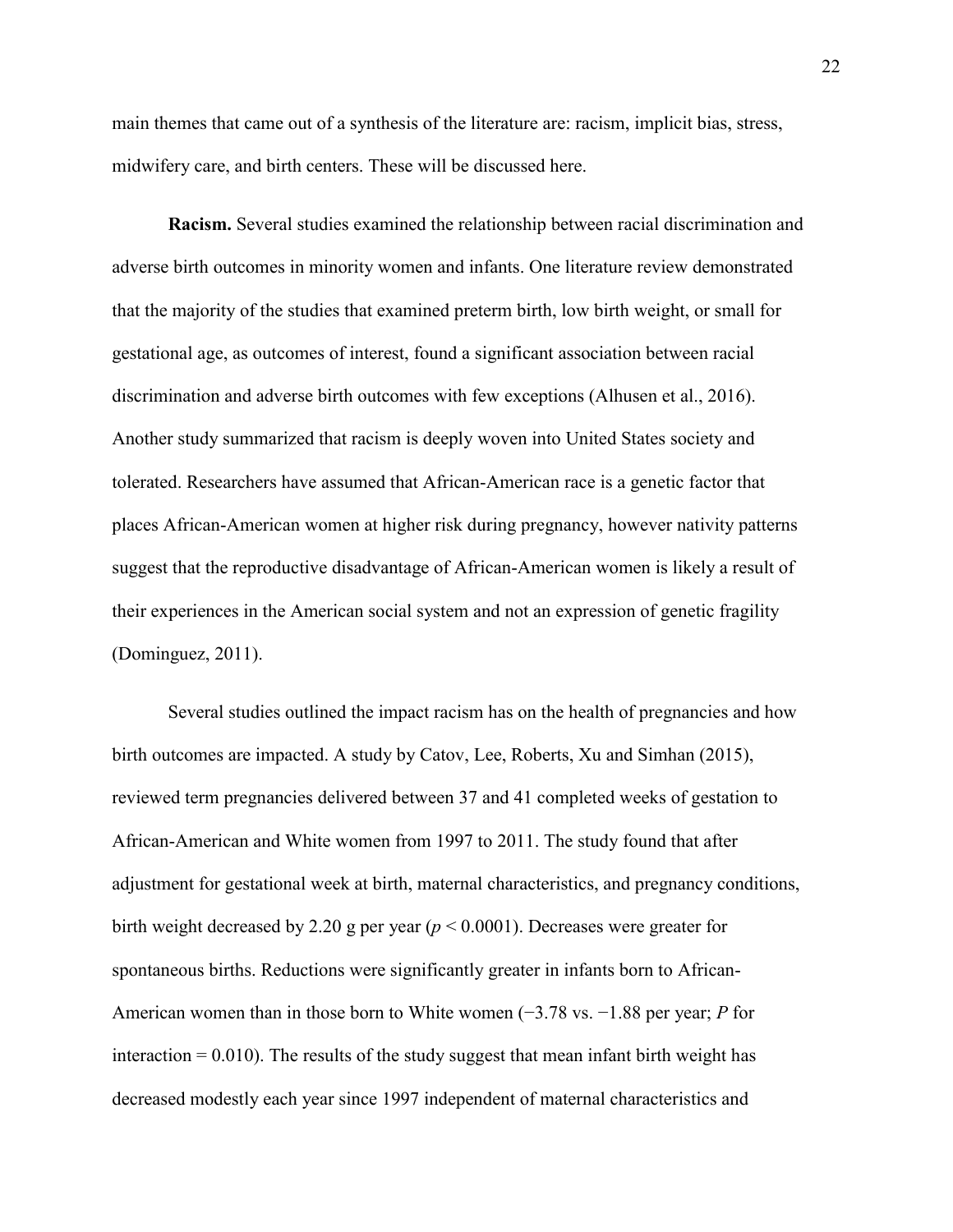clinical conditions. Of note, these reductions appear to be larger in infants born to African-American women than in those born to White women, which raises the possibility that race disparities in fetal growth might be increasing (Catov, Lee, Roberts, Xu and Simhan, 2015).

To further evaluate the depth of racism and its impact on pregnancy, a study by Hilmert et al. (2014) examined how lifetime exposure to racism, in combination with maternal blood pressure changes during pregnancy, was associated with fetal growth. African-American pregnant women  $(n = 39)$  reported exposure to childhood and adulthood racism in several life domains (e.g., at school, at work), which were experienced directly or indirectly, meaning vicariously experienced when someone close to them was treated unfairly. A research nurse measured maternal blood pressure at 18 to 20 and 30 to 32 weeks gestation. Standardized questionnaires and trained interviewers assessed maternal demographics. Neonatal length of gestation and birth weight data were collected from medical charts. The study found that childhood racism interacted with diastolic blood pressure to predict birth weight. Specifically, women with two or more domains of indirect exposure to racism in childhood and increases in diastolic blood pressure between 18 and 32 weeks had lower gestational age adjusted birth weight than the other women. A similar pattern was found for direct exposure to racism in childhood. Comparatively, a study by Prather, Fuller, Marshall, and Jeffries (2016), looked at the interpersonal, community, and societal levels in which racism exist and concluded that widespread health implications of racism are evident as race-based mistreatment has been shown to place African-American women at increased risk for HIV/STIs, pregnancy-related complications, and early mortality.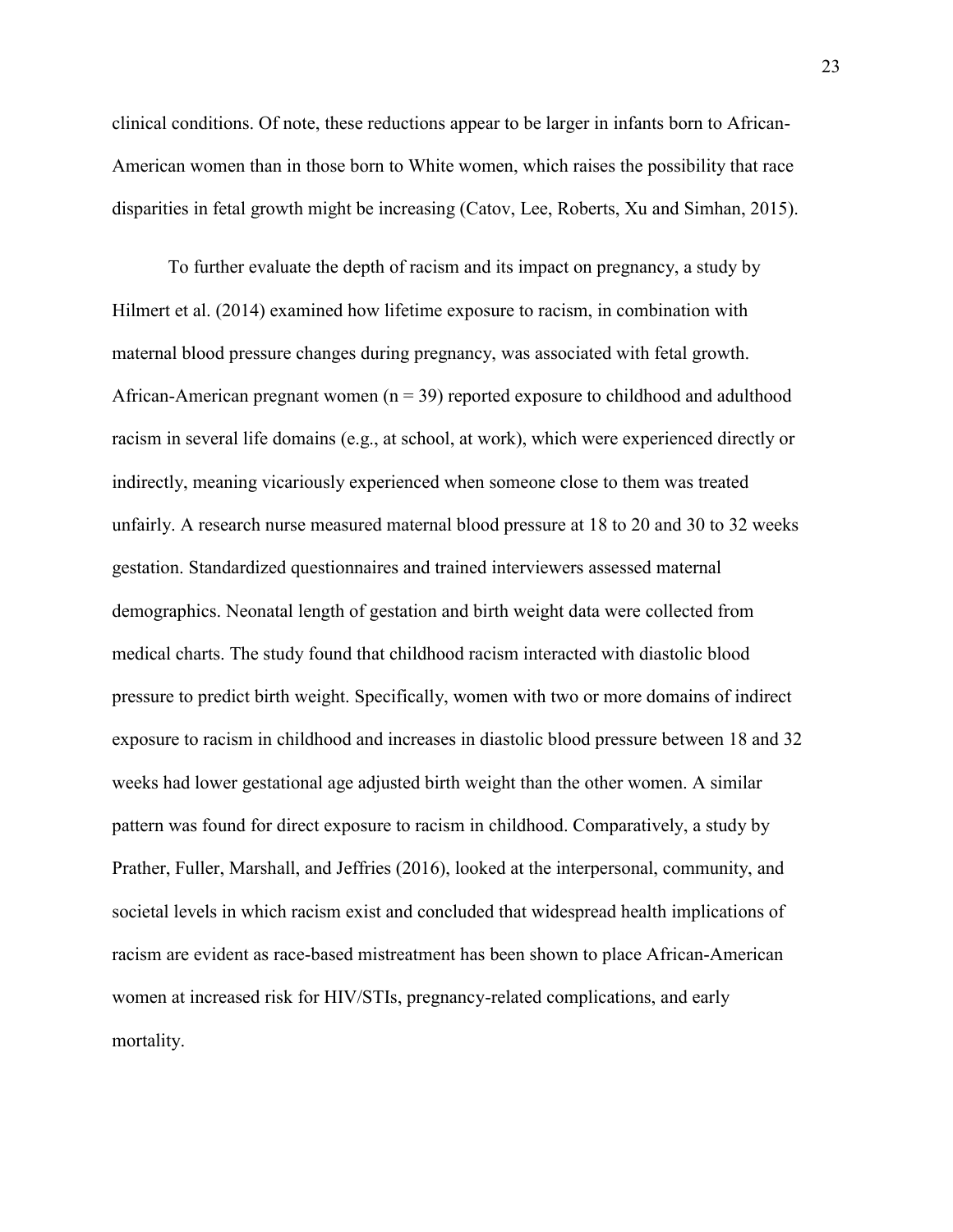In an effort to provide a voice to what research has suggested, a study by Harper-Hanigan, Ross, Sims, Trotter, and Turman (2017) brought together a group of women with varying levels of birth experience. Individual in-depth, in person, and telephone interviews were used to collect participants' perceptions of birth outcomes. The needs assessment identified that, although women have experience with adverse birth outcomes, these experiences are not discussed resulting in a lack of awareness of the widespread racial disparities in birth outcomes and the efforts and resources to address this public health problem (Harper-Hanigan, et al., 2017).

**Implicit bias.** Implicit bias differs from racism, as it refers to the attitudes or stereotypes that affect understanding, actions, and decisions in an unconscious manner and cause attitudes about other people based on personal characteristics (Howell et al., 2018). These biases can unconsciously affect a clinician's perceptions and decisions, thereby creating disparities in access, patient–provider interactions, treatment decisions, and health outcomes. These biases are pervasive, subconscious, and activated involuntarily (Howell et al., 2018). One study showed that despite Black women being at greater risk of preterm birth than White women, they were less likely to receive treatments such as progesterone that have been associated with preterm birth reduction (Howell et al., 2018). Findings through comprehensive and systematic reviews have indicated that adverse outcomes were most frequently related to patient–provider interactions, emphasizing the importance of communication and the need for health care providers to be aware of their own implicit biases given their influence in the setting of cross-cultural communications (Howell et al., 2018).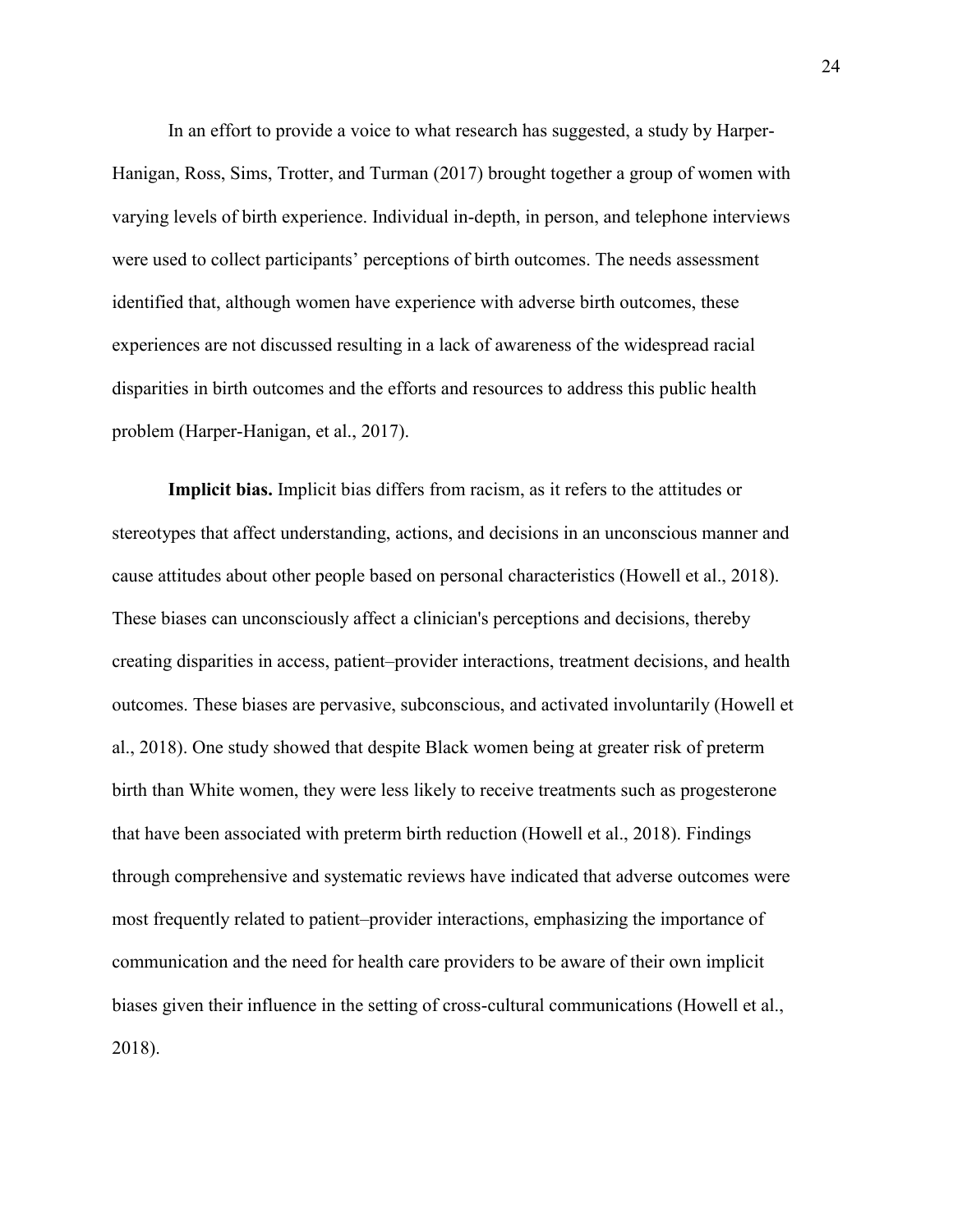**Stress.** Many studies reviewed the impact that stress has on pregnancy in African-American women. In a study conducted by Giscombé and Lobel (2005), birth outcomes and the existing ethnic disparity in low birth weight, preterm delivery, and infant mortality were examined, along with the causes of disproportionately high adverse birth outcomes among African-Americans, including stress levels and ethnic differences in stress susceptibility. Five explanations for these differences in rates of adverse birth outcomes were reviewed and included: (a) ethnic differences in health behaviors and socioeconomic status; (b) higher levels of stress in African-American women; (c) greater susceptibility to stress in African-Americans; (d) the impact of racism acting either as a contributor to stress or as a factor that exacerbates stress effects; and (d) ethnic differences in stress-related neuroendocrine, vascular, and immunological processes (Giscombé & Lobel, 2005, p. 1). The study concluded that African-American women may be more susceptible to the adverse impact of prenatal stress on birth outcomes, as the vast majority of African-American women experience racism, which heightens their allosteric load, or cumulative burden.

Whether racism is conceptualized as a form of stress, or whether it is a different construct that exacerbates the impact of stress, there is increasing evidence from recent studies that racism is associated with adverse birth outcomes in African-American women. A study by Nuru-Jeter et al. (2008) compares the material (housing, lack of transportation, financial challenges) and psychosocial factors that significantly and negatively affected African-Americans more than Caucasians and were associated with increased adverse outcomes. The study utilized a focus group of 40 socioeconomically diverse African-American women of childbearing age in four northern California cities. The study reviewed how stress, due to experiences of racism, could contribute to African-American women's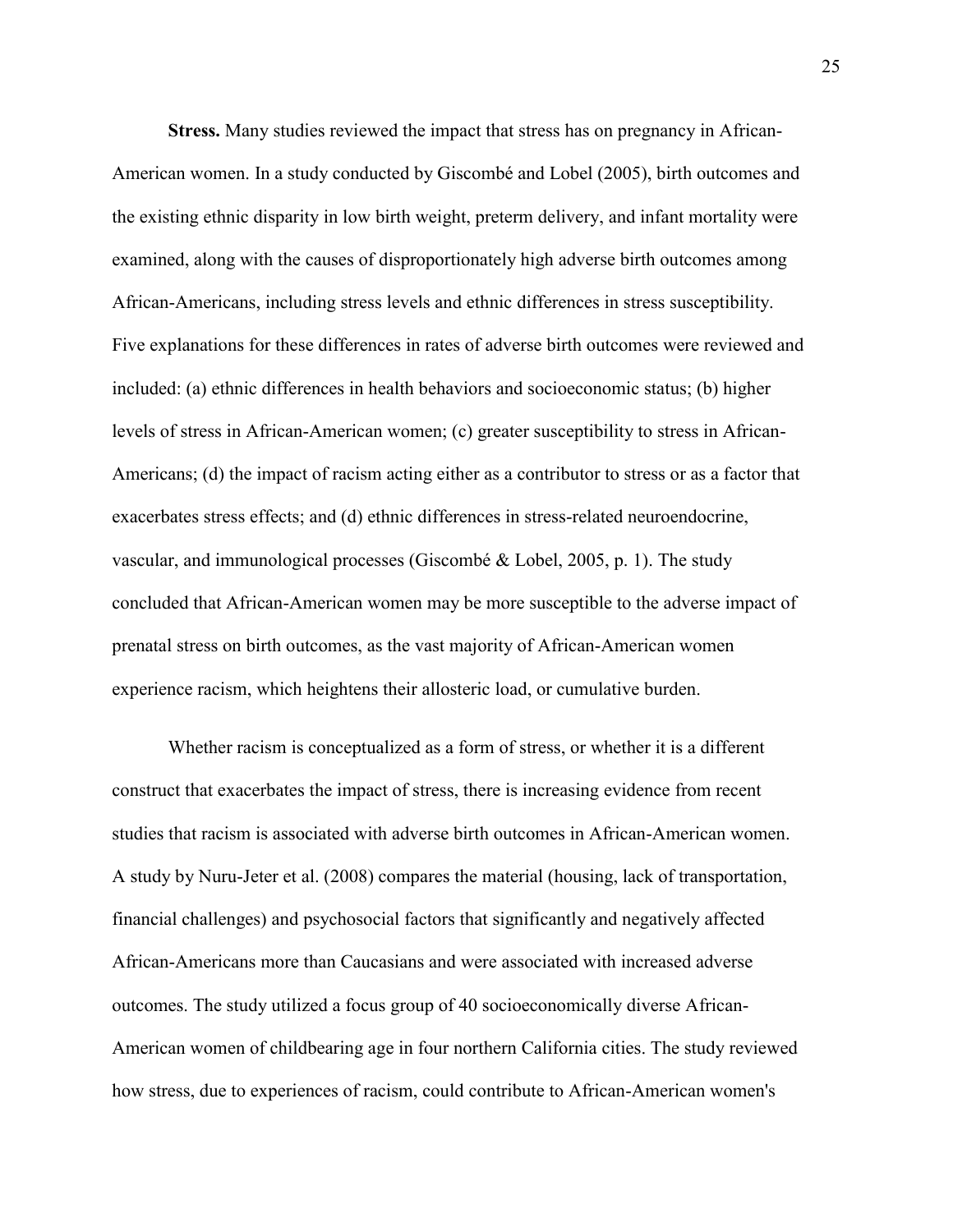adverse birth outcomes. Women highlighted several experiences and reported experiencing racism and stress (1) throughout their life course, with childhood experiences seeming particularly salient and to have especially enduring effects (2) directly and vicariously, particularly in relation to their children; (3) in interpersonal, institutional, and internalized forms; (4) across different life domains; (5) with active and passive responses; and (6) with pervasive vigilance, anticipating threats to themselves and their children The study concluded that in comparison to Caucasian women, African-American women are at higher risk of adverse outcomes due to both psychosocial stress and meso-level deprivation, after accounting for personal factors (Nuru-Jeter et al., 2008).

In considering protective measures that African-American women can have in place against poor birth outcomes, a study by Owens and Jackson (2015) explored how childhood and adulthood socioeconomic position (SEP) and socioeconomic mobility impact the relationship between contextualized stress and depression among well-educated, pregnant African-American women. African-American women (N=101) in their first and second trimesters participated in a cross-sectional study that was conducted between 1999 and 2003 in metropolitan Atlanta. The study revealed that education is not as protective for the birth outcomes of African-American women as expected. Findings consistently reveal that welleducated African-American women experience worse birth outcomes than women from other racial and ethnic groups with less education, fewer economic and material resources, and limited access to health care (Owens & Jackson, 2015).

To further evaluate how stress impacts the pregnancies of African-American women, a study by Simon et al. (2016) looked at the cortisol awakening response between African-American and Caucasian pregnant women. A total of 114 women (56 African-American and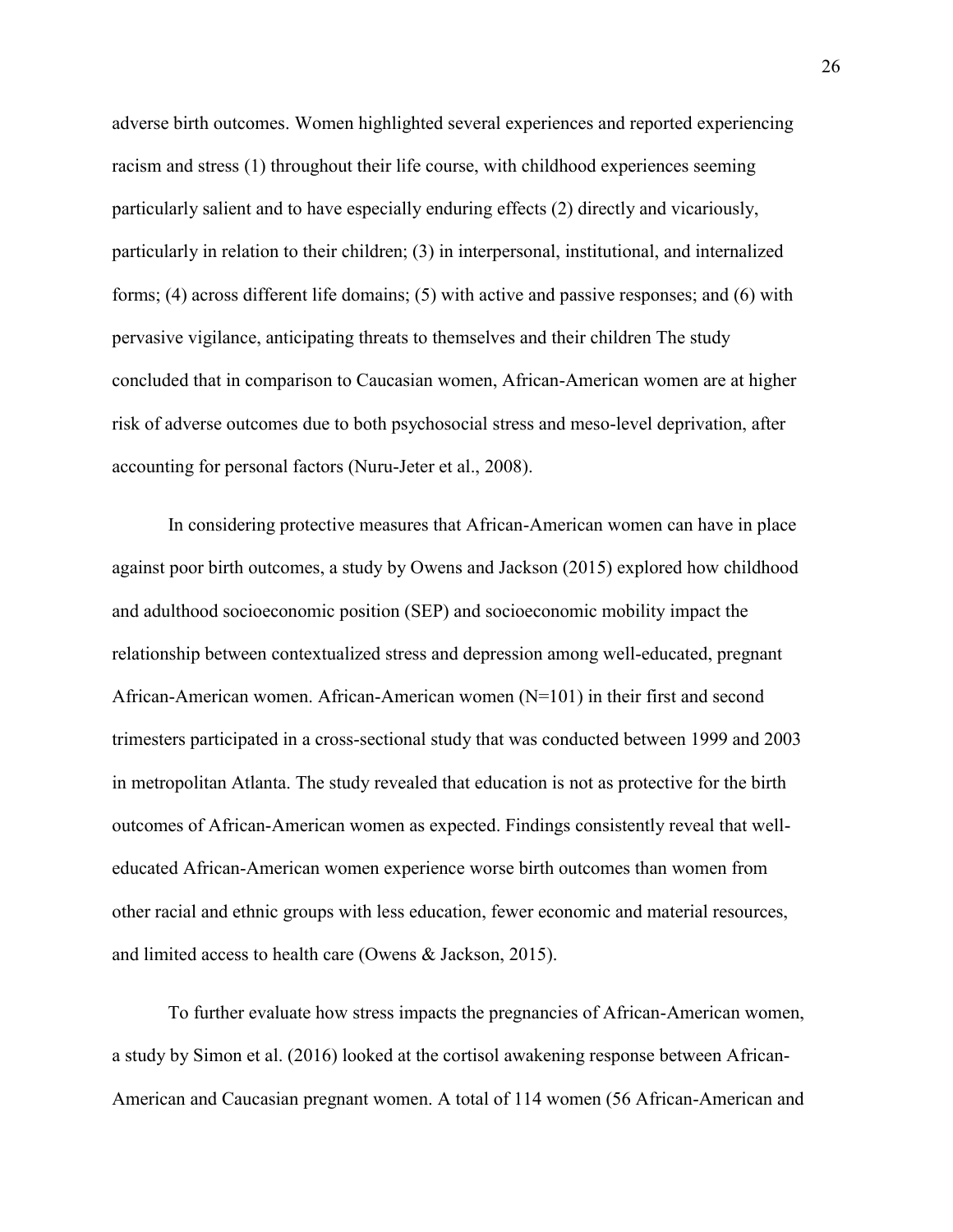58 Caucasian) in their third trimester, 32-40 weeks gestation, compromised the sample. For women to be eligible to be a part of the study they had to be pregnant, English speakers, at least 18 years old, and less than 23 weeks gestation at time of enrollment. The results revealed that women in the sample showed normative cortisol diurnal rhythms (high on waking, peak 30 min post-waking, lowest at bedtime), and found that African-American women had blunted (smaller) awakening responses compared to Caucasian women  $(p<0.05)$ . This study supported the belief that there is an increased stress within African-Americans due to perceived discrimination. Prenatal stress was linked to a variety of poor psychosocial, birth, and developmental outcomes for mothers and offspring.

**Midwifery care.** For women whose pregnancy and birthing experiences were managed by physicians and those whose pregnancy and birthing experiences were managed by midwives, the women were classified according to prenatal care and provider type which was midwives versus physicians. The sample of this study was pregnant women who had low risk pregnancies. The birth outcomes between the groups were compared using the intent-to-treat analysis (Loewenberg Weisband et al., 2018). Then, modified Poisson regression was used to calculate adjusted risk ratios (aRRs) for common outcomes and then the logistic regression with Firth's bias correction to adjusted odds ratios (aORs) for rare outcomes (Loewenberg Weisband et al., 2018). The outcomes from this study were patients that received midwifery care had increased odds of postpartum hemorrhage and shoulder dystocia (aOR, 3.26: 95% CI, 1.40-7.58, and aOR, 1.80, 95% CI, 1.01-3.22 respectively). However, the evidence is among the women that were cared by midwives were associated with substantially fewer preterm births and labor interventions (Loewenberg Weisband et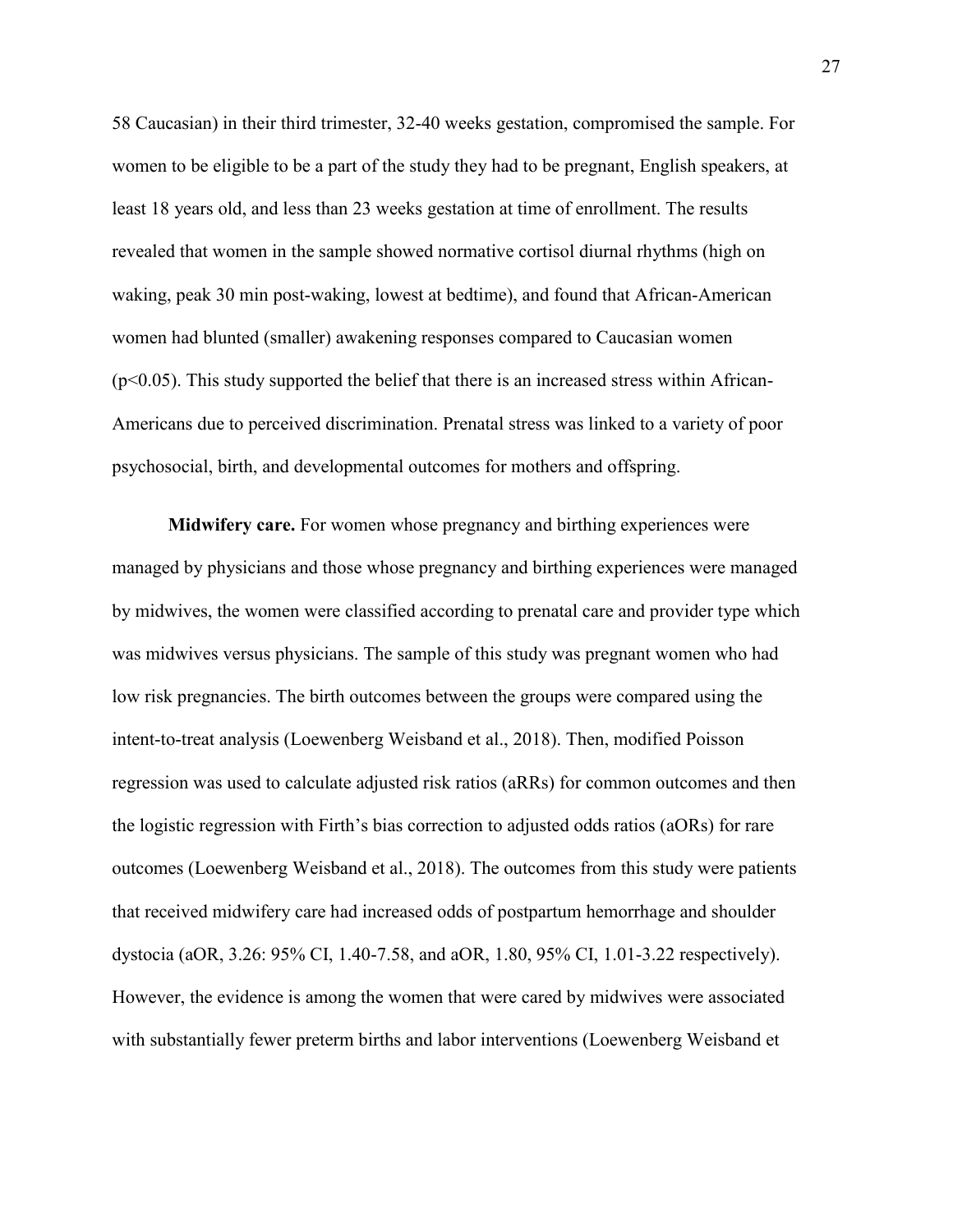al., 2018). With this evidence, midwives could bridge the gap to care for African-American women and help prevent low birth weight in African-American newborns.

Another study examined African-American midwives providing care and support in the United States. This study was a qualitative design and the researchers focused on a thematic analysis approach by identifying 28 websites that were about African-American nurse-midwives' practices and perspectives (Guerra-Reyes & Hamilton, 2017). The study found that the mission statements, roles, advocacy, and birth care were centered on African history, the current African-American struggles, and advocating for quality care for minorities in America (Guerra-Reyes & Hamilton, 2017). The evidence concluded that midwives of color can help bridge the gap of racial disparities in minorities in the United States. The limitations from this study include the methodology of the study created limitations of the providers' and patients' experiences because there was not direct contact with the providers and patients.

Midwives have the ability to conduct pregnancy-centered care for their patients and a study by Mkandawike-Valhmu and Lathen (2018) that was conducted in Milwaukee, Wisconsin, looked at the impact that has on women's lives. Centering Pregnancy is a promising innovated prenatal care group visit that provides substantial health promotion content and can be led by a midwife. The evidence showed that women who were involved in the Centering Pregnancy had significantly more prenatal visits, increased weight gain, increased breastfeeding rates, and higher overall satisfaction rates (Mkandawire-Valhmu et al., 2018). Midwives have the ability to conduct Centering Pregnancy care with African-American women and create a safe place for them to feel supported and cared for. Midwives have the ability to provide quality care for women and have a lower rate of preterm birth.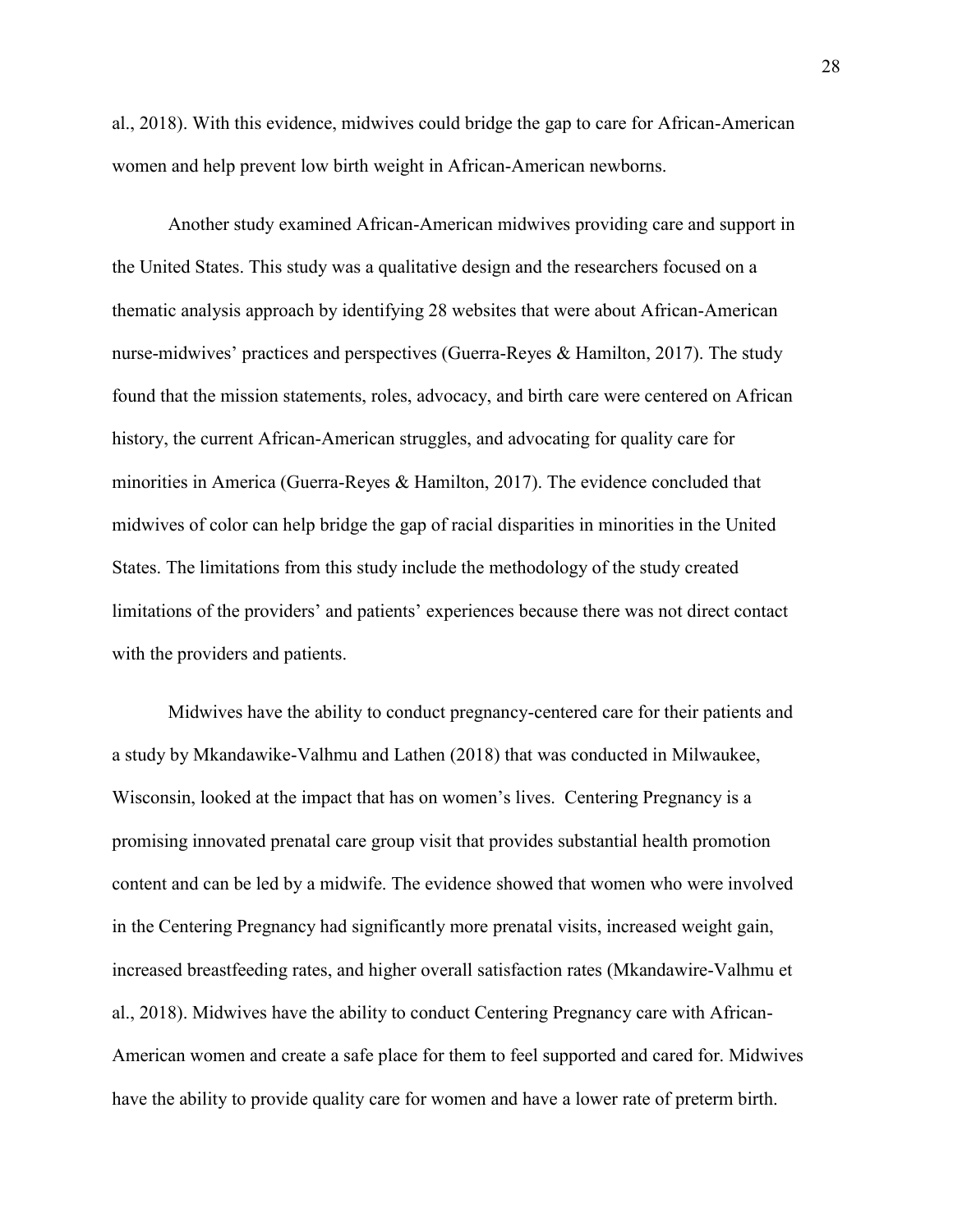Midwives could bridge the gap of African-American women's low birth rate and through their quality care help lower this health disparity. African-American midwives could help bridge this gap more efficiently through their personal experience and their mission to address the poor birth outcomes that are experienced by African-American women. Midwives have the ability to lead Centering Pregnancy so that African-American women have a supportive group that has been shown to have positive birth outcomes in women. A study by Guerra-Reyes and Hamilton (2017) proposed that African-American women and families lack awareness about midwifery care an option and lack access to it.

**Birth centers.** Birth centers that are focused on minorities and have been created in order to meet the needs of these populations based on past and current African-American struggles have the ability to address the racial disparities in the United States. Birth centers have the ability to create a safe place for African-Americans to be cared for and supported through their pregnancy. A study that was conducted by the Milwaukee Birthing Project (MBP) looked at creating a safe and supportive place of pregnant African-American women. The study classified these spaces as: (1) community spaces lacking support (2) safe spaces of belonging and accepting, (3) spaces that foster meaningful interaction, and (4) safe, supportive spaces for other women in the future (Mkandawire-Valhmu et al., 2018). Birth centers have the ability to create a safe and supportive space for women that are at risk for poor birth outcomes to help make a better future for minorities in the United States. A study looked at a birth center in Washington, D.C., that was run by a nurse midwife that cared for African-American women. The women from the birth center reported being treated with respect, being encouraged and shown to take charge of their own pregnancies, and being supported to birth their own babies (Watson Lubic  $\&$  Flynn, 2010). This birth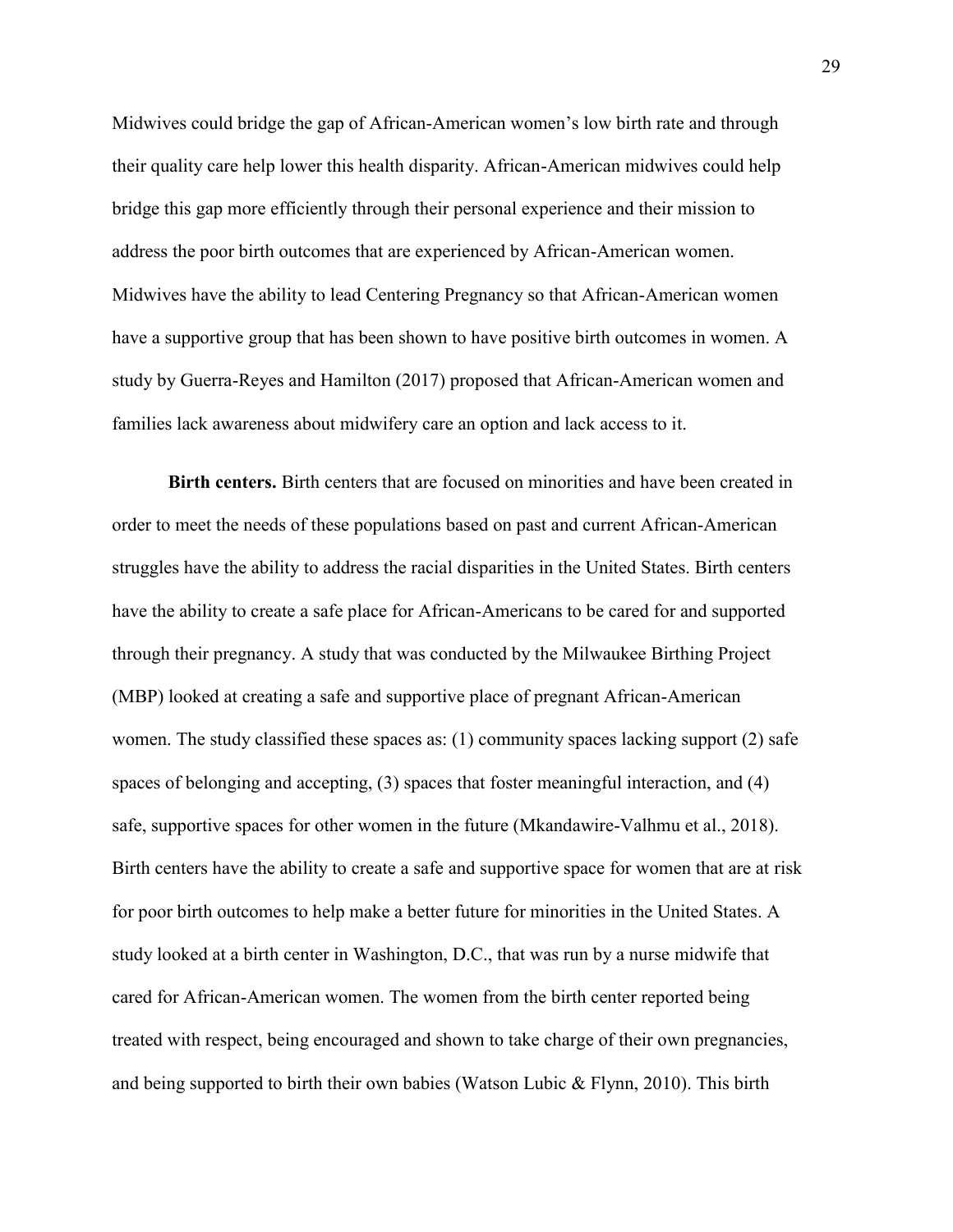center over the last ten years has been able to provide quality care to African-American women and have a positive influence on birth outcomes and is a great example of how birth centers can create a safe space for African-American women (Watson Lubic & Flynn, 2010).

Another example of this is a birth center that is in North Minneapolis and has had a positive influence on African-American women in the area. These are some of the statistics that show the positive influence the birth center has had on the women in the area, a 4% Csection rate (compared to 31.9% nationally), a breastfeeding rate of 99% at one year (compared to 35.9% nationally), a 97% success rate for vaginal births after cesareans (compared to 60-80% nationally), a 0% preterm birth rate for United States-born African-American mothers (compared to 14 percent of births to African-American women in the United States) (Mulrooney Eldred, 2019). The evidence from these studies shows the ability that birth centers have in creating safe places for African-American women to have babies and lower poor birth outcome rates.

#### **Strengths and Weaknesses of the Most Salient Studies**

Alhusen et al. (2016) reviewed various studies with a variety of sample sizes and instruments used to measure racial discrimination, variables included in final analytic models, and time period assessed with regard to racial discrimination. The study thoroughly examined preterm birth, low birth weight, or small for gestational age as outcomes of interest and drew conclusions between racial discrimination and adverse birth outcomes with few exceptions. The authors thought the study was limited by the wide-ranging definition of race, with the majority of studies using self-identified-race. Furthermore, the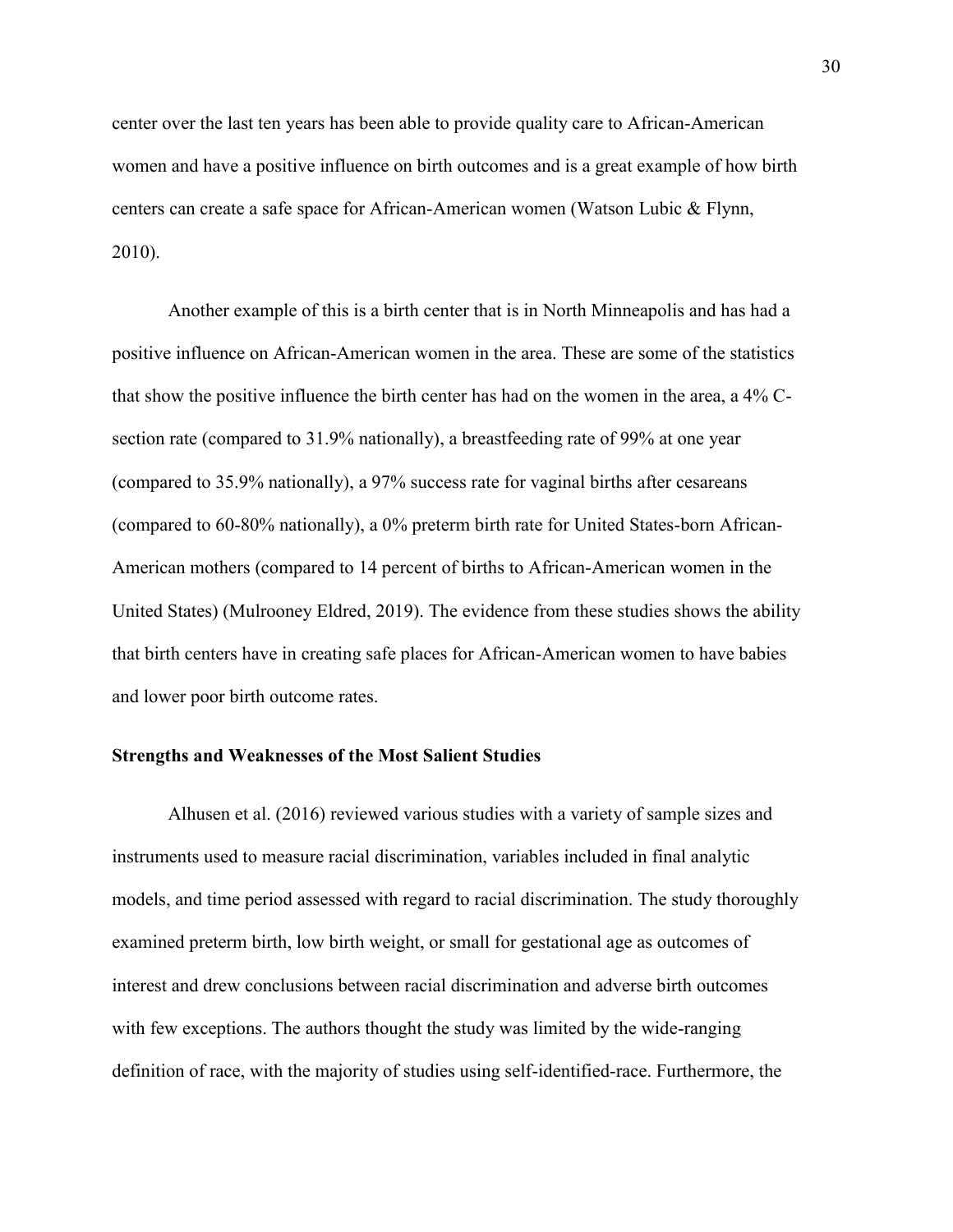majority of the reviewed studies did not test for moderation or mediation by other variables that have been independently linked to both the exposure and outcome variables of interest.

Catoy et al. (2015) performed a large study over many years, allowing for researchers to detect developments or changes in the characteristics of the target population on several levels. The longevity of the study allowed for sufficient exploration of the relationship between race disparities and the impacts on fetal growth. The authors highlighted that the limitations were that many relevant features of pregnancy were unavailable, including serial blood pressure measurements, placental characteristics, and biomarkers of pathways that may play a role, such as insulin resistance and inflammation. Other important characteristics, such as whether the pregnancy was intentional, were not available, and the study was unable to determine whether gestational age dating via ultrasound differed by maternal race.

Giscombé and Lobel (2005) reviewed and drew conclusions on the simultaneous investigation of ethnicity, sociodemographic variables, stress, racism, coping, health behaviors, and biological pathways, with regard to the increasing evidence from recent studies that demonstrate that racism is associated with adverse birth outcomes in African-American women. The study highlights the susceptibility to the adverse impact of prenatal stress on birth outcomes in African-American women. The study was, however, limited by the variation in the influence of ethnic group heterogeneity on birth outcomes and concluded that there is a need for an accurate assessment of racism, more sophisticated measurement of socioeconomic status (SES), particularly measures that have been shown to offer validity across ethnic groups.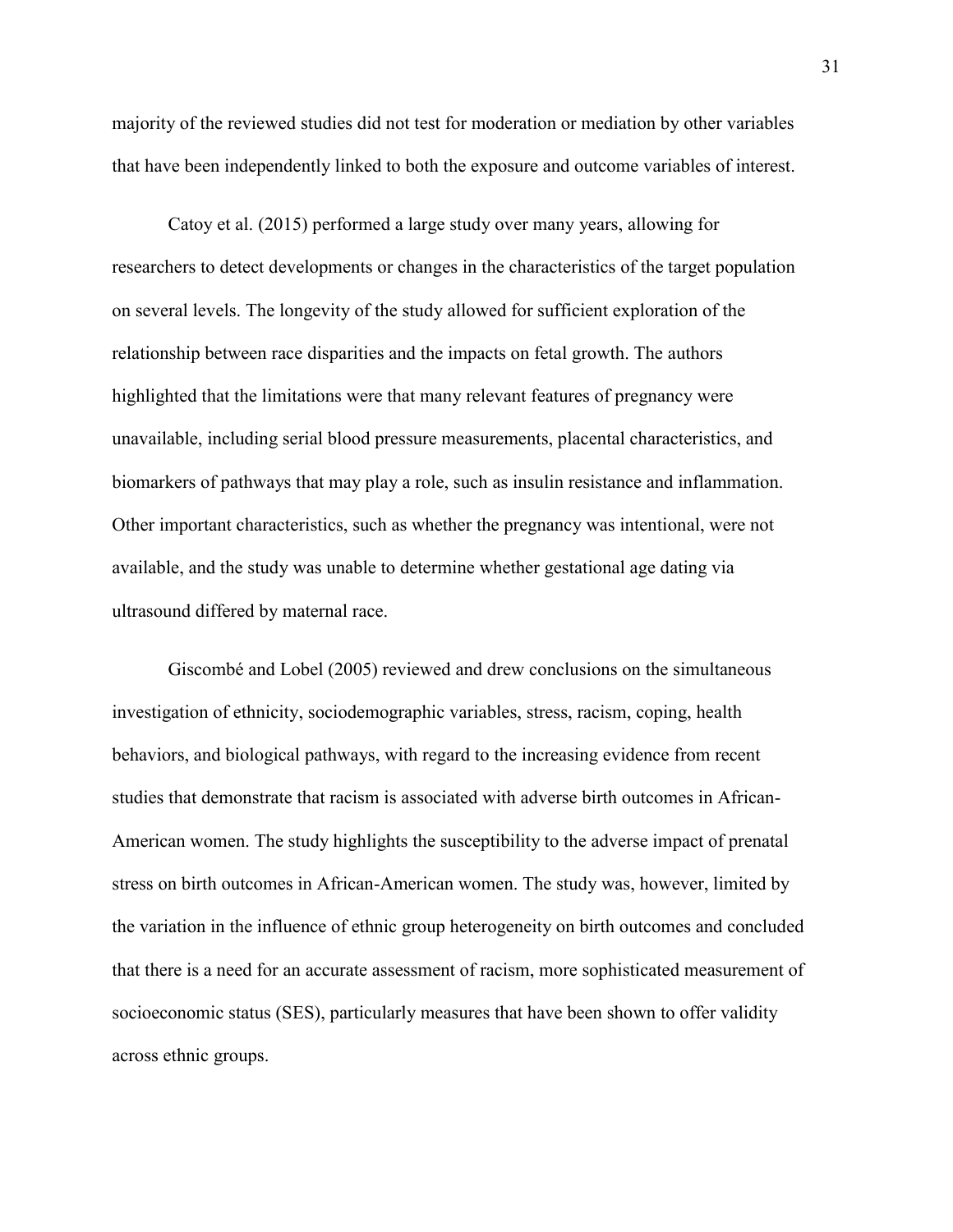The common limitations expressed in several studies was a need for more research to be done in understanding the impact of critical psychosocial variables such as stress and racism, and how their complex interactive effects with behavior and physiology may illuminate how the life experiences of African-American women influence birth outcomes. These experiences subsequently impact the care and support African American women need during pregnancy.

#### **Summary**

This chapter presented the matrix and a synthesis of the major studies and articles found through a critical review of the literature. Twenty articles were reviewed and summarized in the matrix. The matrix was organized by the Johns Hopkins level of evidence, the purpose of the research, the results, and the limitations and strengths of the studies. The major findings from the studies and articles were synthesized into five main themes: racism, implicit bias, stress, midwifery care, and birth centers. Racism and stress have negative birth outcome effects on African-American women. Midwifery care and birth centers have the ability to address these poor birth outcomes seen in African-American women. Finally, the strengths and weaknesses of the major studies reviewed were discussed.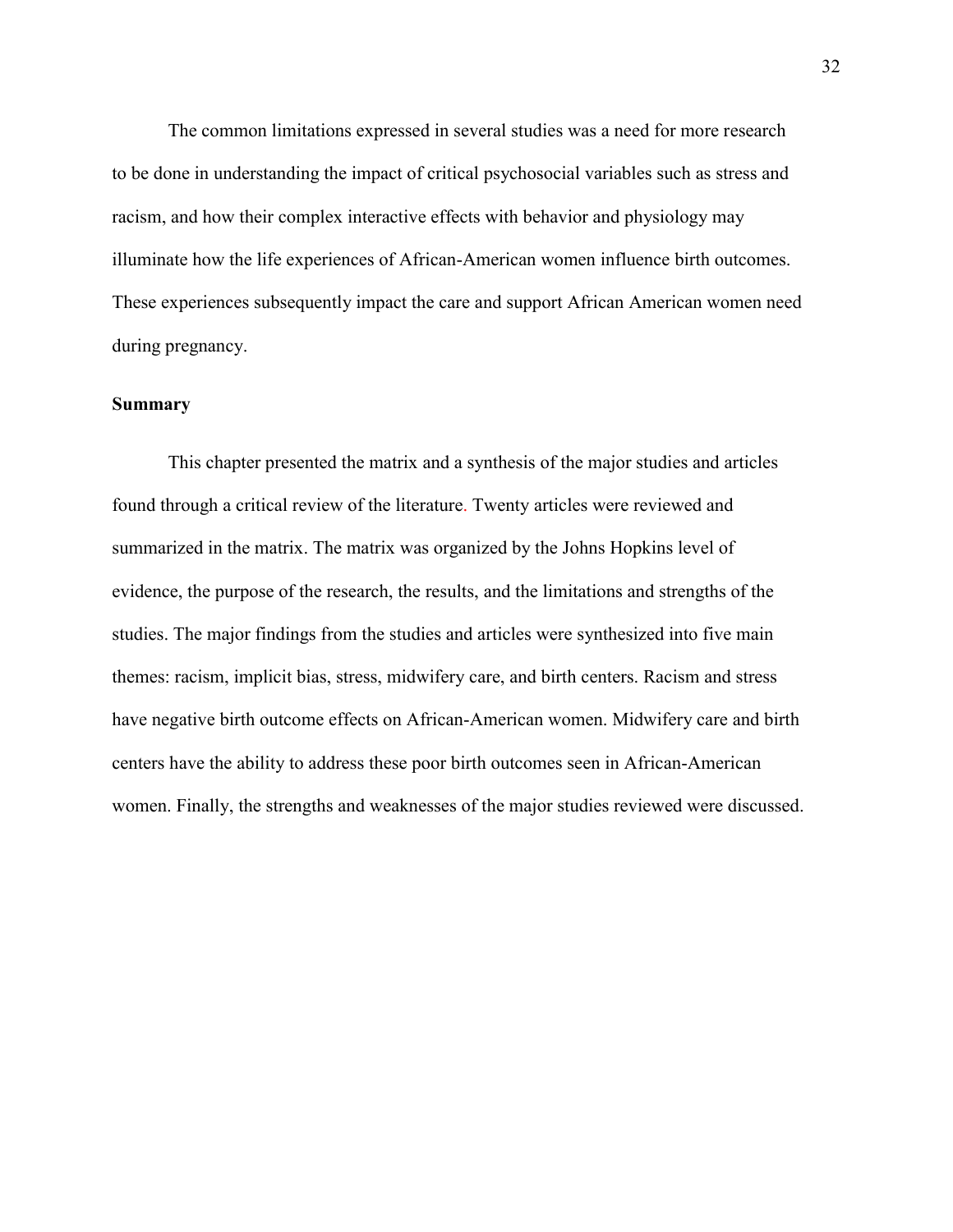#### **Chapter 4: Discussion, Implications, and Conclusions**

The purpose of this paper was to critically examine scholarly writings to understand the history and current manifestations of racism in maternal, perinatal outcomes, and reproductive health care. Specifically, to explore how the multifactorial nature of racism may negatively impact pregnancy outcomes, such as low birth weight in Black infants. There were 20 pertinent scholarly articles chosen for critical analysis using the Johns Hopkins Research Evidence Appraisal Tool. After completion of the research appraisal, implications for nurse-midwifery practice as well as deficiencies in the existing literature were uncovered. In chapter four, the implications for midwifery practice and opportunities for future research will be discussed. This chapter will conclude with the integration of Dr. David Williams' theory and framework for understanding the relationship between race and health with respect to how understanding the differential distribution of adverse health consequences within racial groups is essential to developing effective solutions in reducing poor outcomes in maternal and infant health for women and infants of color.

#### **Literature Synthesis**

The principle purpose of this critical literature review was to explore how care provided by midwives can be impactful to Black women and infants and subsequently improve outcomes. Factors included for analysis incorporated midwifery-led care and birth centers. Several outcome variables were taken into consideration and the findings generally showed outcome improvements when prenatal care was midwifery led versus physician led. The environment in which women received care and birthed in and how women were supported during their pregnancy demonstrated improved outcomes as well.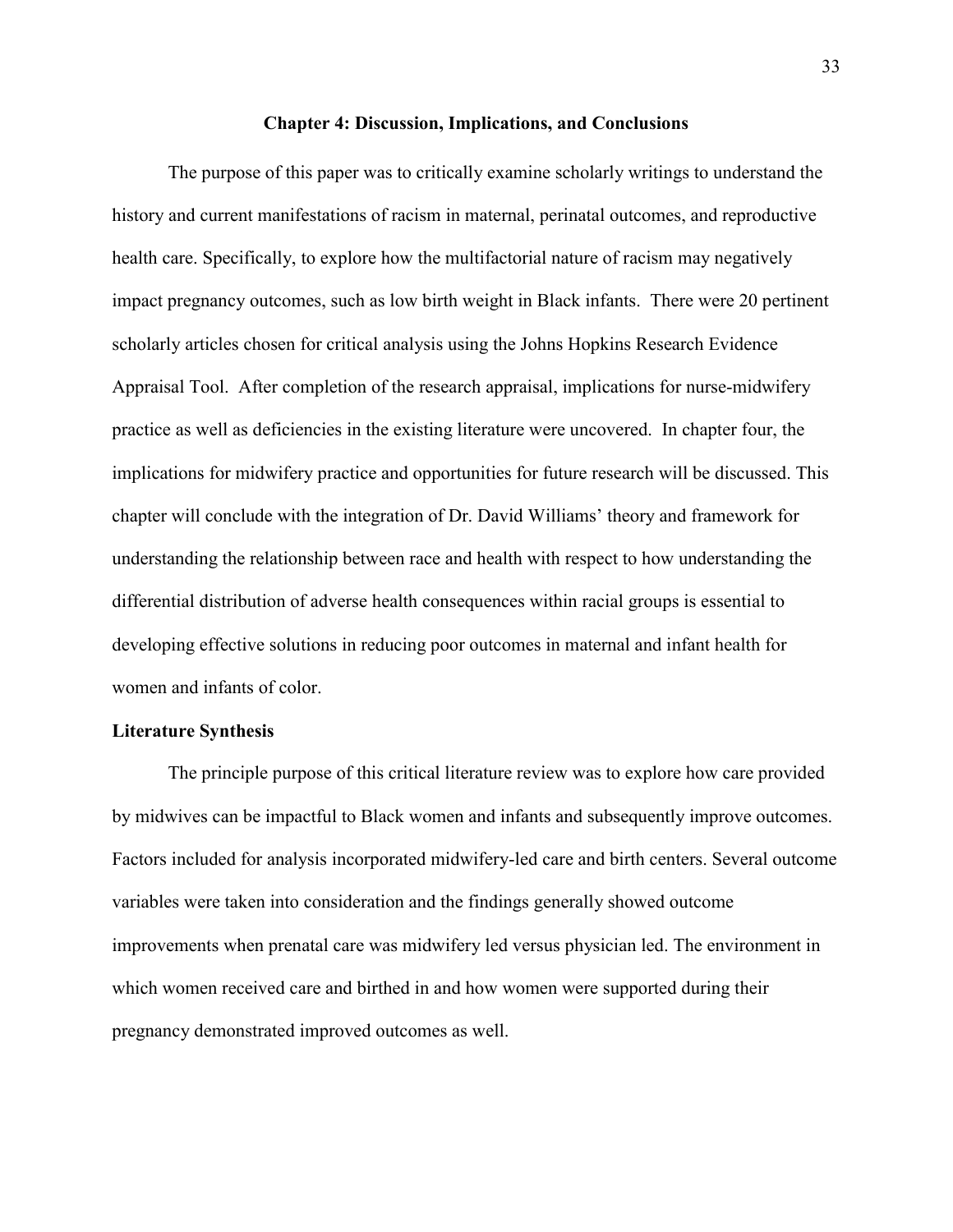Scholarly studies that were reviewed considered factors that influence pregnancy outcomes including racism, implicit bias, and stress. Black women die at a rate that is three to four times higher than White women from pregnancy related concerns (Howell et al., 2018). Research consistently demonstrates that Black women experience more maternal deaths, comorbid illnesses, and adverse perinatal outcomes than White women and have higher rates of postpartum hemorrhage, puerperal infection, and venous thromboembolism (Howell et al., 2018). In addition, perinatal care has been shown to differ by race and ethnicity. Research supports that disparities persist due to implicit or unconscious bias that can affect a clinician's perceptions and decisions, thereby creating disparities in access, patient–provider interactions, treatment decisions, and health outcomes (Howell et al., 2018). According to Alhusen et al. (2016), the majority of the studies that examined preterm birth, low birth weight, or small for gestational age as outcomes of interest found a significant association between racial discrimination and adverse birth outcomes with few exceptions.

The literature presented a common theme that it is vital for healthcare providers to understand that disadvantage is rooted in the manner in which racism—both interpersonally and institutionally manifested—subsequently impacts African American women throughout their lives and across generations, contributing to poor pregnancy outcomes (Dominguez, 2011). African American women may be more susceptible to the adverse impact of prenatal stress on birth outcomes, as the vast majority of African American women experience racism, which heightens their allostatic load, or cumulative burden. Whether racism is conceptualized as a form of stress, or whether it is a different construct that exacerbates the impact of stress, there is increasing evidence from recent studies that racism is associated with adverse birth outcomes in African American women (Giscombé & Lobel, 2005). A study by Guerra-Reyes and Hamilton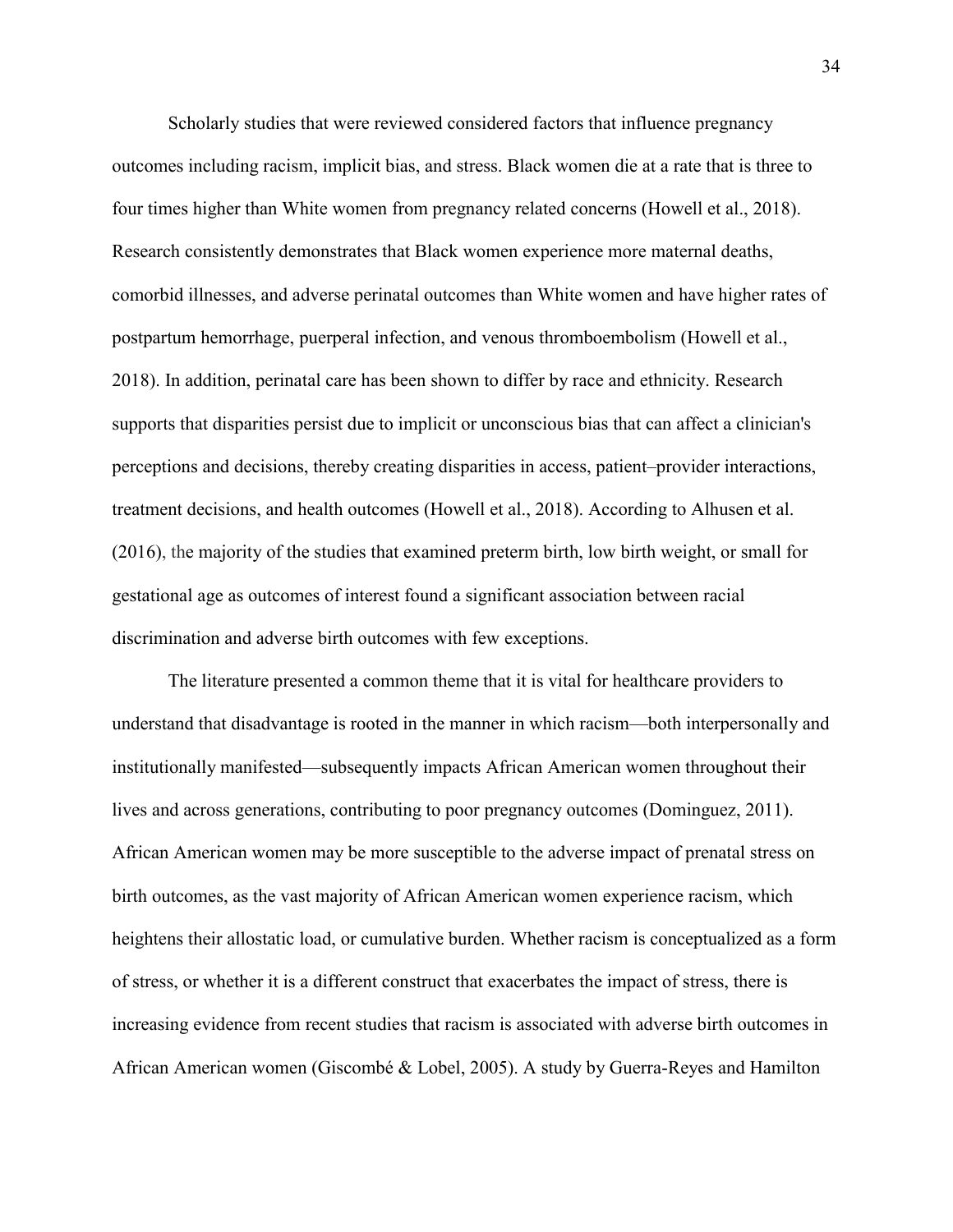(2017) discusses growing evidence that was found that supported the role of socially patterned maternal stress-possibly over the life course, as a cause of racial disparities in very preterm birth (less than 32 weeks). In a study by Hilmert et al. (2014), African American women who reported greater exposure to racism, especially indirect childhood exposure in the context of increases in diastolic blood pressure between 18- and 32-weeks' gestation, had infants of lower gestationalage adjusted birth weights. This effect appears to be because of restricted fetal growth rather than earlier delivery because timing of delivery was controlled. Exposure to racism and other life stressors are contributors to increased blood pressure to pregnant African American women, therefore, leading to low birth weight babies.

Women who received care from midwives were at a lower risk of cesarean and preterm birth and had no increased odds of neonatal intensive care unit admissions, neonatal deaths, or severe maternal morbidity (Loewenberg Weisband et al., 2018). Midwifery has clearly impacted the overall health of women and infants; however, there is room for improved research on how midwifery specifically impacts the disparities that exist in Black women and infants. One study demonstrated that there were substantially fewer preterm births and labor interventions when care was provided by midwives (Loewenberg Weisband et al., 2018); however, overall evidence lacked on whether or not pregnancy outcomes improved when care was led by a midwife versus a physician.

Studies by Watson Lubic and Flynn (2010), demonstrated that birth centers have the ability to create a safe and supportive space for women that are at risk for poor birth outcomes. The women that received care from the birth centers reported being treated with respect, were encouraged and shown to take charge of their own pregnancies. When considering how birth centers improve statistics, a study by Mulrooney Eldred (2019) highlighted that a birth center in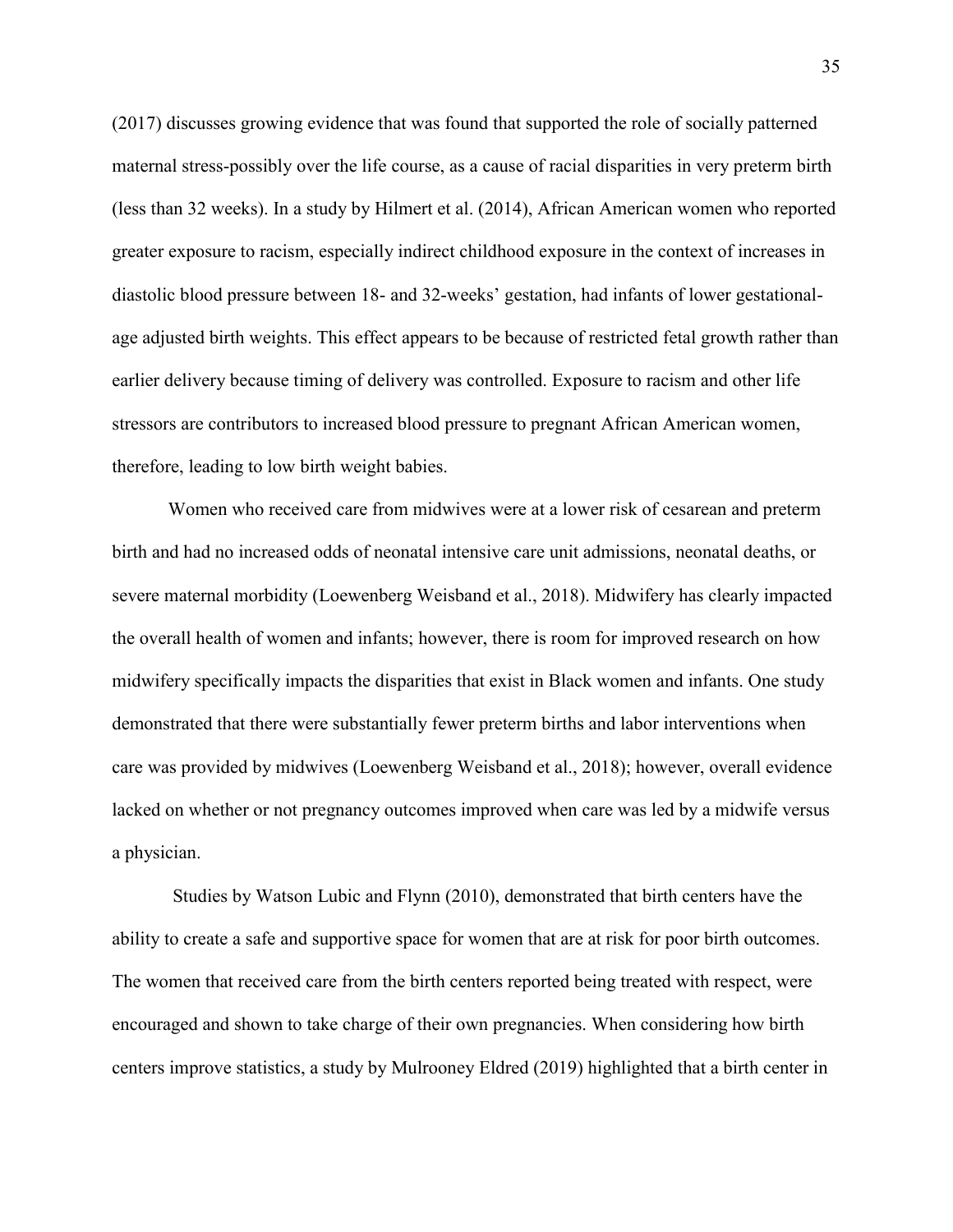North Minneapolis had a 4% C-section rate (compared to 31.9% nationally), a breastfeeding rate of 99% at one year (compared to 35.9% nationally), a 97% success rate for vaginal births after cesareans (compared to 60-80% nationally), and a 0% preterm birth rate for United States-born African-American mothers (compared to 14% of births to African American women in the United States.

#### **Trends and Gaps in the Literature**

Despite these documented advantages, gaps in the literature remain on how significant birth location and supportive care during pregnancy can directly impact outcomes. Roots Birth Center has clearly demonstrated that by providing a safe space and care offered by midwives, pregnant African American women have improved birth outcomes. However, there are large gaps in the literature regarding this and the recommendation is that more research be done to examine the impact that midwives and birth centers have on providing quality care to minorities in America and therefore improving health disparities. A study by Kilma, Norr, Vonderheid and Handler (2010) concluded that compared to women in individual care, women in Centering Pregnancy (group prenatal care) had significantly more prenatal visits, increased weight gain, increased breast-feeding rates, and higher overall satisfaction. Similarly, there are large gaps in the literature and more research should be conducted to see if Centering Pregnancy care is beneficial to more women and the effects that this has on positive birth outcomes.

#### **Implications for Nurse-Midwifery Practice**

The literature review shows that within African American populations there is a health disparity of maternal mortality and infant mortality within the United States. Midwives have the ability to provide direct care to this group of women. Midwives are in the position to give quality care in hopes of decreasing maternal and infant mortality. One of the ways that midwives are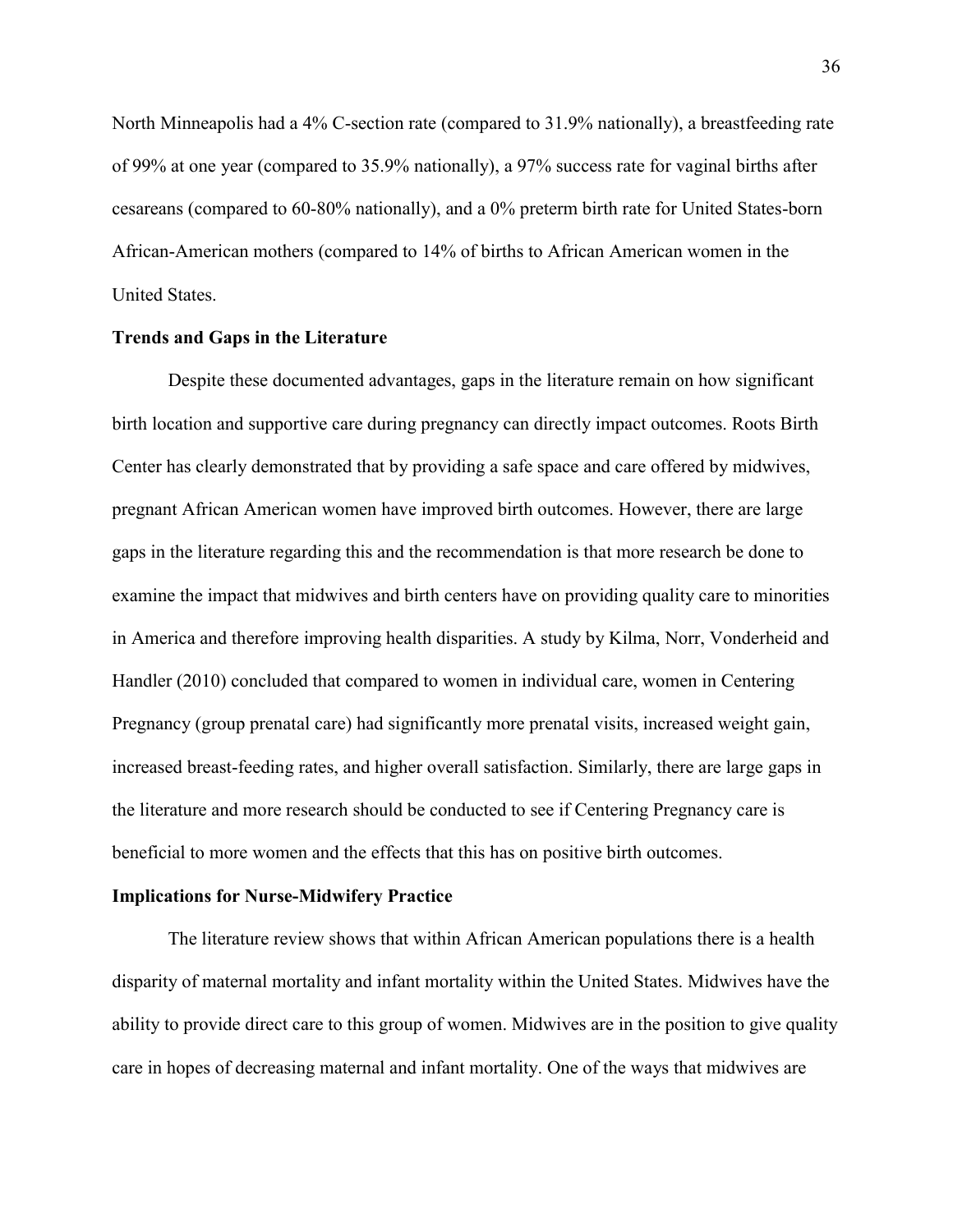able to address racism and stress that African Americans experience and that in-turn lead to negative birth outcomes, is to create a safe and supportive environment for women. The American College of Nurse Midwives (ACNM) is committed to abolishing racism and racial bias in the midwifery profession and race-based disparities in reproductive health care and lay out ways for midwives to address this. Midwives must understand the history and current manifestations of racism within western medicine midwifery, and reproductive health care (ACNM, 2018). Each midwife should engage in lifelong examination of their own implicit bias and internalized racism (ACNM, 2018). Through this process of self-examination, midwives are able to take active steps to equality and address the structural forces that perpetuate racism. Midwives should provide non-judgmental, culturally sensitive care to all people and work on identifying areas to implement ways to reduce the effect of racism on the health outcomes (ACMN, 2018). Through self-examination of racism, addressing race-based disparities in health care, and providing non-judgmental care to all people, midwives are able to provide safe and supportive care to all women. If women feel safe and supported, then there is trust and comfort to bring their child into the world.

#### **Recommendations for Further Research**

The literature review consistently demonstrated that additional research is needed to enhance the understanding between the complex relationship of racism and birth outcomes. Racial discrimination and implicit bias are significant risk factors for adverse birth outcomes. To best understand the mechanisms by which racial discrimination, implicit bias, and stress impact birth outcomes, and to inform the development of effective interventions that eliminate its harmful effects on health, longitudinal research that incorporates comprehensive measures of racial discrimination is needed (Alhusen et al., 2016). Efforts to resolve racial and ethnic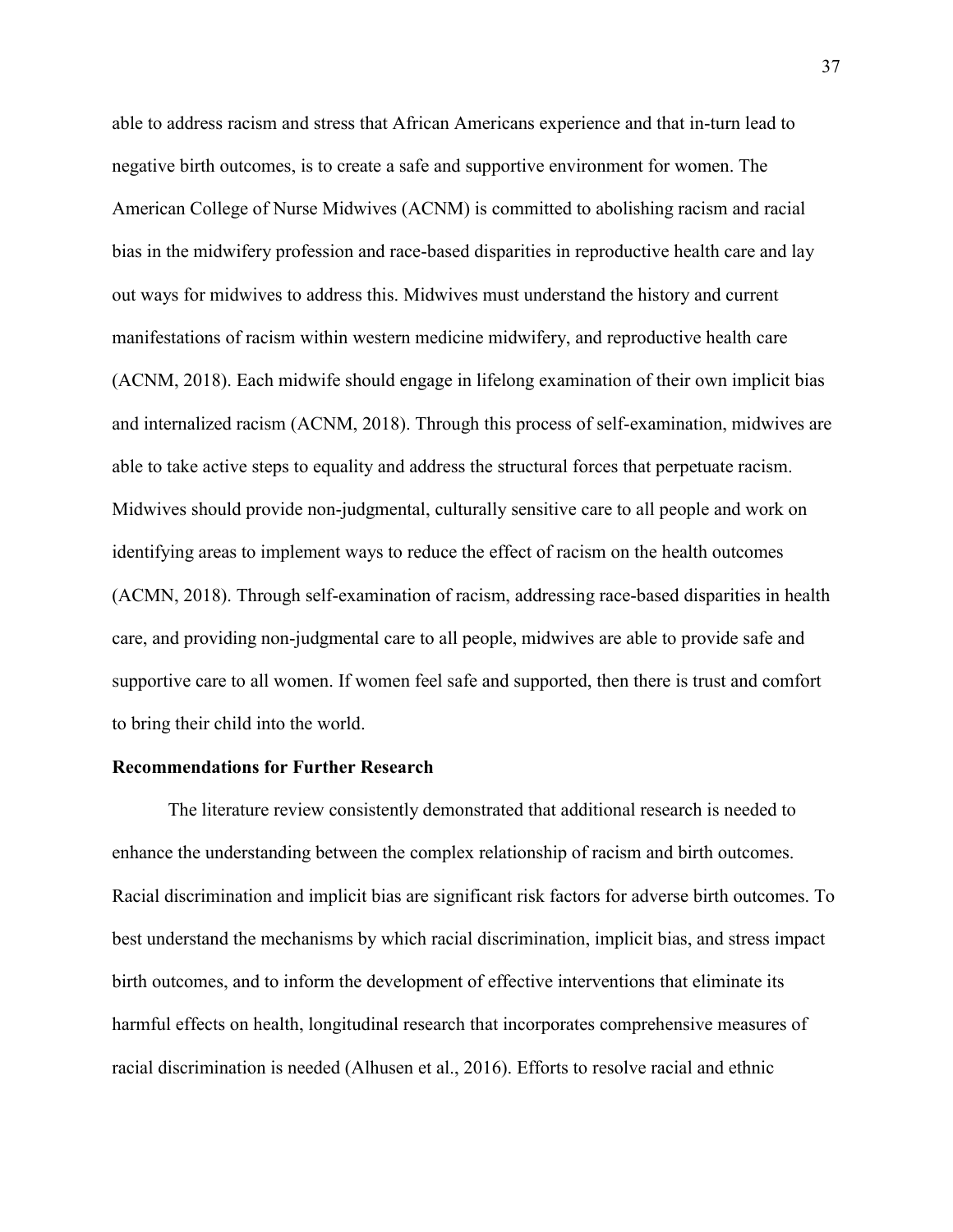disparities in maternal health are constrained by lack of reliable data on patient identity (including race, ethnicity, nativity, and language), as well as patient and staff education on the best practices for ascertaining information related to identity (Howell et al., 2018).

Literature demonstrates that birth weight has decreased in recent years, and reductions were greater in infants born to African-American women. It is therefore important to continue to assess why this disparity is growing, so that preventative interventions can be put into place (Catov et al., 2015). The support women receive during pregnancy is correlated with improved outcomes, as demonstrated by one study that showed women enrolled in Women, Infant, and Children (WIC) have reduced incidences of infant mortality rates, especially within the African American population (Khanani, Elam, Heam, Jones & Maseru, 2010). WIC is a great public health intervention for health disparities seen in the African American population. Ongoing research that identifies the impact of public health interventions on Black maternal and infant health is necessary.

#### **Integration and Application of Theoretical Framework**

The framework created by Dr. David Williams helps demonstrate the relationship between race and health. This framework classifies race as not just a biological factor but also shows that race is made up of cultural factors, socio-economic factors, racism, and political factors. As found in the literature, African American women experience an increase of racism and stress affecting the birth outcome of their infants. Therefore, the framework pictured in Figure 1 helps link how stress and racism can lead to negative birth outcomes in African American women. The framework helps show that these different factors in race can have negative outcomes on health. Knowing that race can have negative outcomes on health will encourage further study as to whether consideration of change within cultural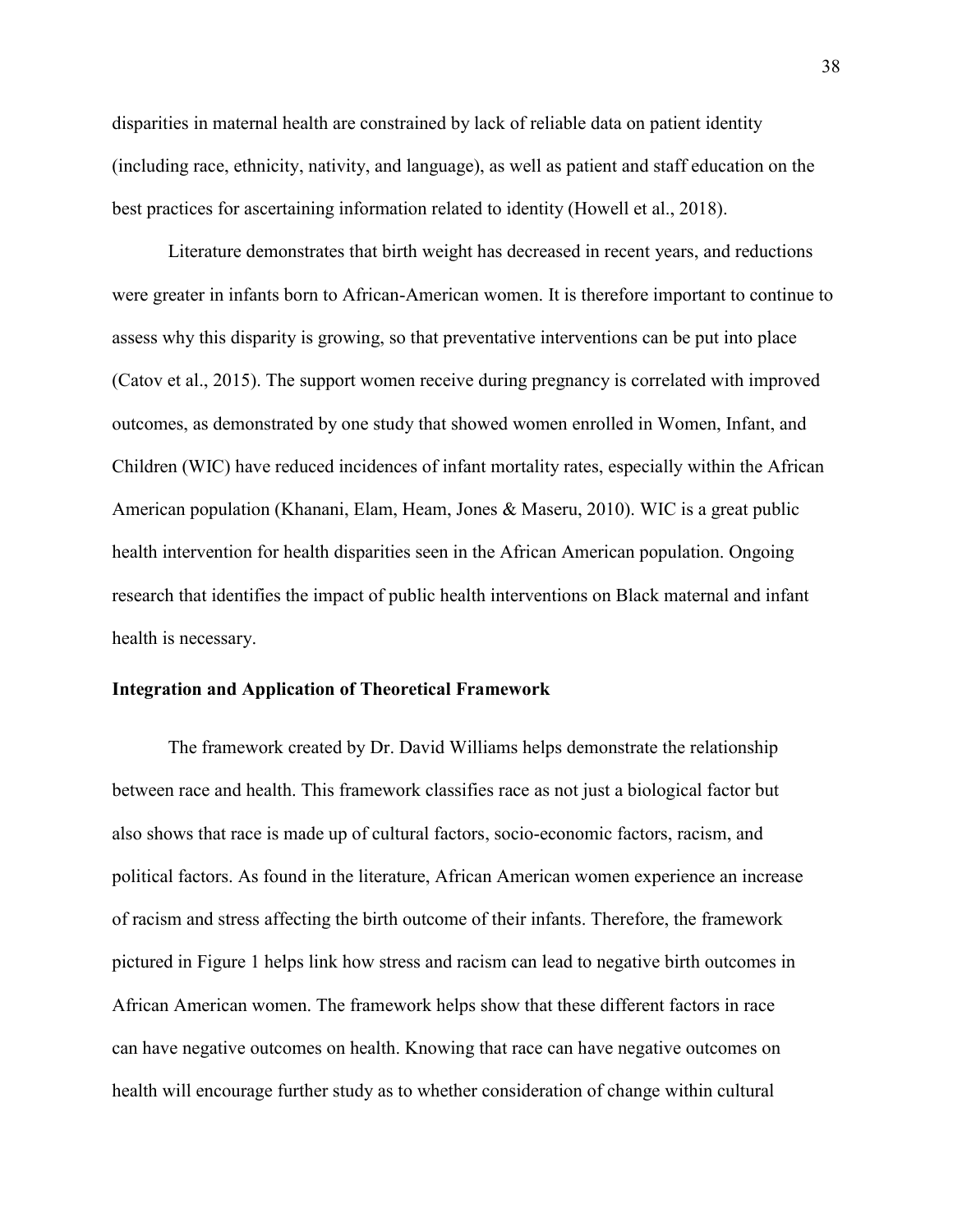factors, socio-economic factors, racism, and political factors will improve health outcomes. This framework helps bridge the understanding that stress and racism can lead to an increase in maternal mortality and low infant birth weight in African American women. Therefore, this framework can help link race to the health disparities that are seen in African American women. This knowledge allows health care providers to actively work on improving care to address this health disparity through addressing stress and racism that is seen in African American women.

#### **Summary**

The purpose of this critical review of the literature was to examine the impact that midwives have on birth outcomes in African American women, and this chapter has presented the literature synthesis. The review of the literature has shown that stress and racism have a negative effect on infant birth weight in African American women, and that midwives have lower rates of low birth rate through their quality care. The gaps in the research include limited research on the effects that midwives have on African American women. The impact of midwifery care as shown through this literature review is that midwives have the ability to provide nonjudgmental and patient-centered care for women. The care of midwives has the ability to lower the low birth rate in African American women. The theoretical framework helps illustrate this by showing that race has an effect on health and demonstrating how African American women could have higher infant low birth weight due to stress and racism.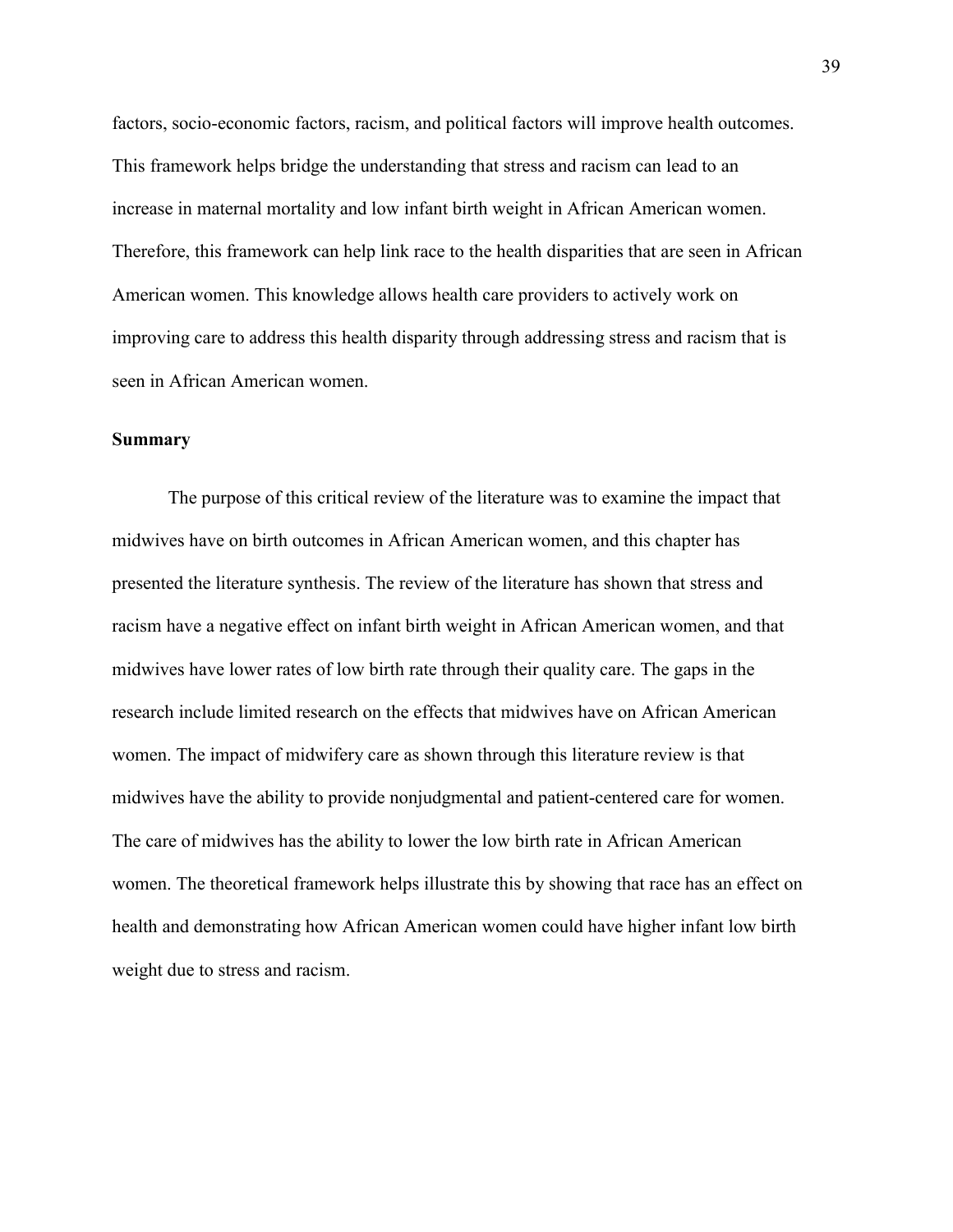#### References

- American College of Nurse Midwives (2018). *Racism and racial bias*. Retrieved from: http://www.midwife.org/acnm/files/ACNMLibraryData/UPLOADFILENAME/000000000315/P S-Racism-and-Racial-Bias-26-Apr-18.pdf
- Alhusen, J. L., Bower, K. M., Epstein, E., & Sharps, P. (2016). Racial discrimination and adverse birth outcomes: An integrative review. *Journal of Midwifery & Women's Health*, *61*(6), 707-720. doi:10.1111/jmwh.12490
- Catov, J. M., Lee, M., Roberts, J. M., Xu, J., & Simhan, H. N. (2015). Race disparities and decreasing birth weight: Are all babies getting smaller? *American Journal of Epidemiology, 183*(1), 15-23. doi:10.1093/aje/kwv194
- Centers for Disease Control (1993). Race in the health of America: Problems, issues, and directions. *Morbidity and Mortality Weekly Report*, *42*(10). Retrieved from: https://www.cdc.gov/mmwr/PDF/rr/rr4210.pd
- Dearholt, S. L., & Dang, D. (Eds.). (2012). *Johns Hopkins nursing evidence-based practice: Model and guidelines* (2nd ed.). Indianapolis, IN: Sigma Theta Tau International.
- Dominguez, T. P. (2011). Adverse birth outcomes in African American women: The social context of persistent reproductive disadvantage. *Social Work in Public Health*, *26*(1), 316. doi:10.1080/10911350902986880
- Giscombé, C. L., & Lobel, M. (2005). Explaining disproportionately high rates of adverse birth outcomes among African Americans: The impact of stress, racism, and related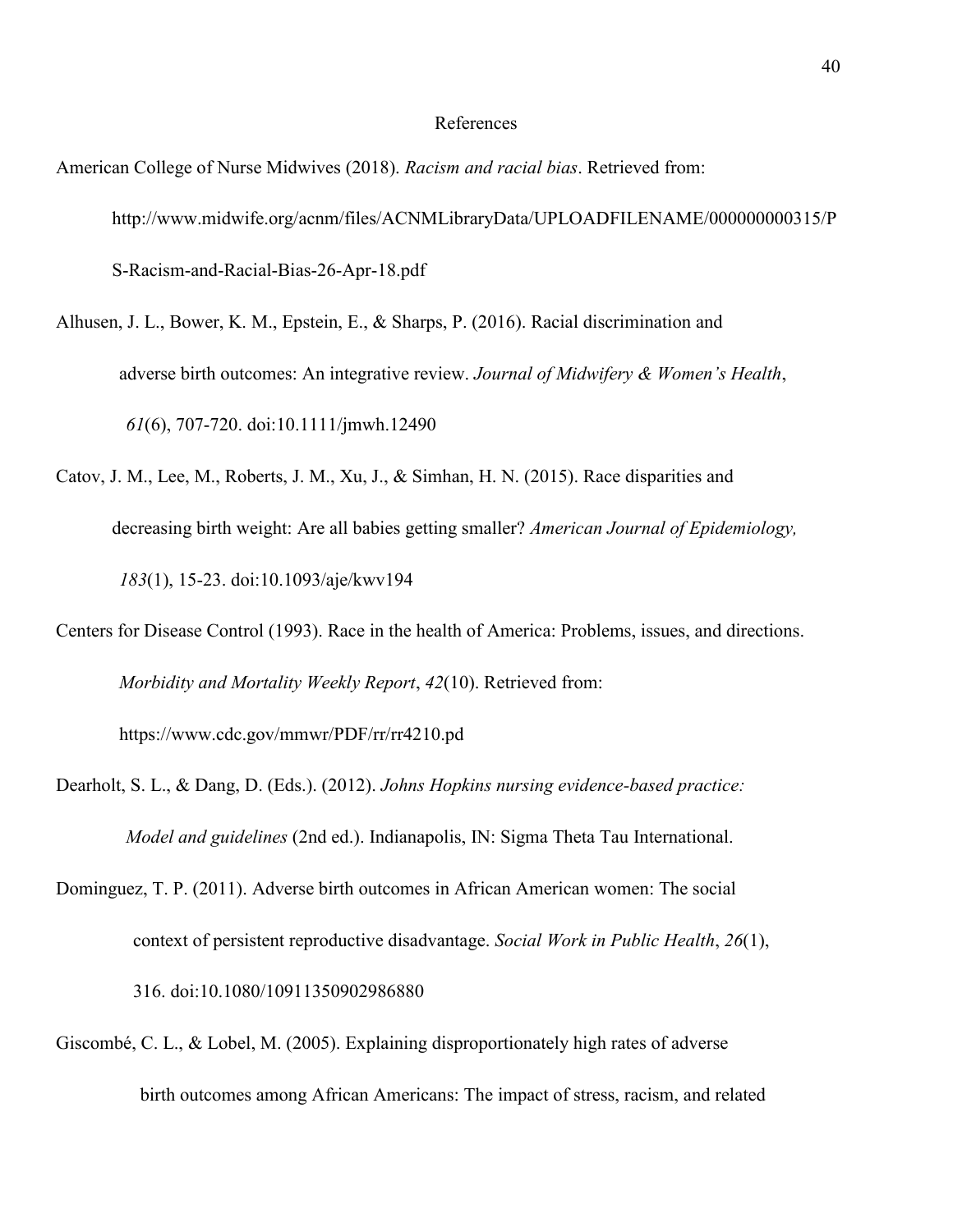factors in pregnancy. *Psychological Bulletin*, *131*(5), 662-683.

DOI: [10.1037/0033-2909.131.5.662](https://doi.org/10.1037/0033-2909.131.5.662)

Guerra-Reyes, L., & Hamilton, L. (2017). Racial disparities in birth care: Exploring the perceived role of African-American women providing midwifery care and birth support in the United States. *Women & Birth, 30*(1). DOI:

10.1016/j.wombi.2016.06.004

- Harper-Hanigan, K., Ross, G., Sims, T., Trotter, K., & Turman Jr., J. (2017). Women's perspective of needs surrounding adverse birth outcomes: A qualitative assessment of the neighborhood impact of adverse birth outcomes. *Maternal Child Health Journal, 21,* 2219-2228*.* doi:10.1007/s10995-017-2343-7
- Hilmert, C., Parker Dominguez, P., Dunkel Schetter, C., Srinivas, S., Glynn, L., Hobel, C., & Sandman, C. (2014). Lifetime racism and blood pressure changes during pregnancy: Implications for fetal growth. *Health Psychology, 33*(1*).* Retrieved from https://www.ncbi.nlm.nih.gov/pubmed/23379383
- Howell, E. A., Brown, H., Brumley, J., Bryant, A. S., Caughey, A. B., Cornell, A. M.,. Grobman, W. A. (2018). Reduction of peripartum racial and ethnic disparities. *Obstetrics & Gynecology*, *131*(5), 770-782. doi:10.1097/aog.0000000000002475
- Loewenberg Weisband, Y., Klenbanoff, M., Gallo, M., Shoben, A., & Norris, A. (2018). Birth outcomes of women using a midwife versus women using a physician for prenatal care. *Journal of Midwifery & Women's Health, 63*(4)*.* DOI[:10.1111/jmwh.12750](https://doi-org.ezproxy.bethel.edu/10.1111/jmwh.12750)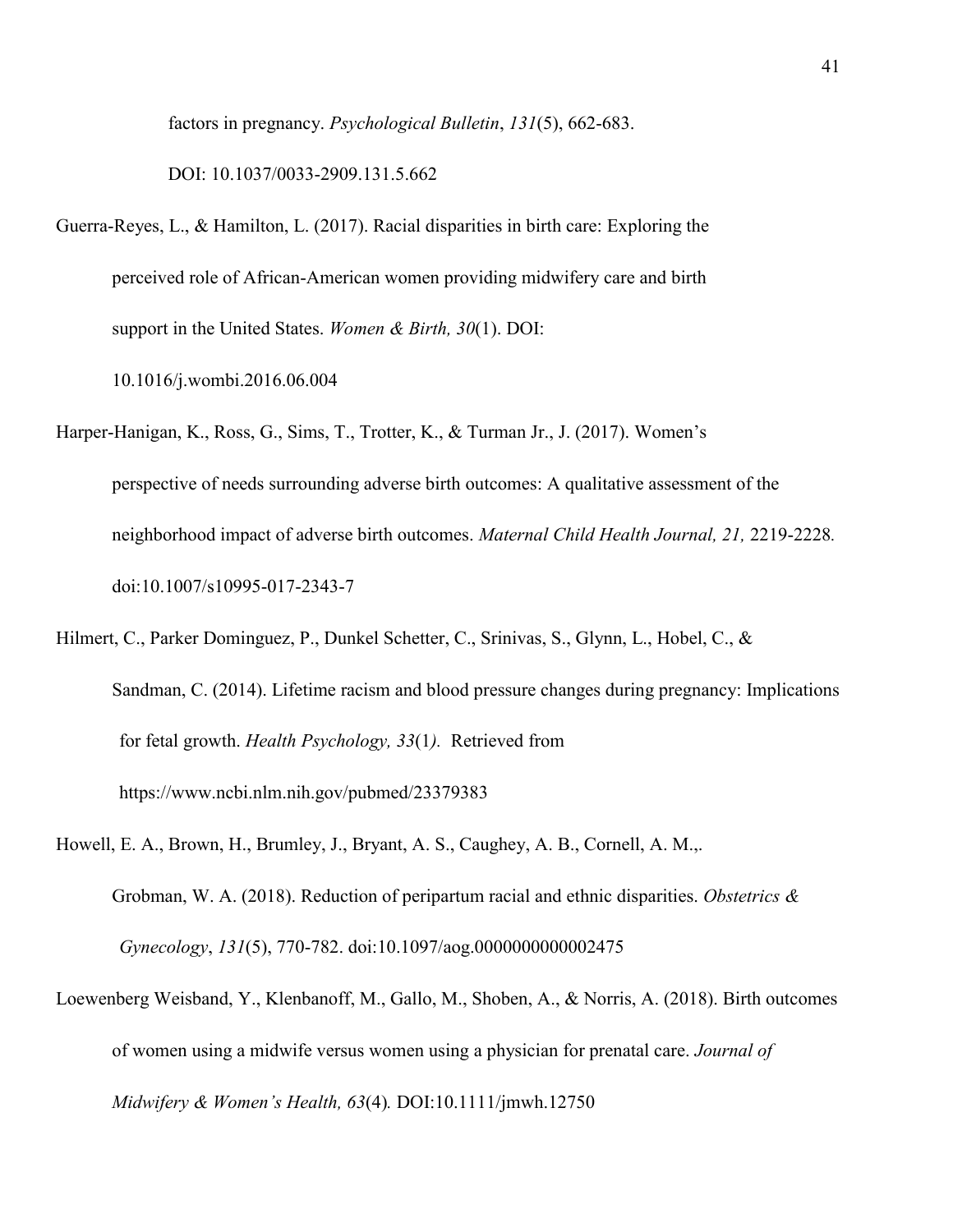Khanani, I., Elam, J., Heam, R., Jones, C., & Maseru, N. (2010). The impact of prenatal WIC participation on infant mortality and racial disparities. *American Journal of Public Health*. 100(S1): S204-9. DOI[:10.2105/AJPH.2009.16892](https://doi.org/10.2105/AJPH.2009.168922)

Kilma, C., Norr, K., Vonderheid, S., & Handler, A. (2010). Introduction of centering pregnancy in a public health clinic. *Journal of Midwifery & Women's Health.* DOI: 10.1016/j.jmwh.2008.05.008

- Mulrooney Eldred, S. (2019). Study the success of a North Minneapolis birth center. *MplsStPaul.*  Retrieved from: http://mspmag.com/health-and-fitness/studying-the-success-of-a-northminneapolis-birth-center/
- Mkandawire-Valhmu, L., Lathen, L., Balsch, M., Cotton, Q., Dressel, A., Antilla, J.,...Hess, A. (2018). Enhancing healthier birth outcomes by creating supportive spaces for pregnant African American women living in Milwaukee. *Maternal and Child Health Journal*, *22*, 1797-1804. Retrieved from: https://doi.org/10.1007/s10995-018-2580-4
- Nuru-Jeter, A., Dominguez, T. P., Hammond, W. P., Leu, J., Skaff, M., Egerter, S., . . . Braveman, P. (2008). "It's the skin you're in": African-American women talk about their experiences of racism. An exploratory study to develop measures of racism for birth outcome studies. *Maternal and Child Health Journal, 13*(1), 29-39. doi:10.1007/s10995-008-0357-x
- Owens, T. C., & Jackson, F. M. (2015). Examining life-course socioeconomic position, contextualized stress, and depression among well-educated African-American pregnant women. *Women's Health Issues, 25*(4), 382-389. doi:10.1016/j.whi.2015.05.001

Prather, C., Fuller, T. R., Marshall, K. J., & Jeffries, W. L. (2016). The impact of racism on the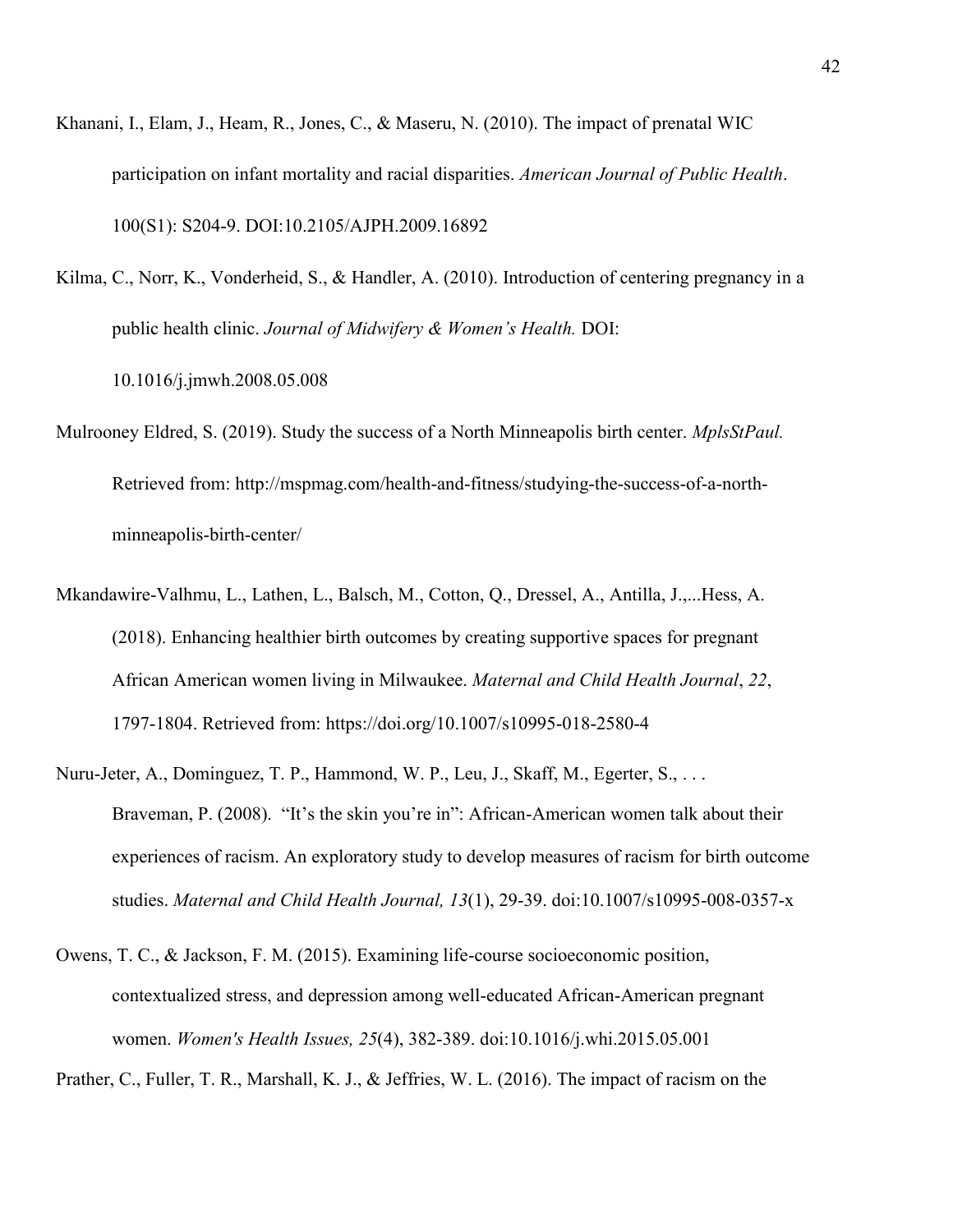sexual and reproductive health of African American women. *Journal of Women's Health, 25*(7), 664-671. doi:10.1089/jwh.2015.5637

- Simon, C., Adam, E., Holl, J., Wolfe, K., Grobman, W., & Borders, A. (2016). Prenatal stress and the cortisol awakening response in African-American and Caucasian women in the third trimester of pregnancy. *Maternal & Child Health Journal, 20*(10)*,* 2142-2149. Retrieved from doi[:10.1007/s10995-016-2060-7](https://doi.org/10.1007/s10995-016-2060-7)
- Watson Lubic, R., & Flynn C. (2010). The family health and birth center a nurse-midwifemanaged center in Washington, DC. *Alternative Therapies in Health & Medicine. 16*(5), 58- 60. Retrieved from: https://www.ncbi.nlm.nih.gov/pub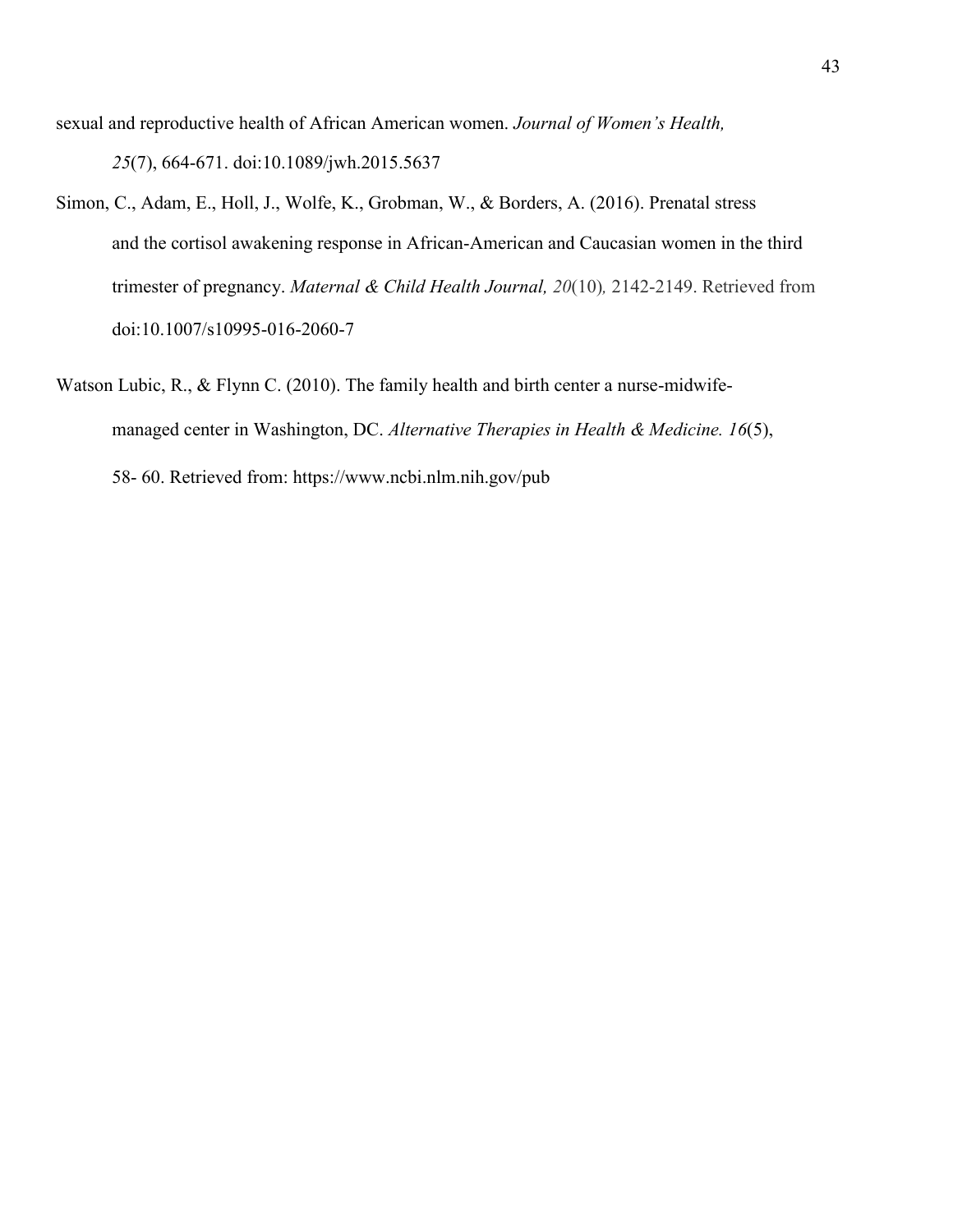**Source:** Alhusen, J. L., Bower, K. M., Epstein, E., & Sharps, P. (2016). Racial discrimination and adverse birth outcomes: An integrative review. *Journal of Midwifery & Women's Health, 61*(6), 707-720. doi:10.1111/jmwh.12490

# **Purpose:**

To review the literature to examine the relationship between racial discrimination and adverse birth outcomes minority infants.

# **Sample/Setting:**

Ethnic or racial minority groups in the United States with adverse birth outcomes (preterm birth, low birth weight, and small for gestational age)

**Johns Hopkins Evidence Appraisal: Strength: Level III**

# **Quality: High**

# **Design (Method/Instruments)**

Searches for research studies published from 2009 to 2015 were conducted using PubMed, CINAHL, Scopus, PsycINFO, Web of Science, and Embase. Articles were assessed for potential inclusion using the Preferred Reporting Items for Systematic Review and Meta‐ Analyses (PRISMA) 2009 framework. The following inclusion criteria was used: 1) original quantitative or qualitative research; 2) studies that clearly delineated the relationship between racial discrimination and adverse birth outcomes, or that included racial discrimination in relation to a factor known to contribute to adverse birth outcomes; 3) studies that included racial and ethnic minority women (and related terms); 4) conducted in the United States; and 5) published in an English language peer-reviewed journal.

# **Conclusion:**

The majority of the studies that examined preterm birth, low birth weight, or small for gestational age as outcomes of interest found a significant association between racial discrimination and adverse birth outcomes with few exceptions.

# **Strengths:**

Various studies were reviewed, with a variety of sample sizes and instruments used to measure racial discrimination, variables included in final analytic models, and time period assessed with regard to racial discrimination

# **Limitations:**

The method of defining race was wide ranging across studies with the majority of studies using self‐identified race. None of the studies reviewed sought to further differentiate Black or African American women into different subgroups, such as Black Caribbean.

The studies included were quite varied with regard to sample size and sampling methods. The majority of the reviewed studies did not test for moderation or mediation by other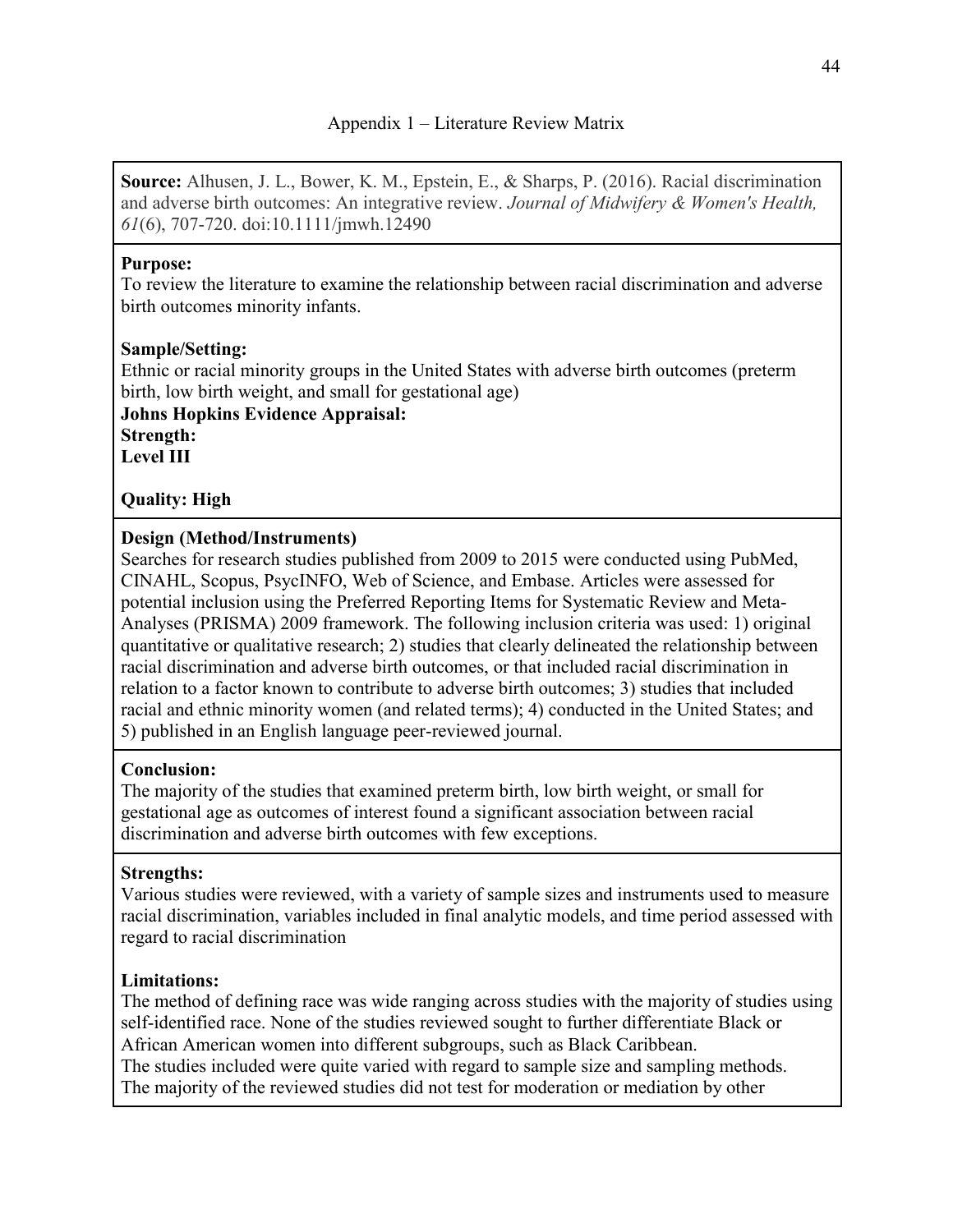variables that have been independently linked to both the exposure and outcome variables of interest.

### **Author Recommendations:**

Racial discrimination is a significant risk factor for adverse birth outcomes. To best understand the mechanisms by which racial discrimination impacts birth outcomes, and to inform the development of effective interventions that eliminate its harmful effects on health, longitudinal research that incorporates comprehensive measures of racial discrimination is needed. Additional research is needed to enhance our understanding of the complexity of the relationship between racism and birth outcomes.

### **Implications:**

This study and continued research have the ability to encourage and assist health care providers in fully acknowledging and addressing the psychosocial factors that impact health outcomes in minority racial/ethnic women.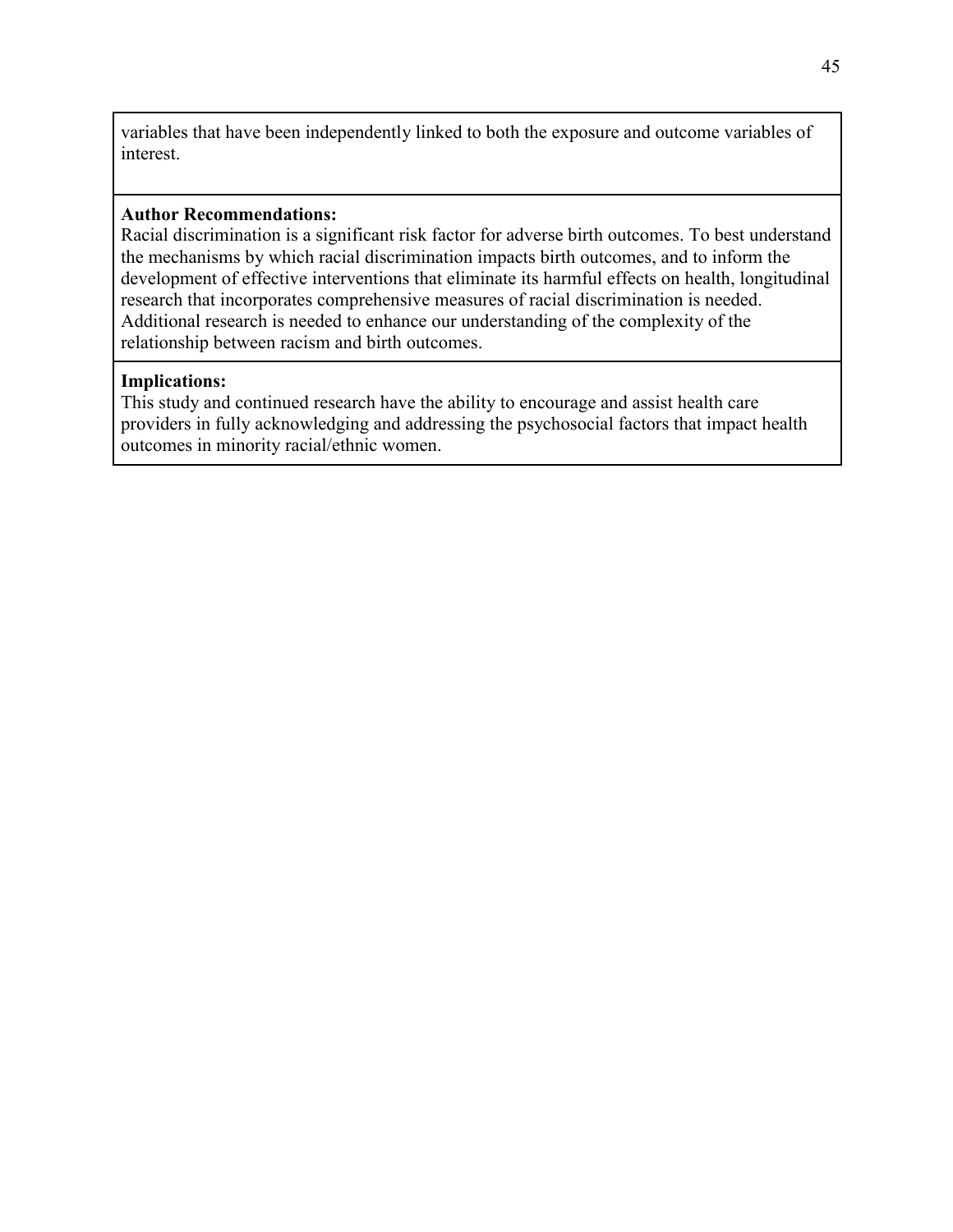#### **Source:**

Catov, J. M., Lee, M., Roberts, J. M., Xu, J., & Simhan, H. N. (2015). Race disparities and decreasing birth weight: Are all babies getting smaller? *American Journal of Epidemiology,183*(1), 15-23. doi:10.1093/aje/kwv194

### **Purpose:**

Explores the relationship between race disparities in fetal growth.

### **Sample/Setting:**

Term pregnancies delivered between 37 and 41 completed weeks of gestation to African-American and White women from 1997 to 2011.

# **Johns Hopkins Evidence Appraisal:**

**Strength: Level II**

# **Quality: High**

#### **Design (Method/Instruments)**

Review of race-specific trends in birth weight at Magee-Women's Hospital, Pittsburgh, Pennsylvania, from 1997 to 2011. Among singleton births delivered at  $37-41$  weeks (n = 70,607), evaluation of the proportions who were small for gestational age and large for gestational age and changes in mean birth weights over time. Results were stratified by maternal race/ethnicity.

# **Conclusion:**

After adjustment for gestational week at birth, maternal characteristics, and pregnancy conditions, birth weight decreased by 2.20 g per year ( $P < 0.0001$ ). Decreases were greater for spontaneous births. Reductions were significantly greater in infants born to African-American women than in those born to White women  $(-3.78 \text{ vs. } -1.88 \text{ per year}; P$  for interaction = 0.010). The results of our study suggest that mean infant birth weight has decreased modestly each year since 1997 independent of maternal characteristics and clinical conditions. Of note, these reductions appear to be larger in infants born to African-American women than in those born to White women, which raises the possibility that race disparities in fetal growth might be increasing.

#### **Strengths:**

Large study, composed over several years

# **Limitations:**

Although there was access to extensive clinical diagnostic information, many relevant features of pregnancy were unavailable, including serial blood pressure measurements, placental characteristics, and biomarkers of pathways that may play a role, such as insulin resistance and inflammation. Other important characteristics, such as whether the pregnancy was intentional, were not available, and study was unable to determine whether gestational age dating via ultrasound differed by maternal race. The patient population that was studied changed over the study period, and the generalizability of findings to the larger population is not clear.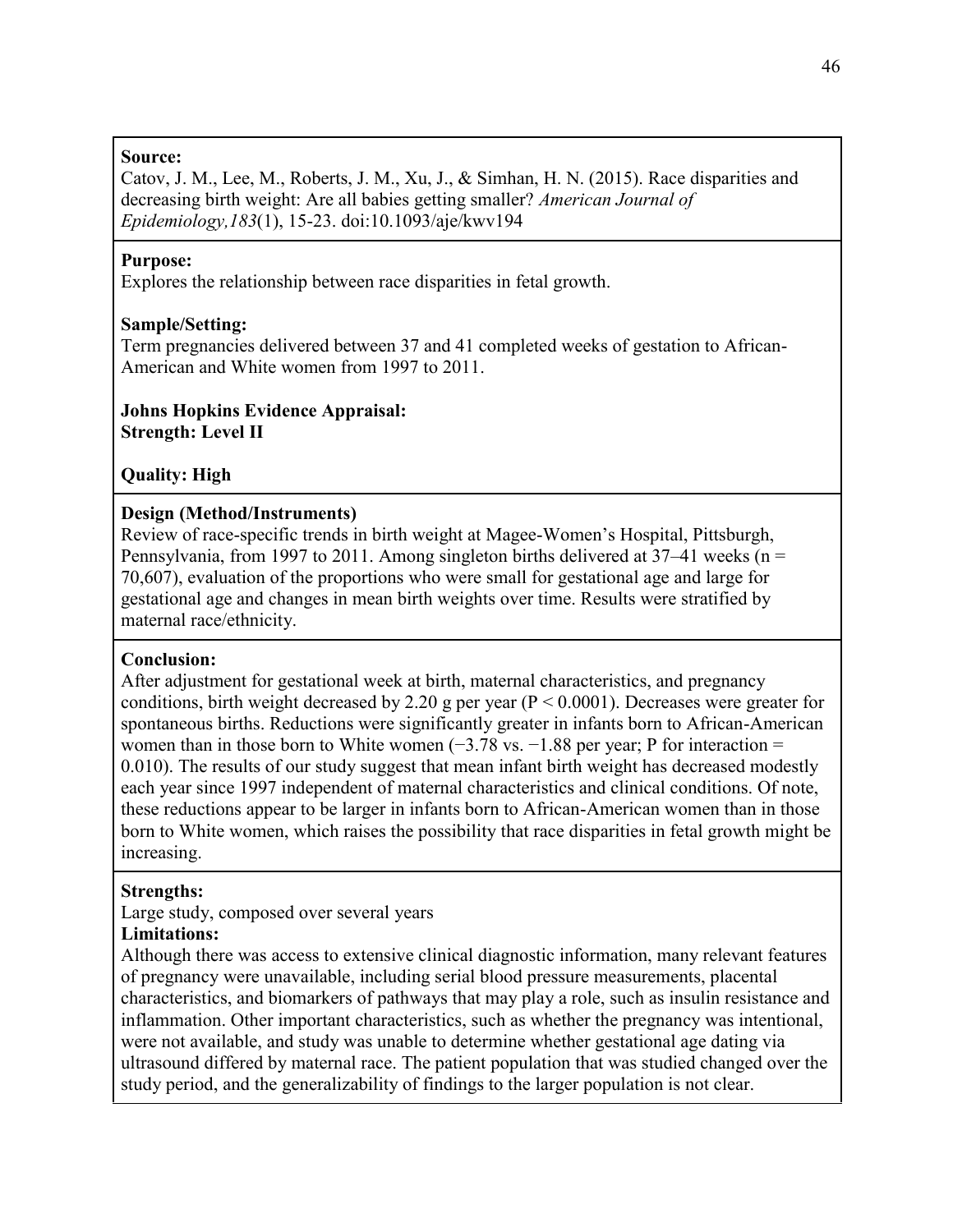# **Author Recommendations:**

There is a need for further studies that assess more specific factors, such as placental features, with serial blood pressure measurements across gestation and across serial pregnancies, are needed to disentangle the timing of growth decrements. Ultrasound studies might be useful in determining whether there have been temporal changes in first trimester growth or whether decrements occur later in gestation, during the time of rapid skeletal growth and fetal fat accretion.

### **Implications:**

Recognition that birth weight has decreased in recent years, and reductions were greater in infants born to African-American women is important to continue to assess, so that interventions can be put in practice to prevent these disparities.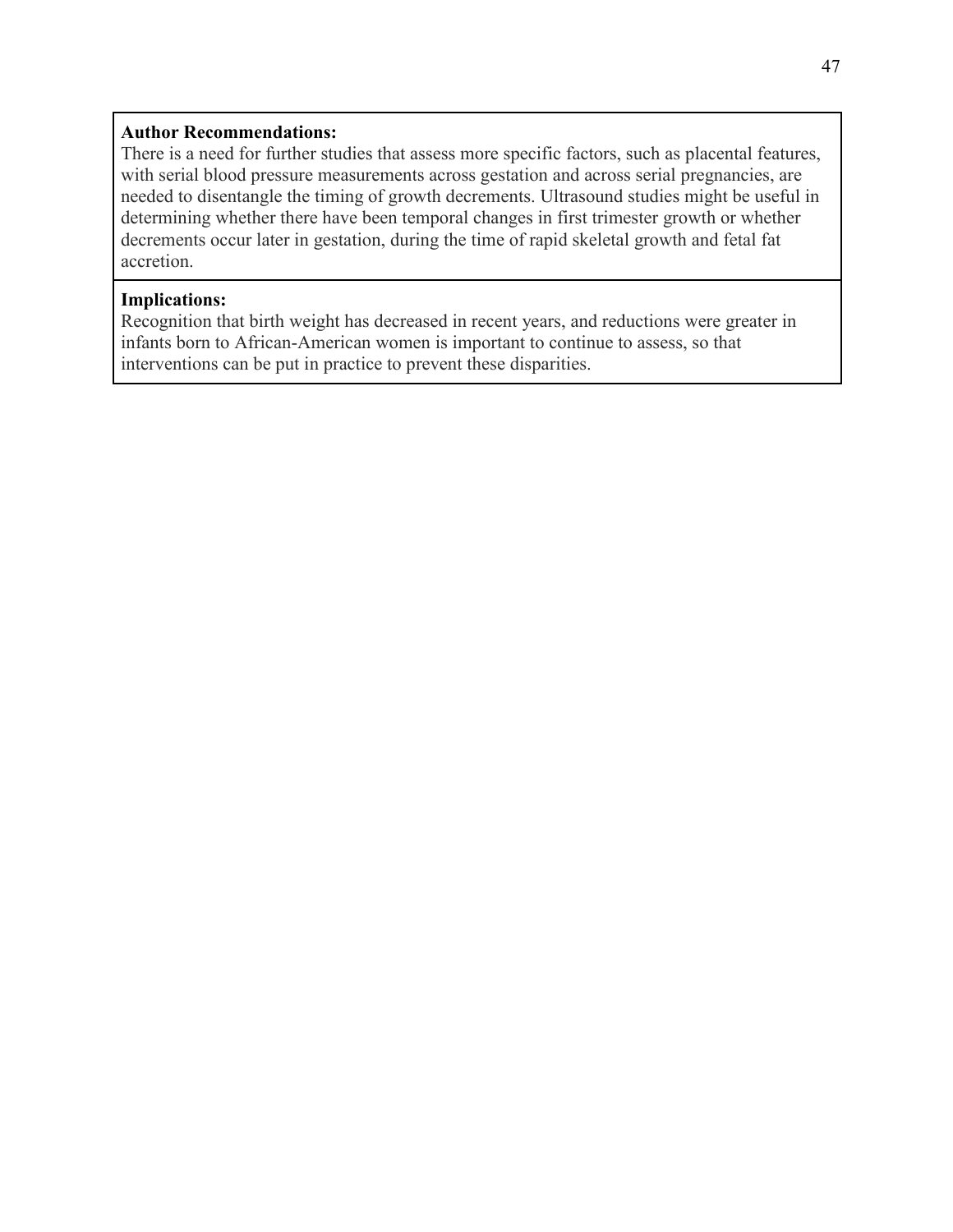# **Source:**

Dominguez, T. P. (2011). Adverse birth outcomes in African American women: The social context of persistent reproductive disadvantage. *Social Work in Public Health, 26*(1), 3-16. doi:10.1080/10911350902986880

# **Purpose:**

To critically examine the persistent reproductive disadvantage of African Americans within the broader context of American race relations. To this end, the article focuses on racism as a social determinant of racial disparities in adverse birth outcomes by discussing (1) the viability of genetic explanations, (2) the role of socioeconomic factors, (3) the multidimensional nature of racism, and (4) the stress-induced physiologic pathways by which racism may negatively affect pregnancy.

# **Sample/Setting:**

Discussion of African American reproductive disadvantage within the context of American race relations.

### **Johns Hopkins Evidence Appraisal: Strength: Level III**

# **Quality: Good**

# **Design (Method/Instruments)**

A review of the literature was conducted, with particular attention to racism and health more generally and racial disparities in adverse birth outcomes more specifically. Several keywords (race, racism, racial disparities, health disparities, infant mortality, low birthweight, preterm delivery, stress, pregnancy, and African American) were used to search the PsycInfo and Ovid-Medline databases for relevant articles.

This article synthesizes and processes the vast, multidisciplinary, and ever-growing literature with inclusion of the key issues related to racism's role in race-based health disparities, rather than providing a detailed inventory of specific studies.

# **Conclusion:**

The literature summarized that racism is deeply woven into U.S. society and tolerated. Researchers have assumed that Black race is a genetic factor that places African American women at higher risk during pregnancy, however nativity patterns suggest that the reproductive disadvantage of African American women is likely a result of their experiences in the American social system and not an expression of genetic fragility.

# **Strengths:**

Use of multiple methods for gathering data on sensitive subjects.

Detailed information provided to explain complex issues

# **Limitations:**

Data provided is more difficult to analyze and does difficult to fit into standard categories

# **Author Recommendations:**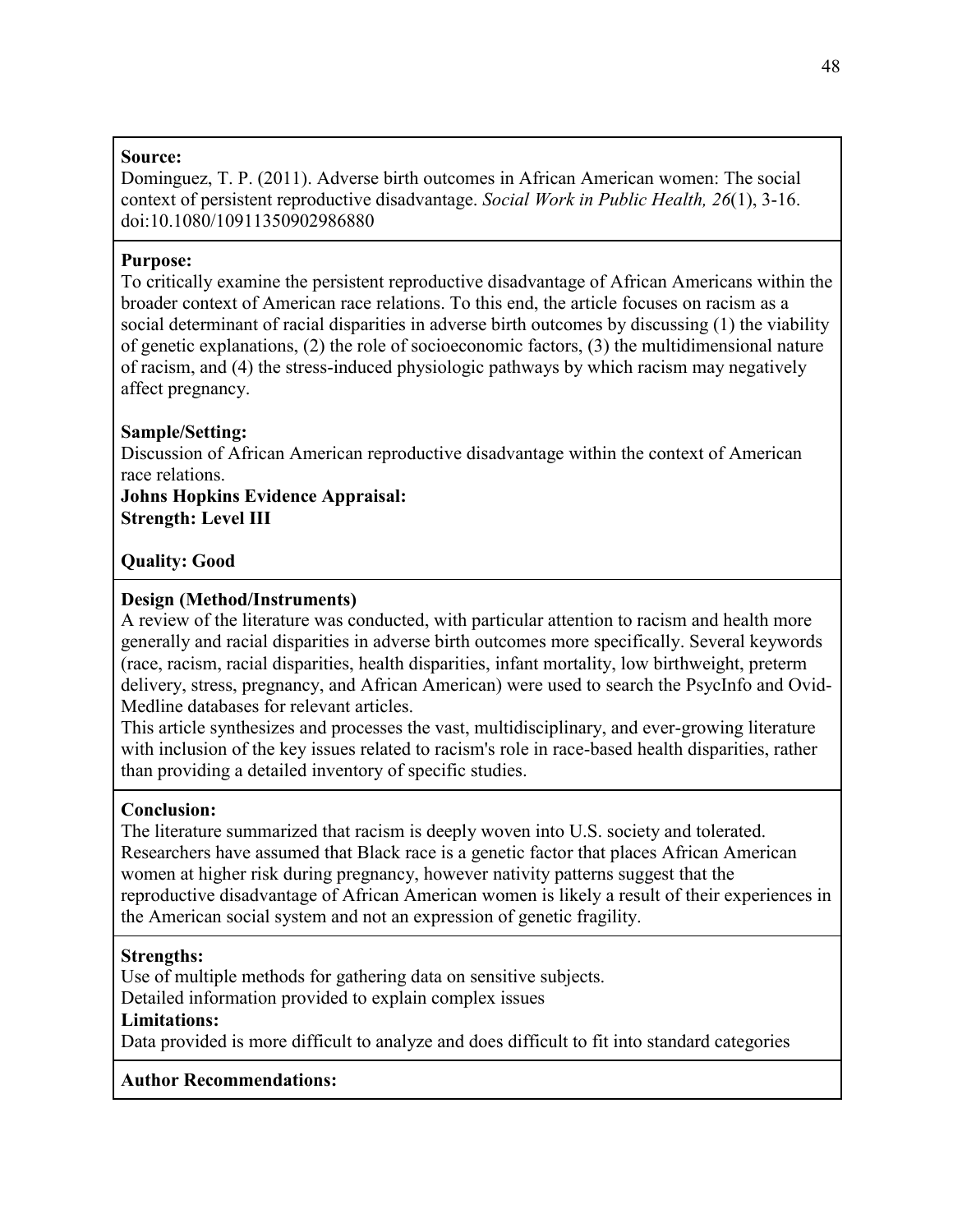In order to extinguish the continual racial gap, there is a strong dedication that is required to confront racism and the social inequities that result from it. Connections must be drawn between the racial patterning of health and disease and the racial patterning of economic, educational, political, housing, and employment opportunities. Race-based socioeconomic differentials are pervasive and deeply-rooted, but race and class are not closely associated. Therefore, a vital part of explaining the African American reproductive disadvantage is understanding the manner in which racism, both interpersonally and institutionally manifested, impacts African American women throughout their lives and across generations.

#### **Implications:**

It is vital for healthcare providers to be encouraged to understand that African American reproductive disadvantage is rooted in the manner in which racism-both interpersonally and institutionally manifest, and how this subsequently impacts African American women throughout their lives and across generations, contributing to poor pregnancy outcomes.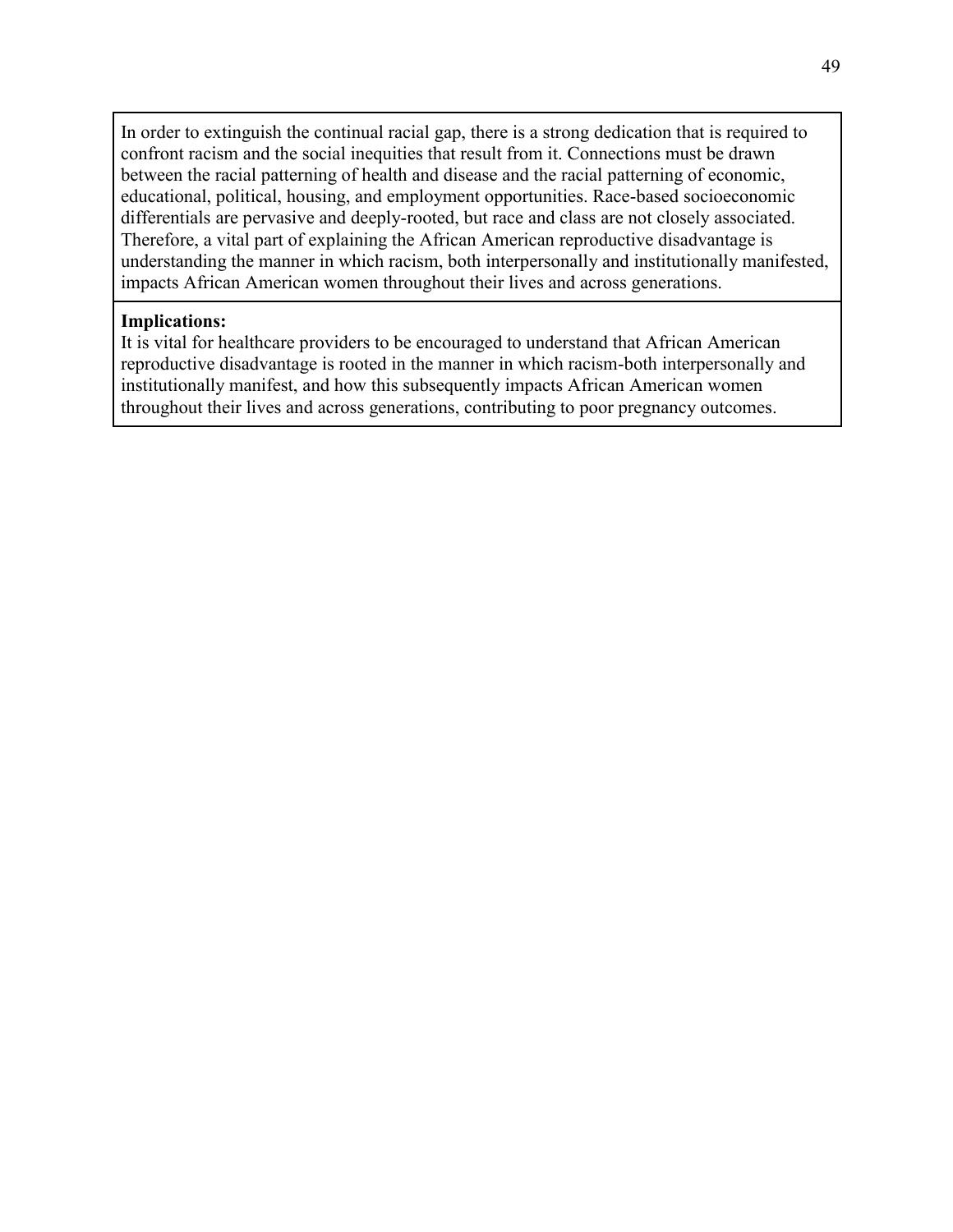#### **Source:**

Giscombé, C. L., & Lobel, M. (2005). Explaining disproportionately high rates of adverse birth outcomes among African Americans: The impact of stress, racism, and related factors in pregnancy. *Psychological Bulletin, 131*(5), 662-683. doi:10.1037/0033-2909.131.5.662

#### **Purpose:**

Review of emerging evidence that disproportionate rates of infant mortality, low birth weight, and preterm delivery in African Americans may result from group differences in exposure or susceptibility to prenatal stress, including stress related to racism and discrimination, as well as from differences in physiological responses to stress.

#### **Sample/Setting:**

European Americans were used as the reference group with which to compare African Americans,

#### **Johns Hopkins Evidence Appraisal:**

**Strength: Level III**

### **Quality: High**

#### **Design (Method/Instruments)**

The problem of adverse birth outcomes and the existing ethnic disparity in low birth weight, preterm delivery, and infant mortality were examined, along with the causes of disproportionately high adverse birth outcomes among African Americans, including stress levels and ethnic differences in stress susceptibility. Five explanations for these differences in rates of adverse birth outcomes were reviewed and included: 1. ethnic differences in health behaviors and socioeconomic status; 2. higher levels of stress in African American women; 3. greater susceptibility to stress in African Americans; 4. the impact of racism acting either as a contributor to stress or as a factor that exacerbates stress effects; and 5. ethnic differences in stress-related neuroendocrine, vascular, and immunological processes.

### **Conclusion:**

African American women may be more susceptible to the adverse impact of prenatal stress on birth outcomes, as the vast majority of African American women experience racism, which heightens their allostatic load, or cumulative burden. Whether racism is conceptualized as a form of stress, or whether it is a different construct that exacerbates the impact of stress, there is increasing evidence from recent studies that racism is associated with adverse birth outcomes in African American women.

#### **Strengths:**

Article reviews the simultaneous investigation of ethnicity, sociodemographic variables, stress, racism, coping, health behaviors, and biological pathways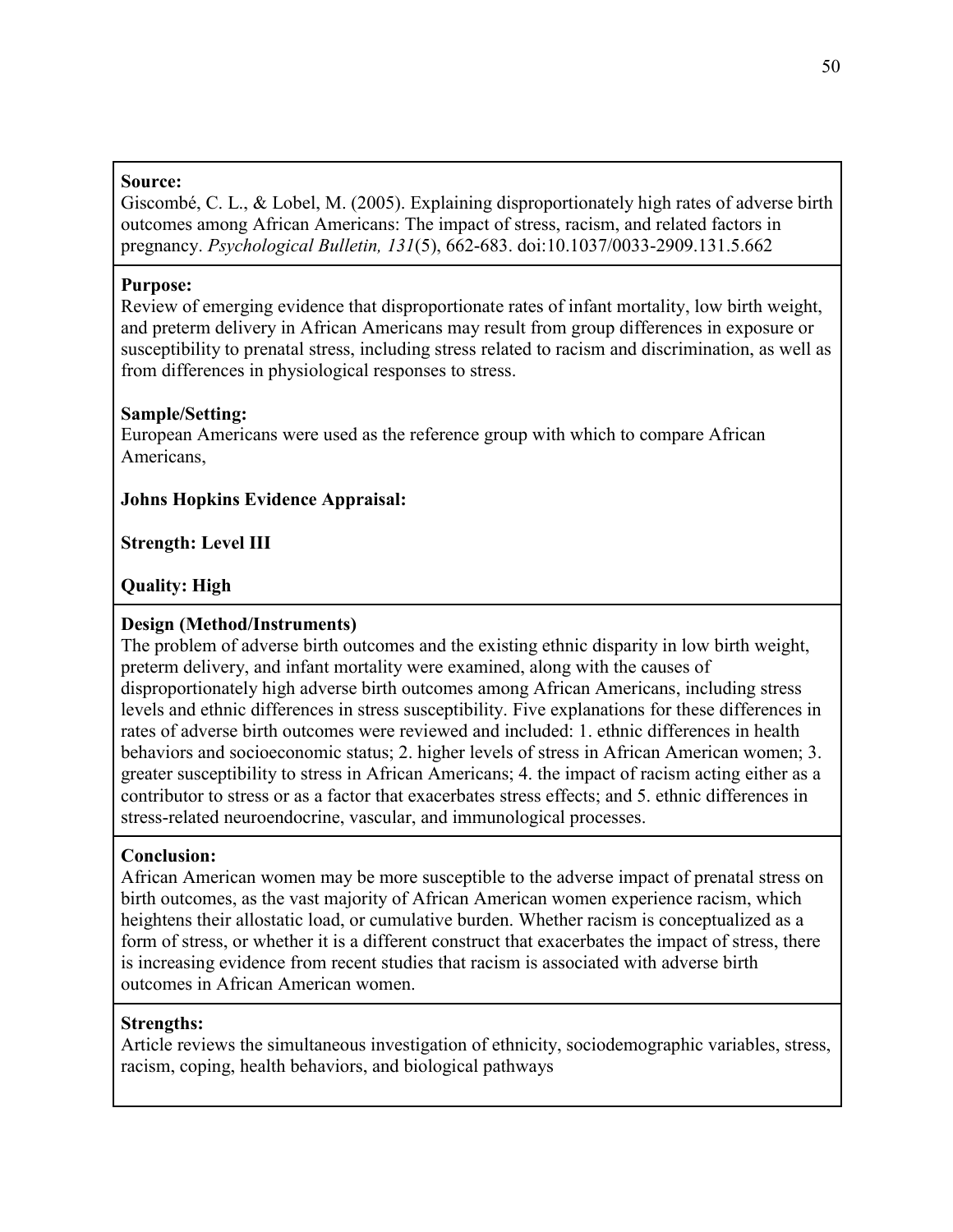# **Limitations:**

There is variation in the influence of ethnic group heterogeneity on birth outcomes, there is a need for an accurate assessment of racism, more sophisticated measurement of SESparticularly measures that have been shown to offer validity across ethnic groups. Research that allows analyzation of the data in a way that is most reflective of the actual research context and environment is needed.

### **Author Recommendations:**

It is imperative that continued research be done to thoroughly explore the reasons why African American infants are born earlier, with lower birth weight and with higher rates of mortality than European American infants to enable the development of interventions that effectively prevent these outcomes.

### **Implications:**

Healthcare providers understanding the impact of critical psychosocial variables such as stress and racism, and their complex interactive effects with behavior and physiology may illuminate how the life experiences of African American women influence birth outcomes and subsequently how the support women need when they are cared for during pregnancy.

**Source:** Guerra-Reyes, L ., & Hamilton, L. (2017). Racial disparities in birth care: Exploring the perceived role of African-American women providing midwifery care and birth support in the United States. *Women & Birth, 30*(1), 9-16. Retrieved from: DOI: 10.1016/j.wombi.2016.06.004

#### **Purpose:**

To understand the cause of the Black-White racial disparities in preterm birth.

# **Sample/Setting:**

Preterm births that were less than 32 weeks, in African-American women, as compared to non-Hispanic White women.

# **Johns Hopkins Evidence Appraisal: Strength: Level III**

# **Quality: Good**

# **Design**

# **(Method/Instruments)**

Review of the evidence for the biologic and social patterning of very preterm birth, with attention to leading hypotheses regarding the etiology of the racial disparity.

Authors searched MEDLINE, CINAHL, PsycINFO, EMBASE, and the Cochrane Database using the Medical Subject Heading (MeSH) term "premature birth" as well as "preterm" and "premature" as keywords and crossing them with the MeSH term "continental population groups" or "race" as a keyword. This search resulted in 1,459 citations between 1960 and February 2009.

# **Conclusion:**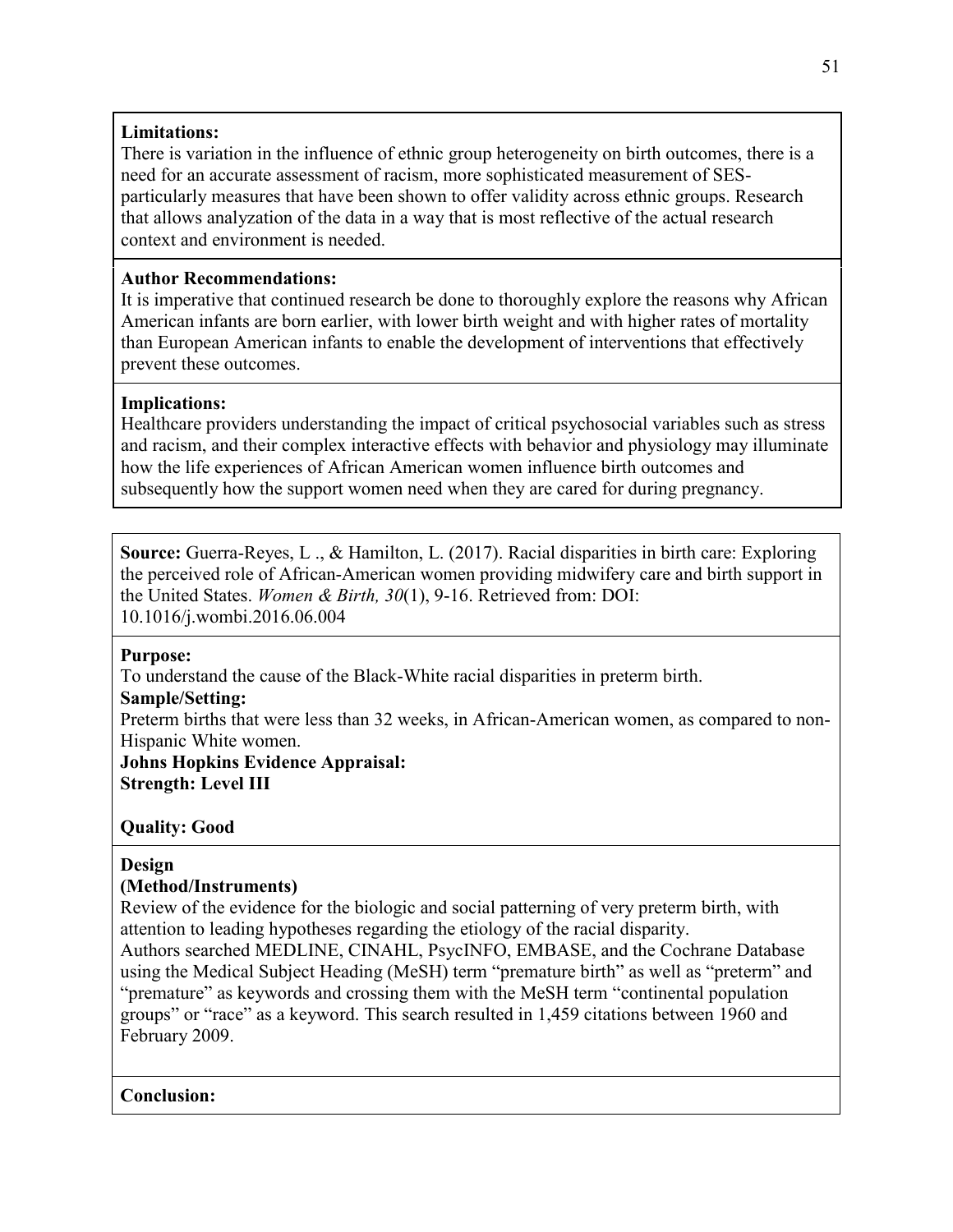Growing evidence supports the role of socially patterned maternal stress that happens over one's life. This stress can be the cause of racial disparities in preterm births that are less than 32 weeks. Racial differences impact the natural tendency for an African American pregnant woman to deliver prematurely because of host inflammatory response or vascular and neuroendocrine dysfunction.

**Strengths:** This review offers the start of improved etiologic understanding and the potential for effective intervention that may come with better integration of improved research approaches.

**Limitations:** Largely missing in the literature, with a few exceptions, are studies that informatively combine patterns in ways that increase our understanding and illuminate opportunities for effective intervention.

#### **Author Recommendations:**

Current literature is limited in that research on social determinants and biologic processes of prematurity has been generally disconnected. Improved etiologic understanding and the potential for effective intervention may come with better integration of these research approaches. Future studies should incorporate a rich causal framework while attending to outcome specificity, study design, and data sources.

#### **Implications:**

It is vital to consider and develop an awareness of challenges (social and biological) that women experience that may impact health and birth outcomes.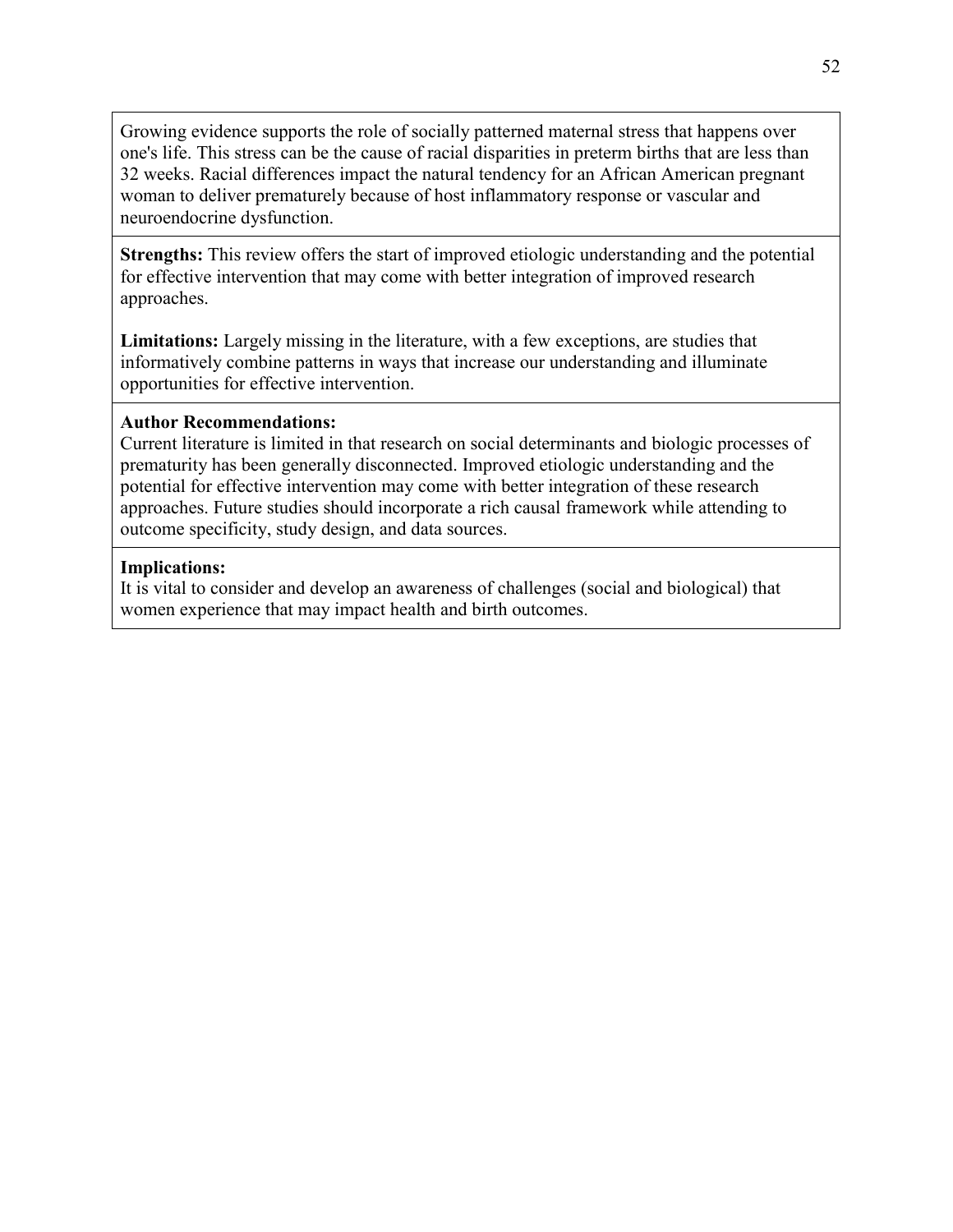**Source:** Harper-Hanigan, K., Ross, G., Sims, T., Trotter, K., & Turman Jr., J. (2017). Women's perspective of needs surrounding adverse birth outcomes: A qualitative assessment of the neighborhood impact of adverse birth outcomes. *Maternal Child Health Journal, 21,*  2219-2228*.* DOI 10.1007/s10995-017-2343-7

#### **Purpose:**

Identify factors that lead to adverse outcomes in African American women as described by local women, to then develop interventions to improve birth outcomes.

# **Sample/Setting:**

A sample of women from Douglas county in North Omaha that were over 18 years of age and that had varying birth experience, time spent living in the community.

# **Johns Hopkins Evidence Appraisal: Strength: Level III**

# **Quality: A**

### **Design**

### **(Method/Instruments)**

Individual in-depth, in person, and telephone interviews were used to collect participants' perceptions of birth outcomes, neighborhood strengths and weaknesses. Therefore, this was a qualitative focus groups interview.

### **Results:**

Women in this neighborhood have experiences with adverse birth outcomes and these experiences are not from a lack of awareness in the community. However, there is a lack of awareness of the wide spread racial disparities in birth outcomes in African American women and the efforts and resources to address this public health problem.

#### **Conclusion:**

This study reveals the power of direct conversations with women impacted by adverse birth outcomes because they must be primary partners in efforts to improve birth outcomes.

# **Strengths:**

Provided an opportunity for the voice of a community of African American women to be heard This is helpful feedback for the range of service agencies at the local and state level that are working to address racial disparities

#### **Limitations:**

Participant recruitment and the use of the questions that have not previously validated in the African American population, therefore, there was selection bias because the women that participated were all seeking to be involved in the Connections Project.

#### **Author Recommendations:**

The recommendation from the author is that future local program development and research should take in to the account the results of this needs assessment to develop specific interventions aimed addressing issues raised by this subset of women that are impacted by adverse birth outcomes. Therefore, the women in this study feel that the main cause of adverse birth outcomes is from the lack of knowledge within the community.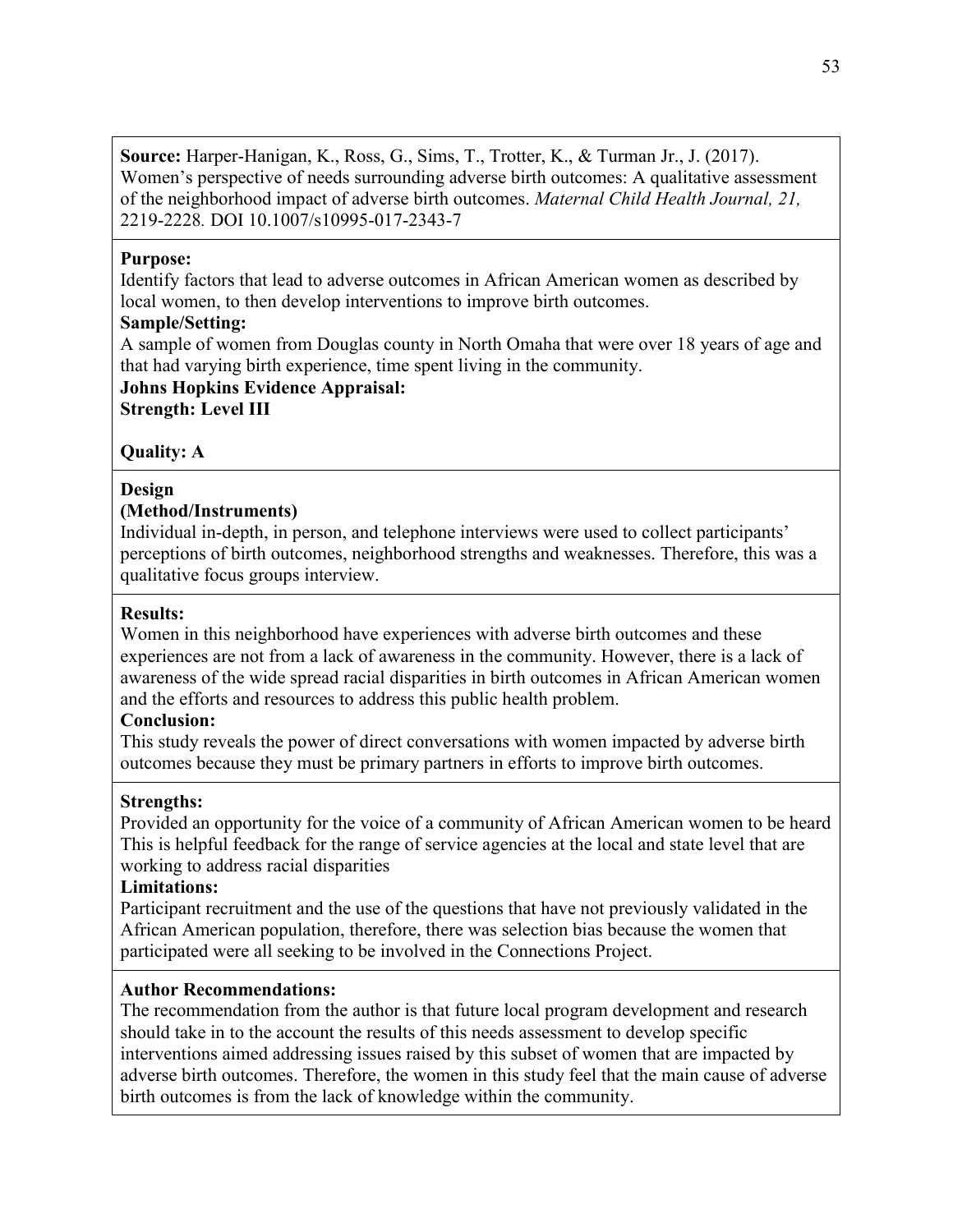# **Implications:**

African American women would benefit from education that raises awareness on adverse birth outcomes within the African American community as well as healthy behaviors for pregnant women, their families, and their neighborhoods. Thru this awareness and education African American women would feel supported leading to less adverse birth outcomes.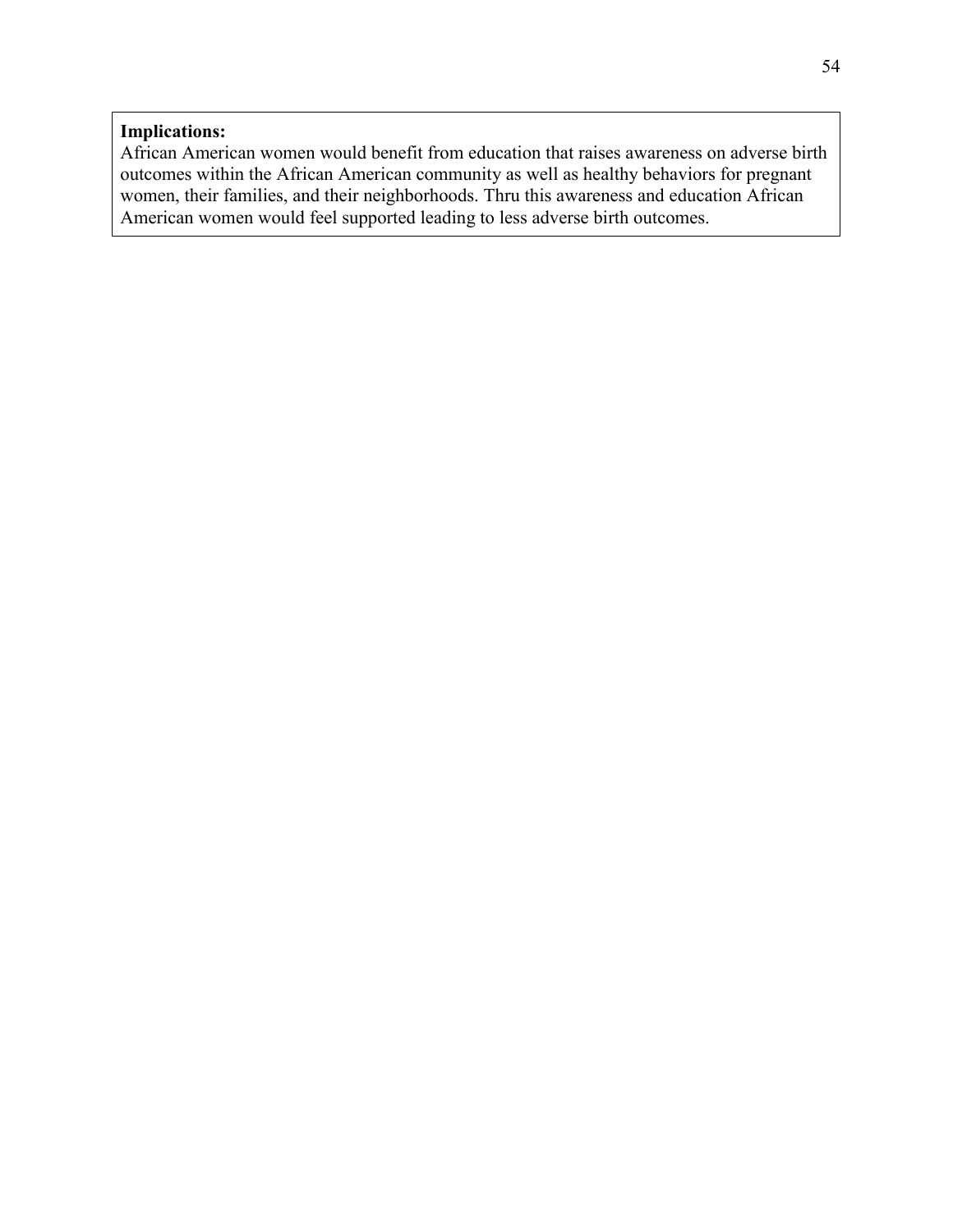**Source:** Hilmert, C., Parker Dominguez, P., Dunkel Schetter, C., Srinivas, S., Glynn, L., Hobel, C., Sandman, C. (2014). Lifetime racism and blood pressure changes during pregnancy: implications for fetal growth. *Health Psychology, 33(1),* 43-51*.* DOI: 10.1037/a0031160

**Purpose:** The researchers predicted an interaction such that larger increases in DBP combined with more racism exposure would predict lower birth weight. We consider why DBP is implicated and SBP is not in the discussion.

**Sample/Setting:** 42 U.S.-born African American pregnant women who participated in a study of stress and pregnancy at two major medical centers in southern California (Los Angeles and Orange counties)

**Johns Hopkins Evidence Appraisal: Strength: Level III**

# **Quality: A**

# **Design**

# **(Method/Instruments)**

At each study visit, a research nurse measured the participant's blood pressure, questionnaires were completed, and trained interviewers conducted interviews. The Institutional review boards of the institutions involved with data collection approved of the study. All participants provided informed consent. The questionnaire was created to assess racism exposure of the participants.

**Results:** Simple slope analyses confirmed that for African American women who reported approximately two  $(+1 S_D = 1.93)$  domains of childhood indirect racism exposure, adjusted birth weight declined 19.98 g for every 1 mm|Hg increase in DBP  $(B = -160.65, p < .05)$ . For African American women who reported no exposure to childhood indirect racism, the association between birth weight adjusted for gestational age and change in DBP was not statistically significant ( $B = 89.28$ ,  $p > .30$ ). Thus, for this sample of African American women, combinations of maternal childhood indirect racism exposure together with prenatal change in DBP predicted birth weight adjusted for length of gestation.

# **Conclusion:**

Consistent with the hypothesis, African American women who reported greater exposure to racism, especially indirect childhood exposure in the context of increases in DBP between 18 and 32-weeks' gestation, had infants of lower gestational-age adjusted birth weights. This effect appears to be because of restricted fetal growth rather than earlier delivery because timing of delivery was controlled. Consistent with our past research, this pattern was true for DBP, but not for SBP

# **Strengths:**

The study was well conducted and the results supported the hypothesis **Limitations:**

Not a large sample size and not representative to all African Americans Not a randomized control trial

# **Author Recommendations:**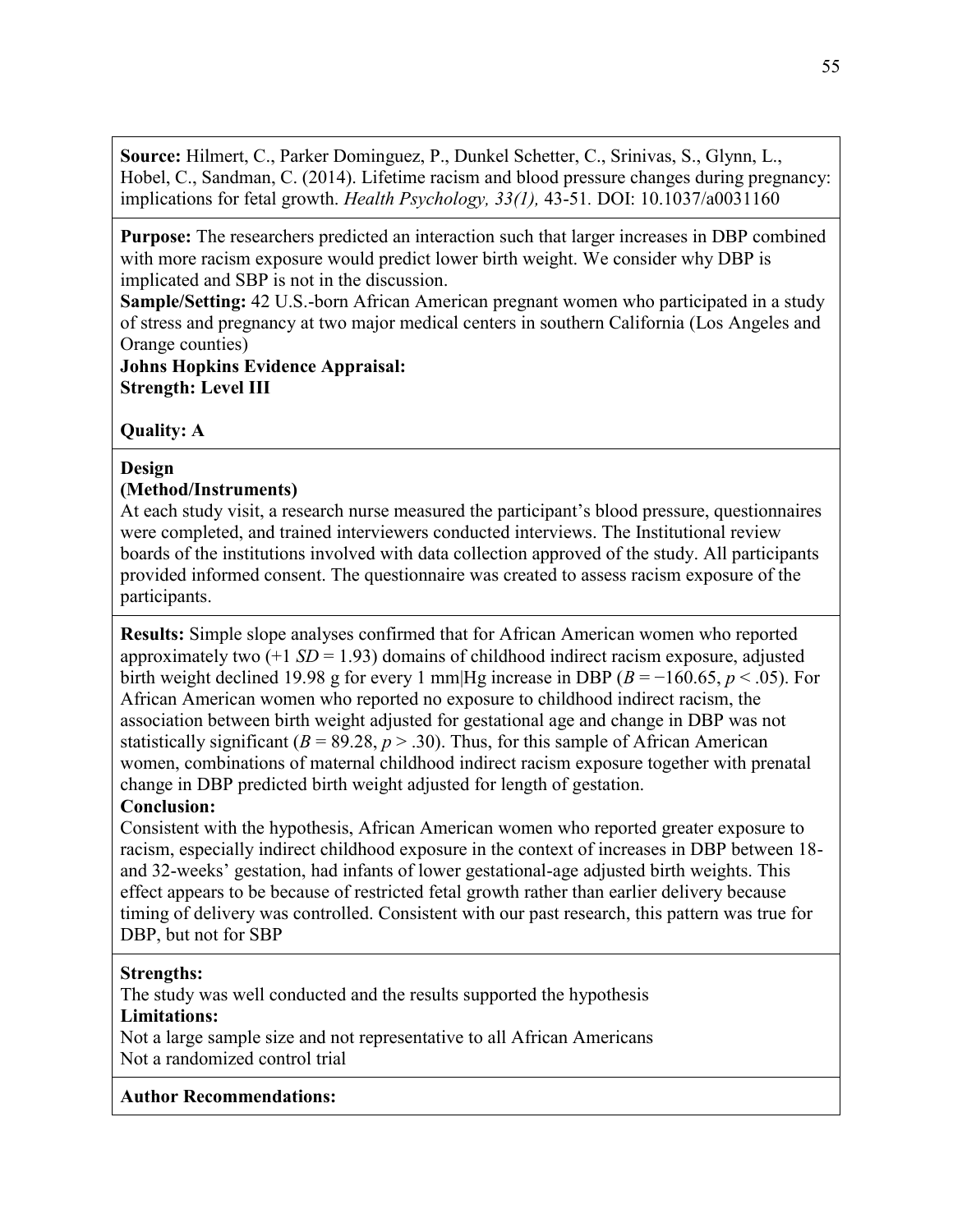The recommendations from the author is to have a larger sample size for the next study so that there is a better representation of African American women.

# **Implications:**

Relative to other races, African Americans' disproportionate risk of having low birth weight  $(\leq 2,500 \text{ g})$  infants is well documented but not well understood. Exposure to racism and other life stressors are a contributor to increased blood pressure to pregnant African American women, therefore, leading to low birth weight babies. Hence, this study supports that racism leads to adverse birth outcomes.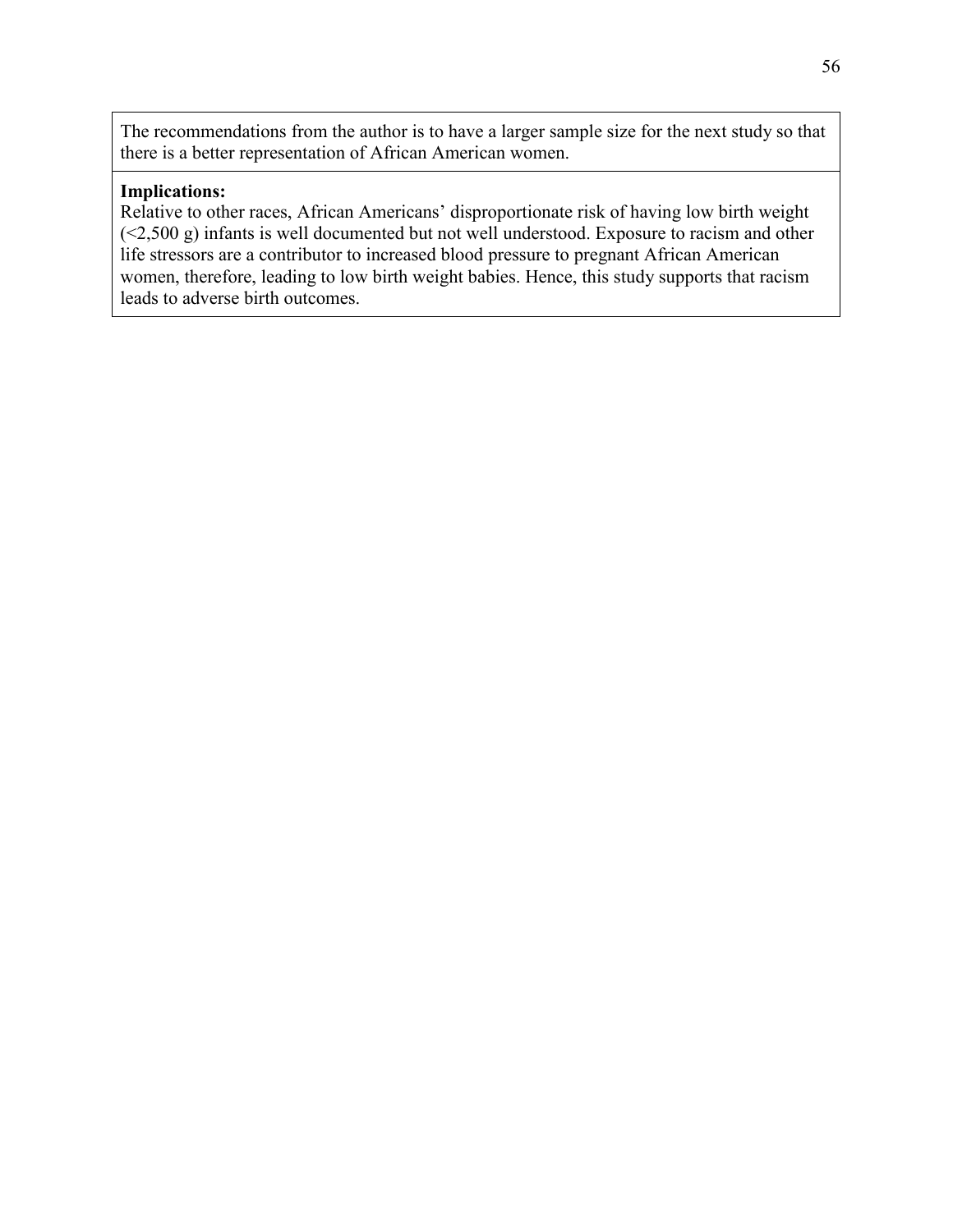**Source:** Khanani, I., Elam, J., Heam, R., Jones, C., & Maseru, N. (2010). The impact of prenatal WIC participation on infant mortality and racial disparities. *American Journal of Public Health, 100(S1),* S204-9. DOI:10.2105/AJPH.2009.168922

**Purpose:** The researchers assessed, the value of Special Supplemental Nutrition Program for Women, Infants, and Children (WIC) services as a public health intervention seeking to improve birth outcomes and reduce racial disparities.

**Sample/Setting:** Reviewed data files from WIC participants in Hamilton County, Ohio. 18, 091 women were eligible. The participants were eligible because the women enrolled to WIC during the prenatal period and then had infant outcome records at the local hospitals between the periods of 2005 to 2007.

**Johns Hopkins Evidence Appraisal: Strength: Level III**

# **Quality: A**

### **Design**

#### **(Method/Instruments)**

The researchers used a retrospective cohort design. The retrospective design was used by obtaining data files containing WIC prenatal participant data for women residing in Hamilton County in 2005 to 2007 from the Ohio Department of Health, Bureau of Nutrition Services. The data elements included the mother's name, birth date, address, and zip code and the enrollment date in WIC prenatal services. The researchers compared the infant mortality rate (IMR) per 1000 live births and percentage of preterm births overall and by race for prenatal WIC versus non-WIC participants in Hamilton County, Ohio, from 2005 to 2008. Then used the c2 test to compare demographic characteristics, risk factors, and birth outcomes between the mothers participating in WIC prenatally and the comparison group of mothers not prenatally enrolled in WIC. The researchers analyzed 18,091 pregnant women who enrolled into WIC and the infants' birth outcomes.

**Results:** The results are IMR was lower for WIC participants than for non-WIC participants (8.0 vs 10.6; *p=*.04). For African Americans, the IMR of WIC participants was much lower than that of non-WIC participants  $(9.6 \text{ vs } 21.0; \text{ p} \le 0.001)$ .

#### **Conclusion:**

This study shows that women enrolled in WIC have reduced incidences of infant mortality rates, especially within the African American population. Therefore, WIC is a great public health intervention for health disparities seen in the African American population.

#### **Strengths:**

The study had strong and clear variables and data analysis. Large sample size There were significant findings **Limitations:**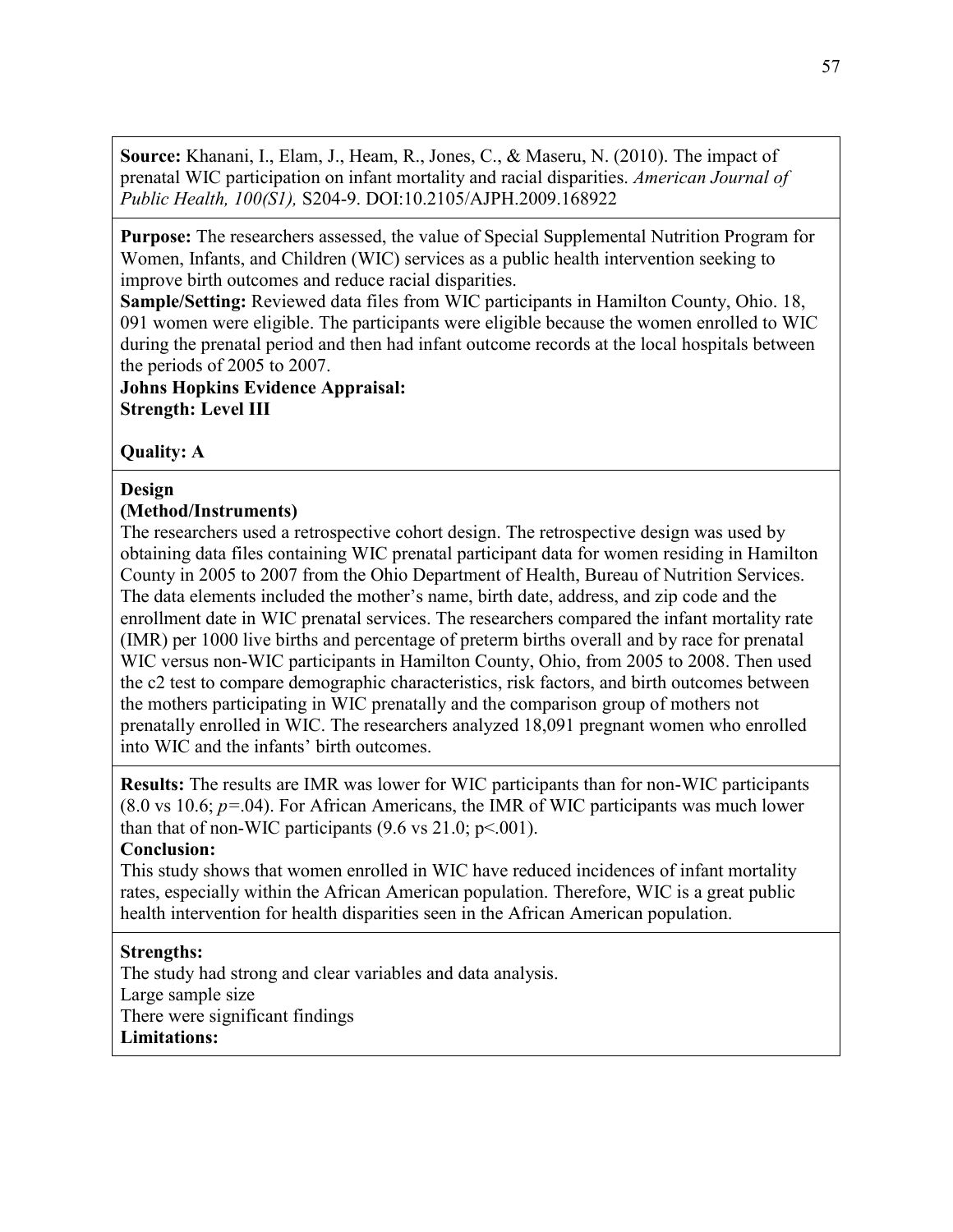The study lacked a participant-specific measure outcome. Maternal behavioral risk factors were from birth records, not from interviews. Sometimes looking and analyzing the data there was mismatch and there was 302 infant's death that were mismatched There were births that happened outside Hamilton County hospitals, therefore, they could not be used in the study

#### **Author Recommendations:**

A larger sample size could have been obtained if the researcher changed some qualifications to the eligibility of the study

#### **Implications:**

This article would be very helpful to my PICO question because this study shows the worth and effectiveness of WIC as a public health intervention in reducing negative birth outcomes for African American women in America.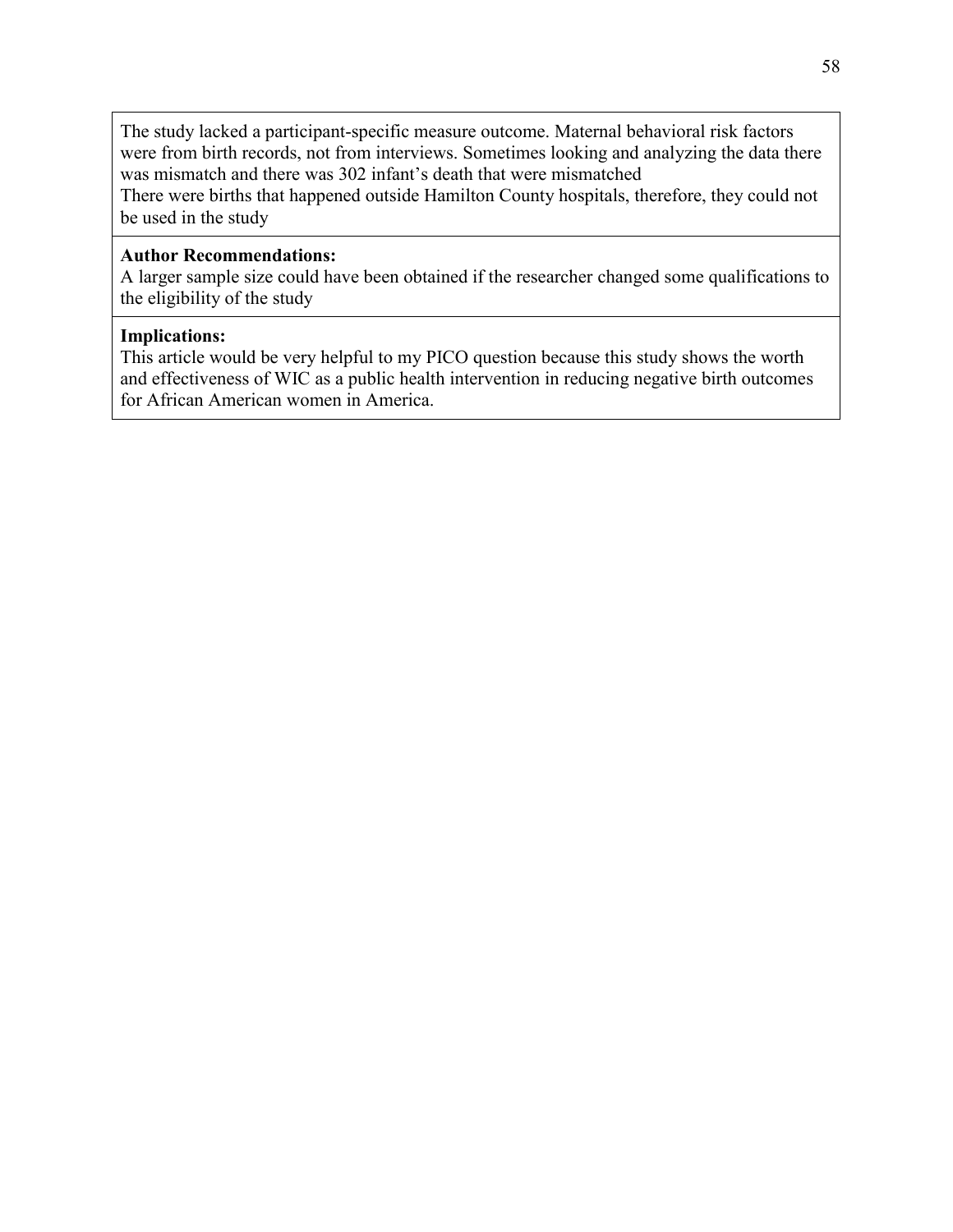**Source:** Kilma, C., Norr, K., Vonderheid, S., & Handler, A. (2010). Introduction of centering pregnancy in a public health clinic. *Journal of Midwifery & Women's Health 54*(1), 27-34*.*  DOI[:10.1016/j.jmwh.2008.05.008](https://doi.org/10.1016/j.jmwh.2008.05.008)

**Purpose:** To determine the effectiveness and satisfaction of *Centering Pregnancy* (group visits, health promotion information, peer support, self-management in prenatal care). Sample/Setting: One hundred and ten predominantly low-income African American pregnant women received prenatal care in Centering Pregnancy groups. **Johns Hopkins Evidence Appraisal:**

**Strength: Level II**

# **Quality: A**

### **Design**

# **(Method/Instruments)**

Focus groups of pregnant women, providers, and health center staff reported that the program benefited women despite implementation challenges such as scheduling changes. Therefore, one hundred and ten low-income African American went received care thru Centering Pregnancy groups that health care providers were trained on how to conduct. After the visits the participants filled out a questionnaire about the care that they received.

**Results:** Compared to women in individual care, women in Centering Pregnancy had significantly more prenatal visits, increased weight gain, increased breast-feeding rates, and higher overall satisfaction.

### **Conclusion:**

This pilot project demonstrated that Centering Pregnancy can be implemented in a busy public health clinic serving predominantly low‐income pregnant women and is associated with positive health outcomes.

#### **Strengths:**

The study showed that women benefited from Centering Pregnancy by having positive health outcomes

#### **Limitations:**

Not a randomized control trial This is a pilot study

# **Author Recommendations:**

More research should be conducted to see if Centering Pregnancy care is beneficial to more women and the effects that this has on positive birth outcomes.

#### **Implications:**

Midwives could use Centering Pregnancy care on African American women to help aid in lowering adverse birth outcomes.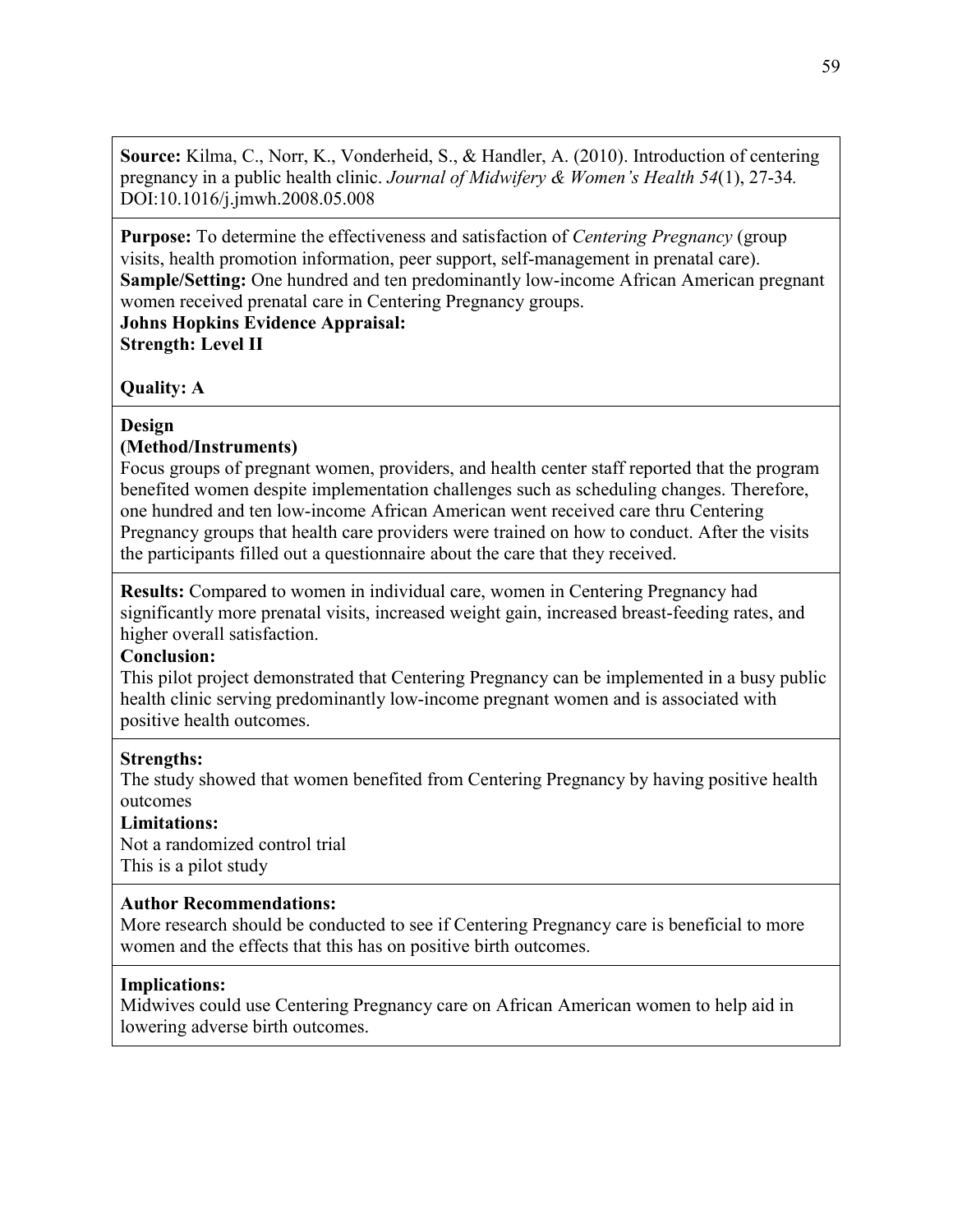### **Source:**

Kramer, M. R., & Hogue, C. R. (2009). What causes racial disparities in very preterm birth? A biosocial perspective. *Epidemiologic Reviews, 31*(1), 84-98. doi:10.1093/ajerev/mxp003

# **Purpose:**

To understand the etiology of the Black-White racial disparities in preterm birth.

# **Sample/Setting:**

Very preterm birth (less than 32 weeks), in African-American women, as compared to non-Hispanic White women.

**Johns Hopkins Evidence Appraisal:**

**Strength: Level III**

**Quality: Good** 

# **Design (Method/Instruments)**

Review of the evidence for the biologic and social patterning of very preterm birth, with attention to leading hypotheses regarding the etiology of the racial disparity. Authors searched MEDLINE, CINAHL, PsycINFO, EMBASE, and the Cochrane Database using the Medical Subject Heading (MeSH) term "premature birth" as well as "preterm" and "premature" as keywords and crossing them with the MeSH term "continental population groups" or "race" as a keyword. This search resulted in 1,459 citations between 1960 and February 2009.

# **Conclusion:**

Growing evidence was found that supported the role of socially patterned maternal stresspossibly over the life course, as a cause of racial disparities in very preterm birth (less than 32 weeks).

Racial differences impact the natural tendency for an African American pregnant woman to deliver prematurely because of host inflammatory response or vascular and neuroendocrine dysfunction.

#### **Strengths:**

Large study size

#### **Limitations:**

Largely missing in the literature, with a few exceptions, are studies that informatively combine patterns in ways that increase our understanding and illuminate opportunities for effective intervention.

# **Author Recommendations:**

Current literature is limited in that research on social determinants and biologic processes of prematurity has been generally disconnected. Improved etiologic understanding and the potential for effective intervention may come with better integration of these research approaches. Future studies should incorporate a rich causal framework while attending to outcome specificity, study design, and data sources.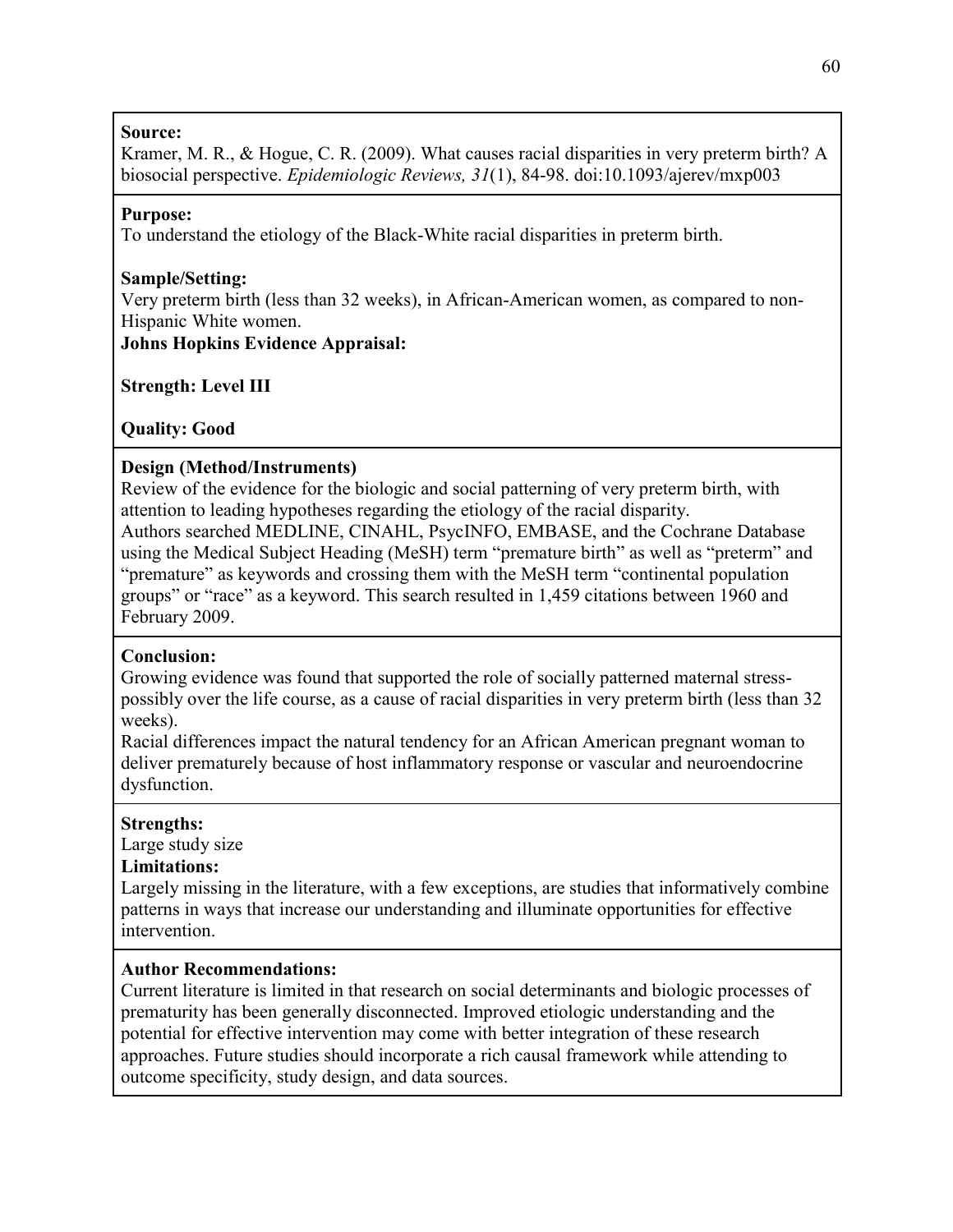#### **Implications:**

It is vital to consider and develop an awareness of challenges (social and biological) that women experience that may impact health and birth outcomes.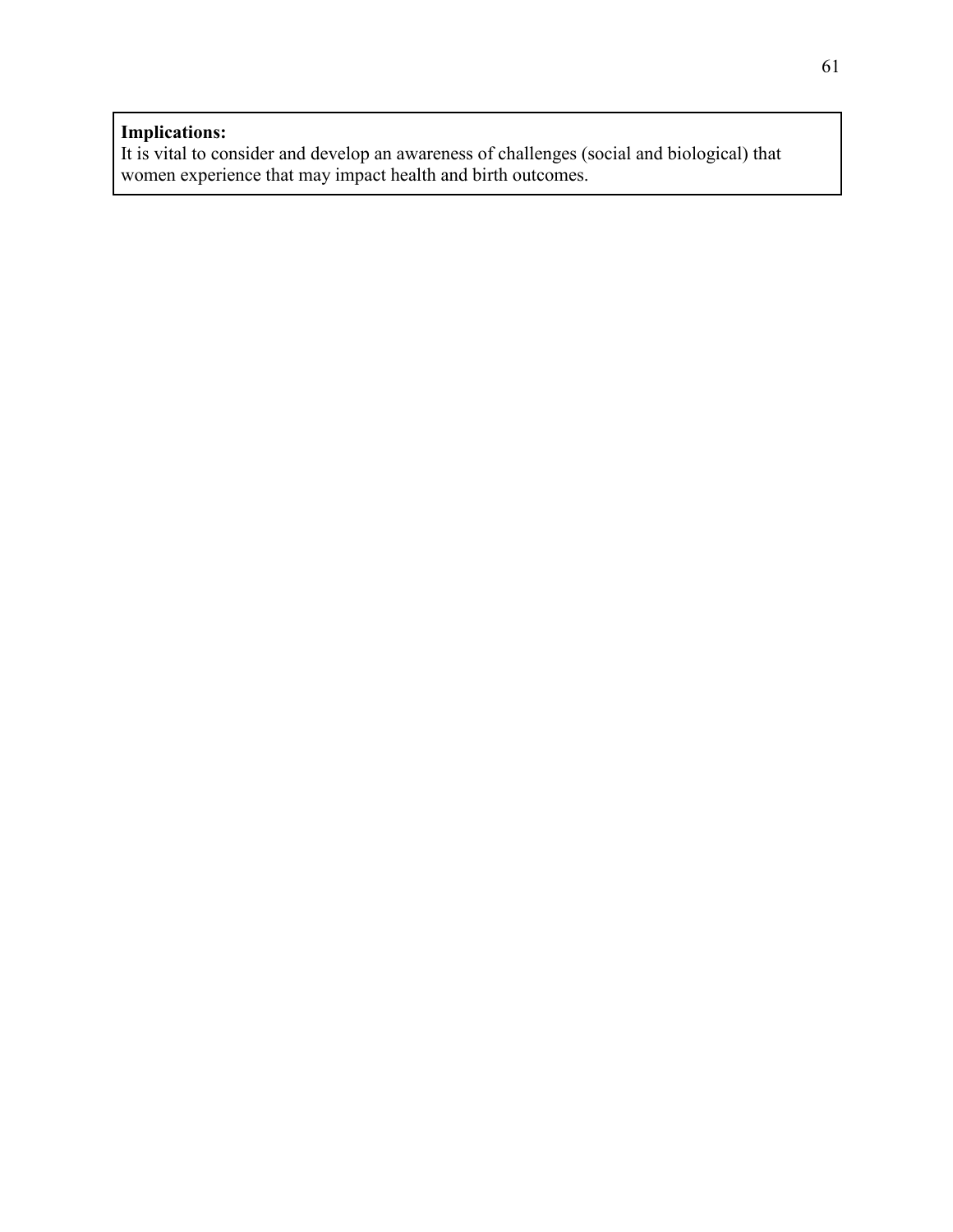**Source:** Loewenberg Weisband, Y., Klenbanoff, M., Gallo, M., Shoben, A., & Norris, A. (2018). Birth outcomes of women using a midwife versus women using a physician for prenatal care. *Journal of Midwifery & Women's Health, 63(4),* 399-409*.*  DOI:10.1111/jmwh.12750

### **Purpose:**

The purpose of the study was to compare the frequency of birth interventions and maternal and neonatal outcomes between women who received prenatal care from a midwife and those who received care from a physician, among women who were low risk when they initiated prenatal care.

**Sample/Setting:** The study was conducted through the Ohio State University Wexner Medical Center (OSUWMC) 8779 women were included in the analysis and were women that were low risk pregnancies.

**Johns Hopkins Evidence Appraisal: Strength: Level III**

# **Quality: A**

# **Design**

### **(Method/Instruments)**

They performed a retrospective cohort study of women giving birth at a large public hospital who had at least one prenatal visit before 20 weeks' gestation in the years 2012 through 2015. We classified women according to prenatal care provider type (midwife vs physician) at first prenatal visit and compared birth outcomes between the groups, using intent‐to‐treat analyses. We used modified Poisson regression to calculate adjusted risk ratios (aRRs) for common outcomes and logistic regression with Firth's bias correction to produce adjusted odds ratios (aORs) for rare outcomes. As a sensitivity analysis, we performed a matched propensity score analysis to account for potential confounding by indication.

**Results:** Midwives provided care to 8.2% of the women; physicians provided care to 91.8% of the women. Women in midwifery care had lower risks of cesarean (aRR, 0.66; 95% CI, 0.57‐ 0.78) and preterm birth (aRR, 0.58; 95% CI, 0.42‐0.79), with no increased odds of neonatal intensive care unit admissions, neonatal deaths, or severe maternal morbidity. Women in midwifery care had increased odds of postpartum hemorrhage and shoulder dystocia (aOR, 3.26; 95% CI, 1.40‐7.58, and aOR, 1.80; 95% CI, 1.01‐3.22, respectively); however, these did not remain significant in the propensity score analysis.

**Conclusion:** Among women with low‐risk pregnancies, midwifery care was associated with substantially fewer preterm births and labor interventions.

**Strengths:** This study is the first to assess the potential reduction of labor interventions alongside the potential risk of increased adverse effects between women who received prenatal care from a midwife and women who received prenatal care from a physician and gave birth in the same US hospital.

#### **Limitations:**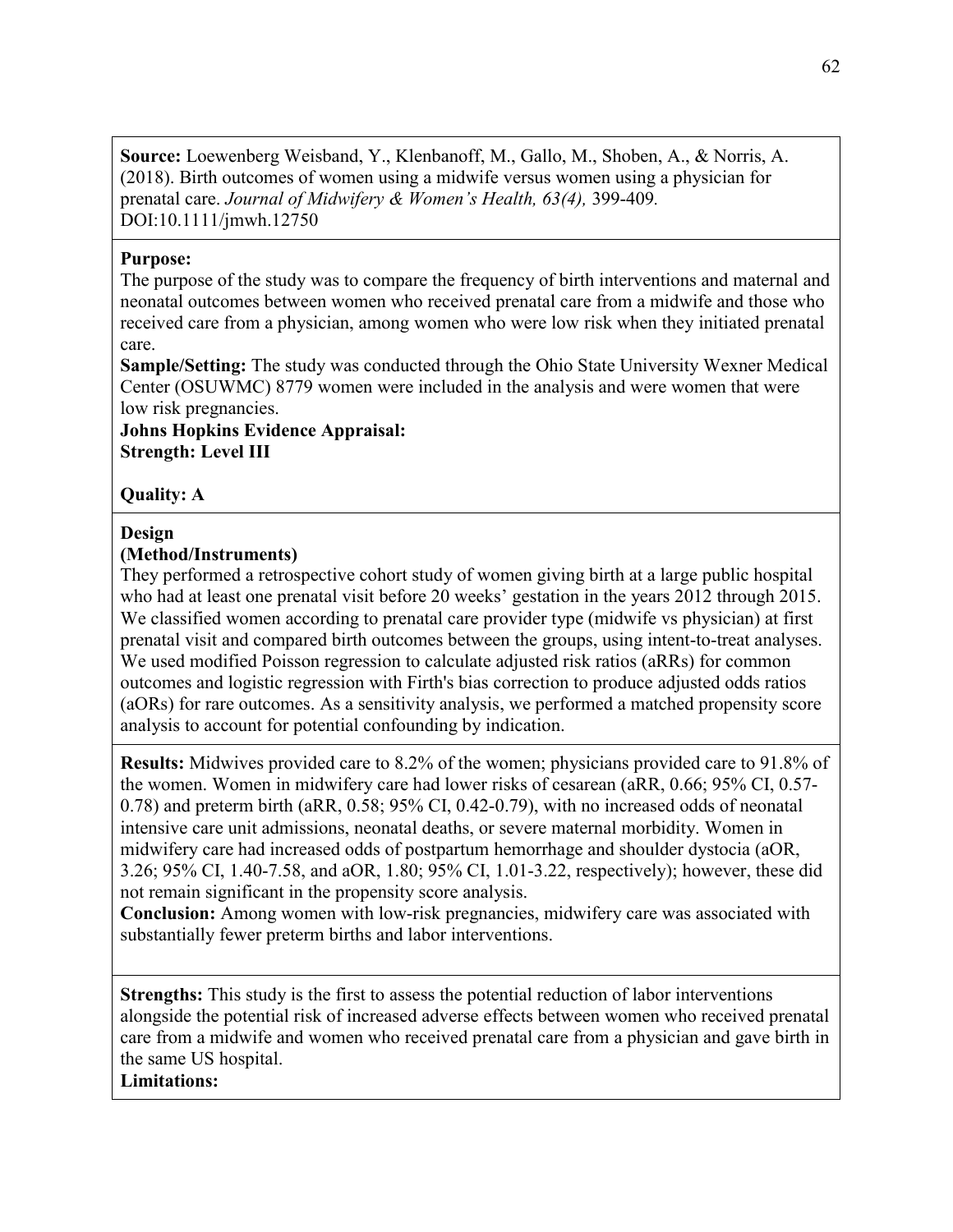There is limited research about the effects of Midwifery care on birth outcomes in the United **States** 

There were women that were not adequately represented in the study which included women that have Medicaid insurance, or have a history of pregnancy complications or previous cesarean births compared with women who received care from physicians. Not a randomized control trial

#### **Author Recommendations:**

More research among more hospitals should be conducted to compare birth outcomes between physicians and midwives within the United States.

#### **Implications:**

Although only 16.3% of women who saw a midwife for prenatal care had a cesarean birth, 30.5% of women who saw a physician for prenatal care had a cesarean birth  $(p < .001)$ . The proportion of preterm births also was significantly lower among women who received care from a midwife compared with women who received care from a physician (5.3% vs 11.4%, respectively;  $p < .001$ ). Therefore, women that receive care from a midwife are at a lower risk of preterm birth and this is beneficial to African American women in reducing low birth weight.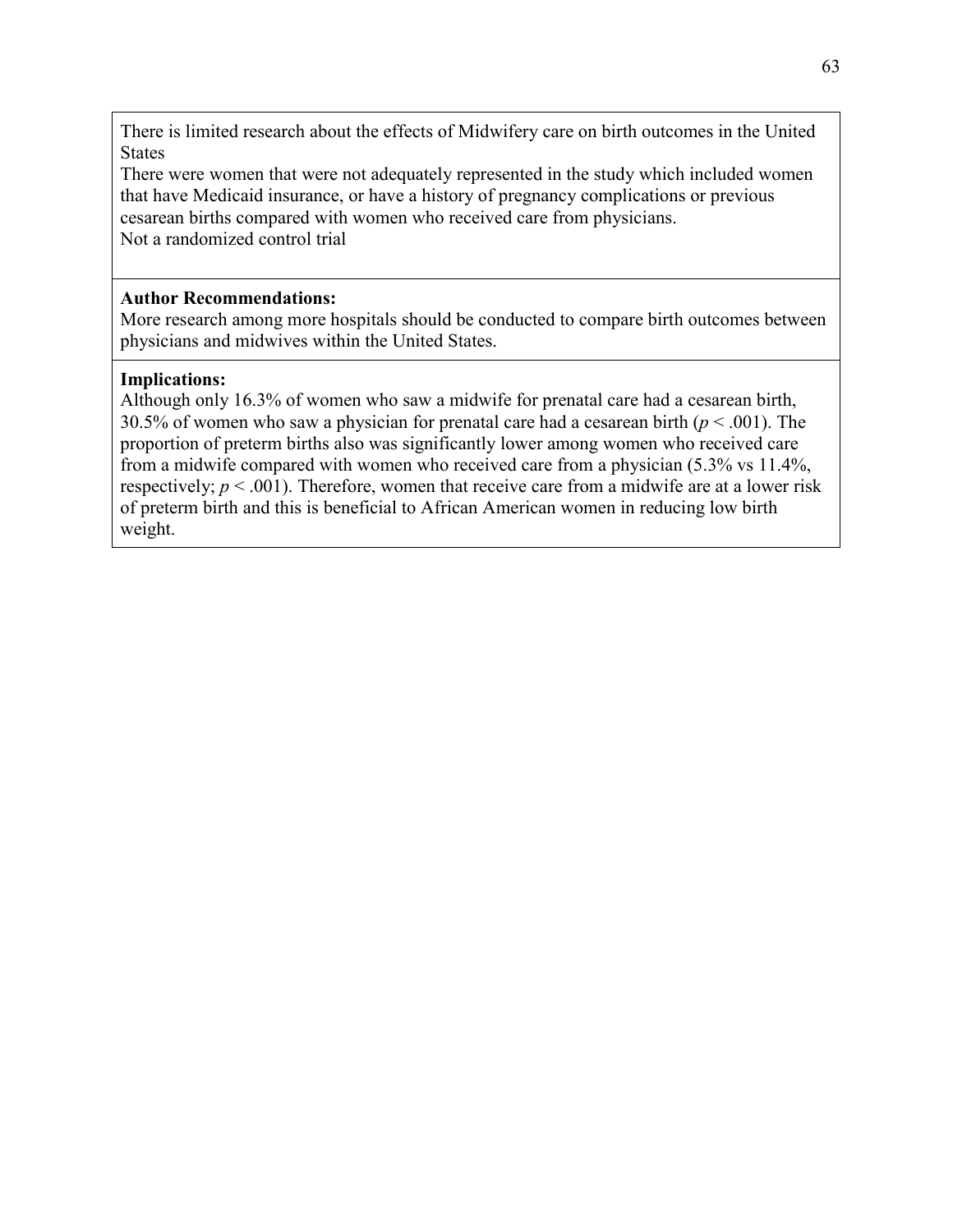**Source:** Mkandawire-Valhmu, L., Lathen, L., Balsch, M., Cotton, Q., Dressel, A., Antilla, J.,...Hess, A. (2018). Enhancing healthier birth outcomes by creating supportive spaces for pregnant African American women living in Milwaukee. *Maternal and Child Health Journal, 22, 1797-1804.* Retrieved from: https://doi.org/10.1007/s10995-018-2580-4

#### **Purpose:**

Implement a community-based health promotion intervention to improve birth outcomes for pregnant, low-income African American women, evaluate its effectiveness, and document its usefulness to inform development of future interventions.

**Sample/Setting:** The project involved a mentoring and supportive relationship between 28 volunteer mentors (Sister Friends) and 20 pregnant women (Little Sisters)

**Johns Hopkins Evidence Appraisal: Strength: Level II**

#### **Quality: A**

#### **Design**

#### **(Method/Instruments)**

The project implementation and evaluation were informed by the life course perspective and a postcolonial feminist Framework. Thematic analysis was used to analyze ethnographic data from monthly meetings and interviews with pregnant Little Sisters and Sister Friends.

**Results:** Our findings showed patterns both in community spaces and spaces created during the MBP. Program spaces contrasted with everyday life spaces and allowed women to experience community support. Based on our analysis, we classify these spaces as: (1) community spaces lacking support, (2) safe spaces of belonging and understanding, (3) spaces that foster meaningful interaction, and (4) safe, supportive spaces for other women in the future.

#### **Conclusion:**

For future practice interventions should consider intentionally developing safe spaces to attain health goals. From a postcolonial feminist perspective, the voices of women who are at greatest risk for experiencing poor birth outcomes are crucial to the development of effective policies.

#### **Strengths:**

The study was able to show that women benefit from a support during pregnancy and delivery **Limitations:**

The women that participated in the study had varied degrees of consistency leading to implication to data collections

Not a randomized control trial

# **Author Recommendations:**

The study would benefit at looking deeper at the mechanisms of support for African American women that is needed through family support. Therefore, it would be beneficial at designing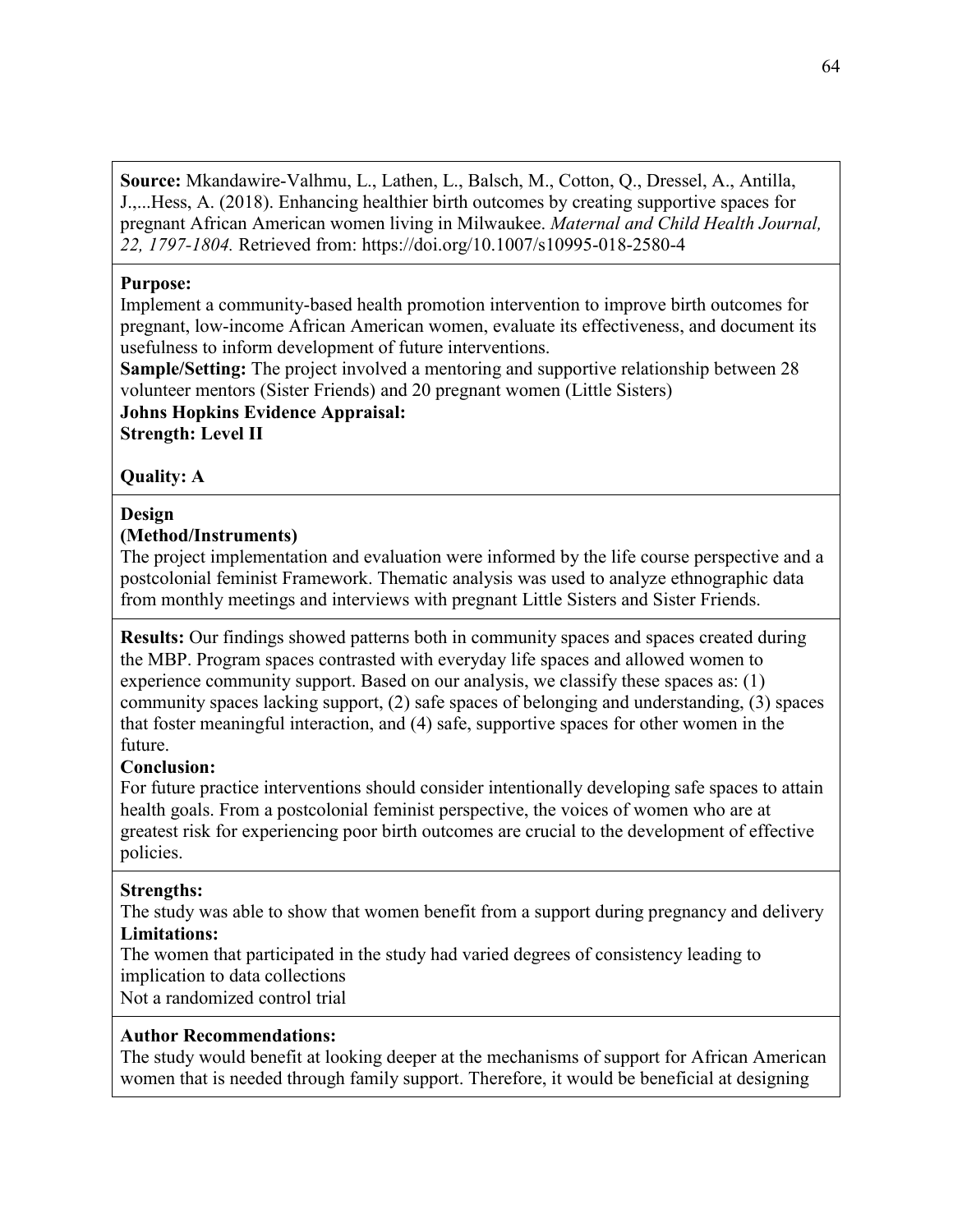effective community-based interventions, community building prerequisite to enhance social capital, and mobilize available resources.

### **Implications:**

Midwives could create a supportive space for African American women during their pregnancy and delivery. Therefore, creating a safe space for these women will lead to less adverse birth outcomes.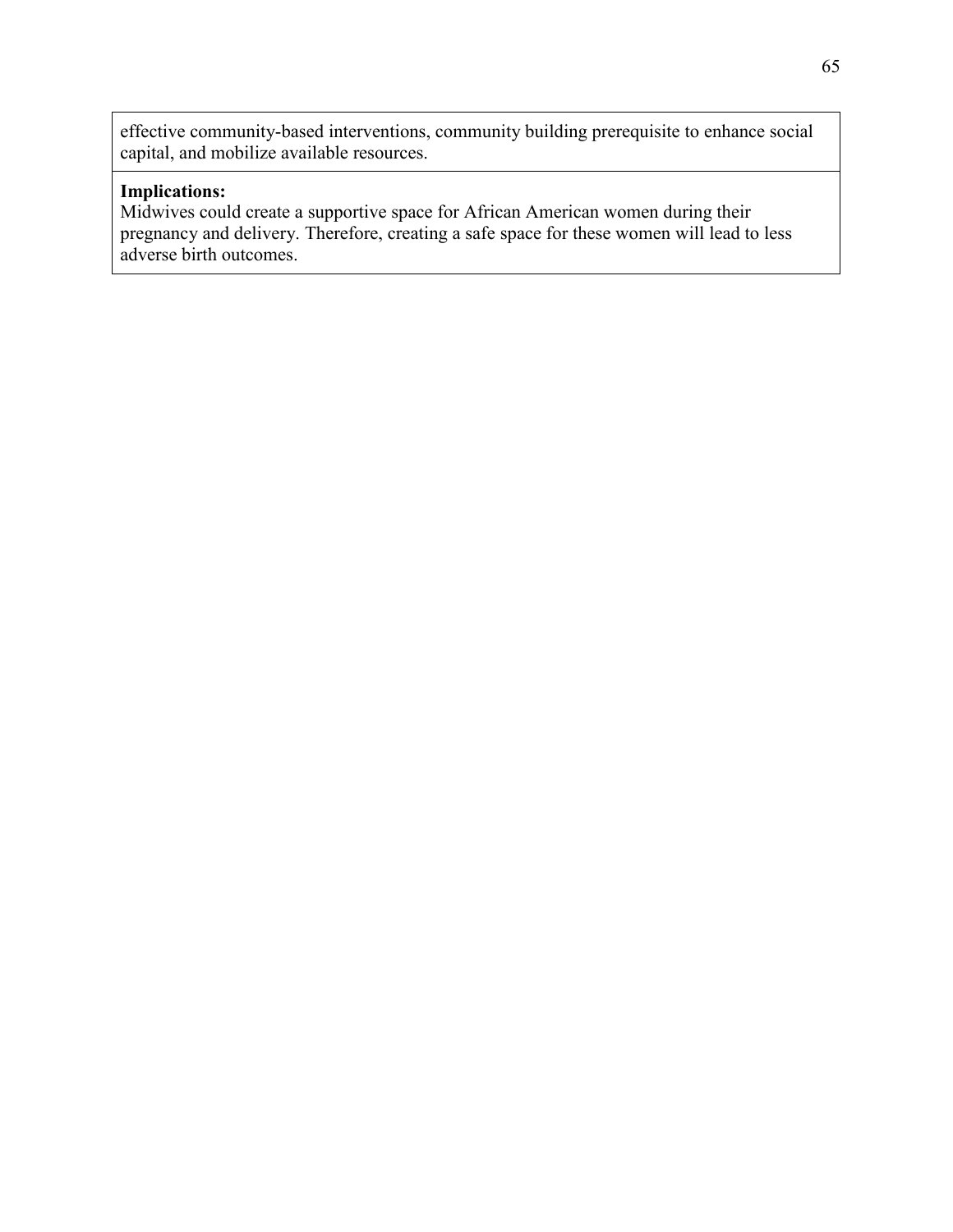#### **Source:**

Mutambudzi, M., Meyer, J. D., Reisine, S., & Warren, N. (2016). A review of recent literature on materialist and psychosocial models for racial and ethnic disparities in birth outcomes in the US, 2000–2014. *Ethnicity & Health, 22*(3), 311-332. doi:10.1080/13557858.2016.1247150

#### **Purpose:**

To explore recent knowledge of the effects of materialist and psychosocial factors on differences in low birthweight (LBW) and preterm delivery (PTD) outcomes between Black and White mothers.

#### **Sample/Setting:**

Low birthweight (LBW) and preterm delivery (PTD) outcomes between Black and White mothers.

**Johns Hopkins Evidence Appraisal: Strength: Level III**

### **Quality: High**

#### **Design (Method/Instruments)**

Search and review were conducted for studies that examined: (a) neighborhood-level deprivation as an indicator of material conditions, and (b) racial discrimination or occupational stressors as indicators of psychosocial stress. The outcomes of interest were LBW and PTD.

#### **Conclusion:**

Material and psychosocial factors significantly and negatively affected Blacks more than Whites, and were associated with increased adverse outcomes.

Through this review it was found that in comparison to White women, Black women are at higher risk of adverse outcomes due to both psychosocial stress and meso-level deprivation, after accounting for personal factors.

#### **Strengths:**

The method is limited in practice by the availability of valid variables (those that are strongly associated with the treatment and not directly or

Indirectly associated with the outcome).

**Limitations:**

offers potential to significantly reduce bias

#### **Author Recommendations:**

A better understanding of effects on health outcomes of material and psychosocial factors in Black women is needed. Further investigation into materialist and psychosocial factors, will allow us to better understand the factors driving PTD and LBW disparities in the US.

#### **Implications:**

Increases knowledge of the effects of materialist and psychosocial factors on differences in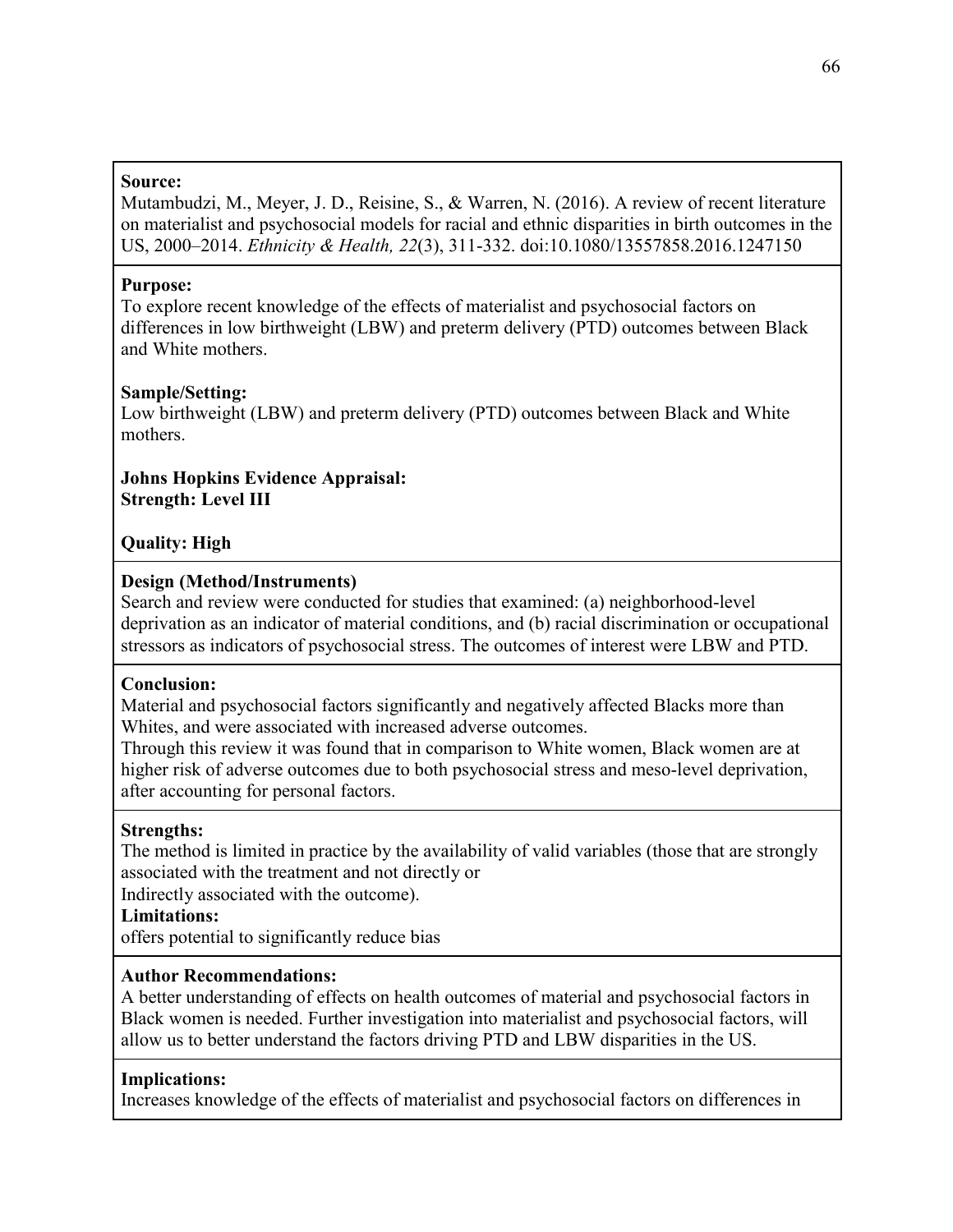low birthweight (LBW) and preterm delivery (PTD) outcomes.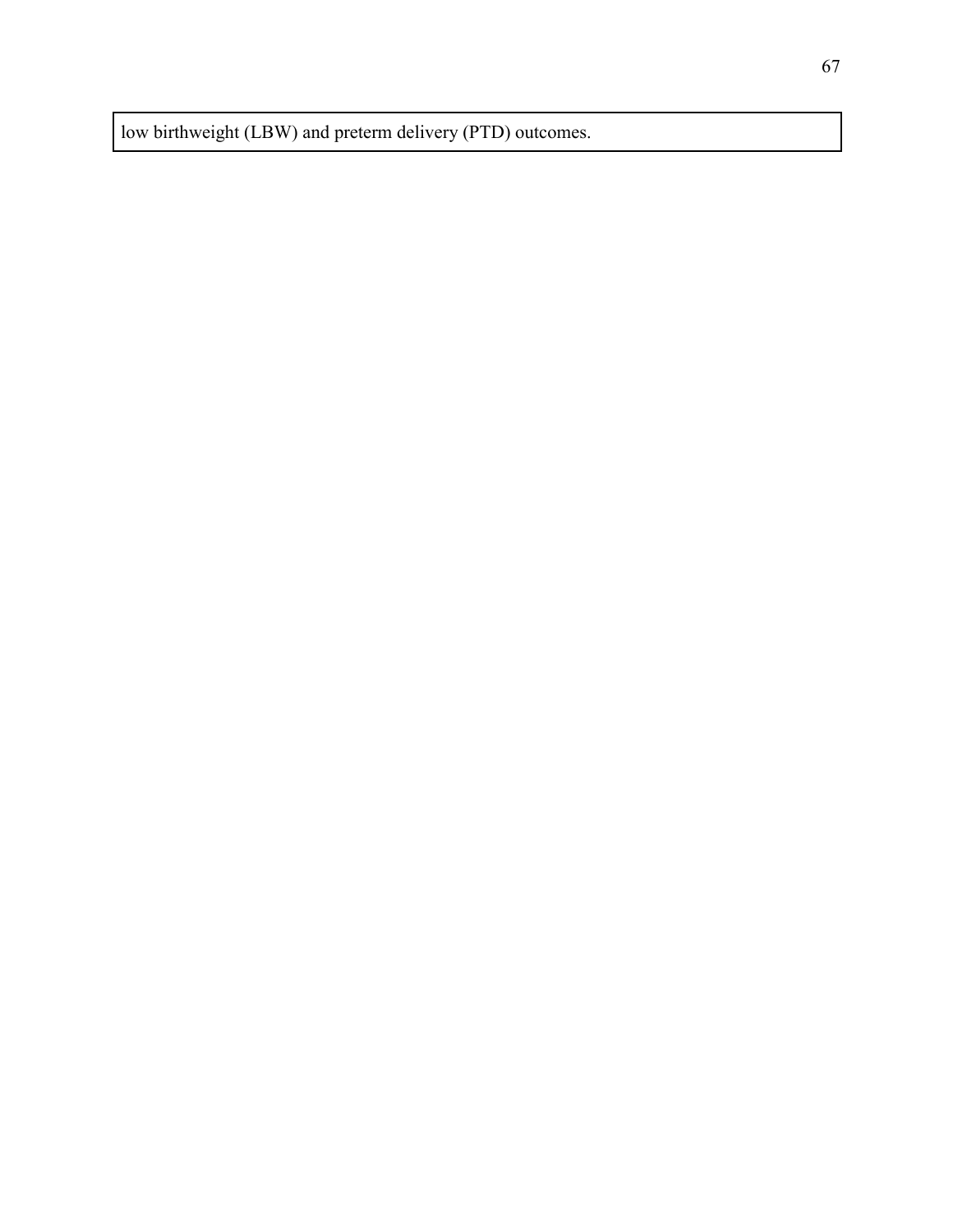**Source:** Mulrooney Eldred, S. (2019). Study the success of a north Minneapolis birth center. *MplsStPaul.* Retrieved from: http://mspmag.com/health-and-fitness/studying-the-success-of-anorth-minneapolis-birth-center/

### **Purpose:**

This article looks at the effect that the birth center had in North Minneapolis with African American women and families.

**Sample/Setting:** Women that were patients at the Roots birth centers.

# **Johns Hopkins Evidence Appraisal:**

**Strength: Level V**

# **Quality: A**

# **Design**

# **(Method/Instruments)**

This was an interview of the midwife, Rebecca Polston that manages the Roots birth center in North Minneapolis.

**Results:** In its three years of operation, with about 250 births logged, the birth center reports the following:

- $\bullet$  A 4 percent C-section rate (compared to 31.9 percent nationally)
- $\bullet$  A breastfeeding rate of 99 percent at one year (compared to 35.9 percent nationally)
- A 97 percent success rate for vaginal births after cesareans (compared to 60–80 percent nationally)
- A 0 percent pre-term birth rate for U.S.-born African-American mothers (compared to 14 percent of births to African-American women in the United States)

# **Conclusion:**

The conclusion is that the Roots birth center has been able to create a safe space through the care of midwives for pregnant African American women to deliver a newborn and has improved birth outcomes.

# **Strengths:**

This article shows a birth center with Midwives that is actively working on helping African American women have improved birth outcomes.

# **Limitations:**

Not a randomized control trial From the viewpoint of the birth center in North Minneapolis and is not a large sample size

# **Author Recommendations:**

The recommendation is that more research should be done to examine the impact that midwives have on providing quality care to minorities in America and therefore improving health disparities.

# **Implications:**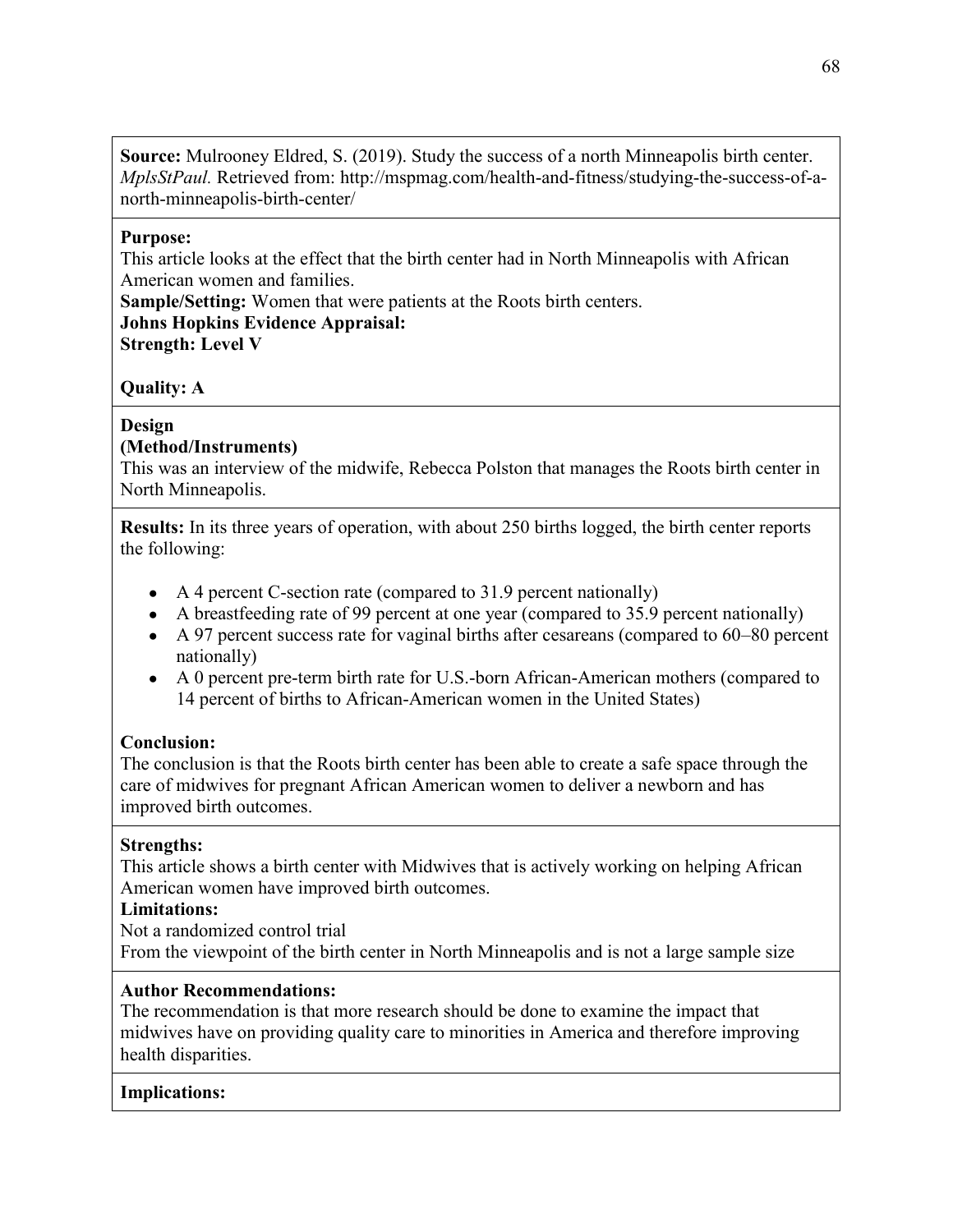This supports that midwives can create a safe space for African American women to have babies and this improves birth outcomes. Midwives are able to provide quality care for women and can help with the health disparities seen with African American women.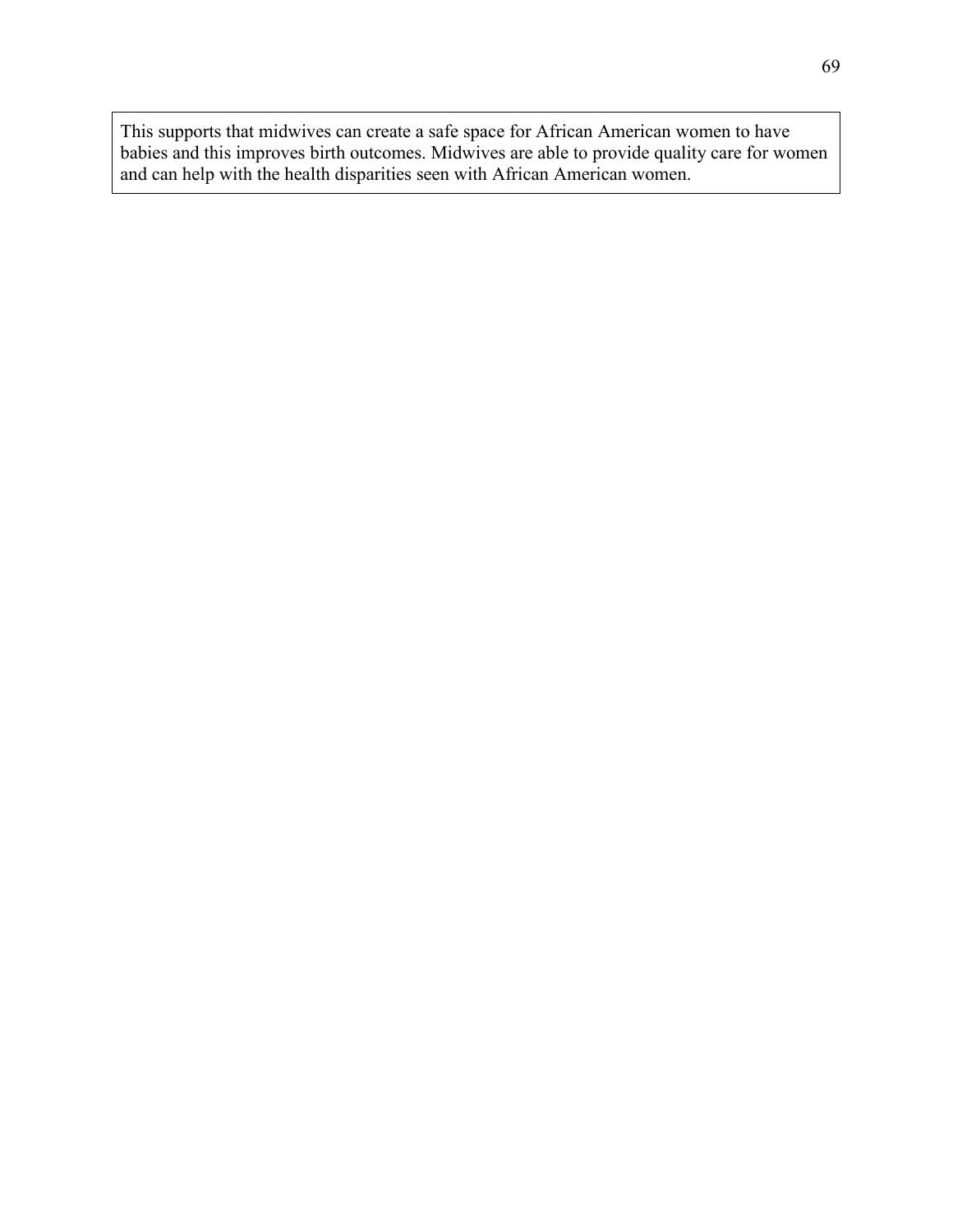### **Source:**

Nuru-Jeter, A., Dominguez, T. P., Hammond, W. P., Leu, J., Skaff, M., Egerter, S., . . . Braveman, P. (2008). "It's the skin you're in": African-American women talk about their experiences of racism. An exploratory study to develop measures of racism for birth outcome studies. *Maternal and Child Health Journal, 13*(1), 29-39. doi:10.1007/s10995-008-0357-x

# **Purpose:**

Review of how stress due to experiences of racism could contribute to African-American women's adverse birth outcomes.

# **Sample/Setting:**

40 socioeconomically diverse African-American women of childbearing age in four northern California cities.

# **Johns Hopkins Evidence Appraisal: Strength: Level III**

# **Quality: High**

# **Design (Method/Instruments)**

Six focus groups (5–10 women per group) with a total of 40 African-American women of childbearing age in San Francisco, Oakland, Berkeley, and Sacramento from May 2004 to April 2005.

Adult women (age 19 or older) with children under age 15, including pregnant women, who self-identified as African-American were eligible to participate. A semi-structured interview guide was developed by the "Measures of Racism Working Group," which included openended questions intended to engage women in freely discussing their experiences with racism. Each focus group was staffed by one facilitator and, for completeness and accuracy, two notetakers, all of whom were African-American women. When data collection was complete, all transcripts were read by an interdisciplinary team of six coders with expertise in epidemiology; clinical, social, and developmental psychology; cultural anthropology; social welfare; and health and social policy.

# **Conclusion:**

Women reported experiencing racism (1) throughout the life course, with childhood experiences seeming particularly salient and to have especially enduring effects (2) directly and vicariously, particularly in relation to their children; (3) in interpersonal, institutional, and internalized forms; (4) across different life domains; (5) with active and passive responses; and (6) with pervasive vigilance, anticipating threats to themselves and their children.

# **Strengths:**

Focus group was useful in obtaining detailed information about personal and group feelings, perceptions and opinions.

Provided broad range of information.

Opportunity to seek clarification was present.

**Limitations:**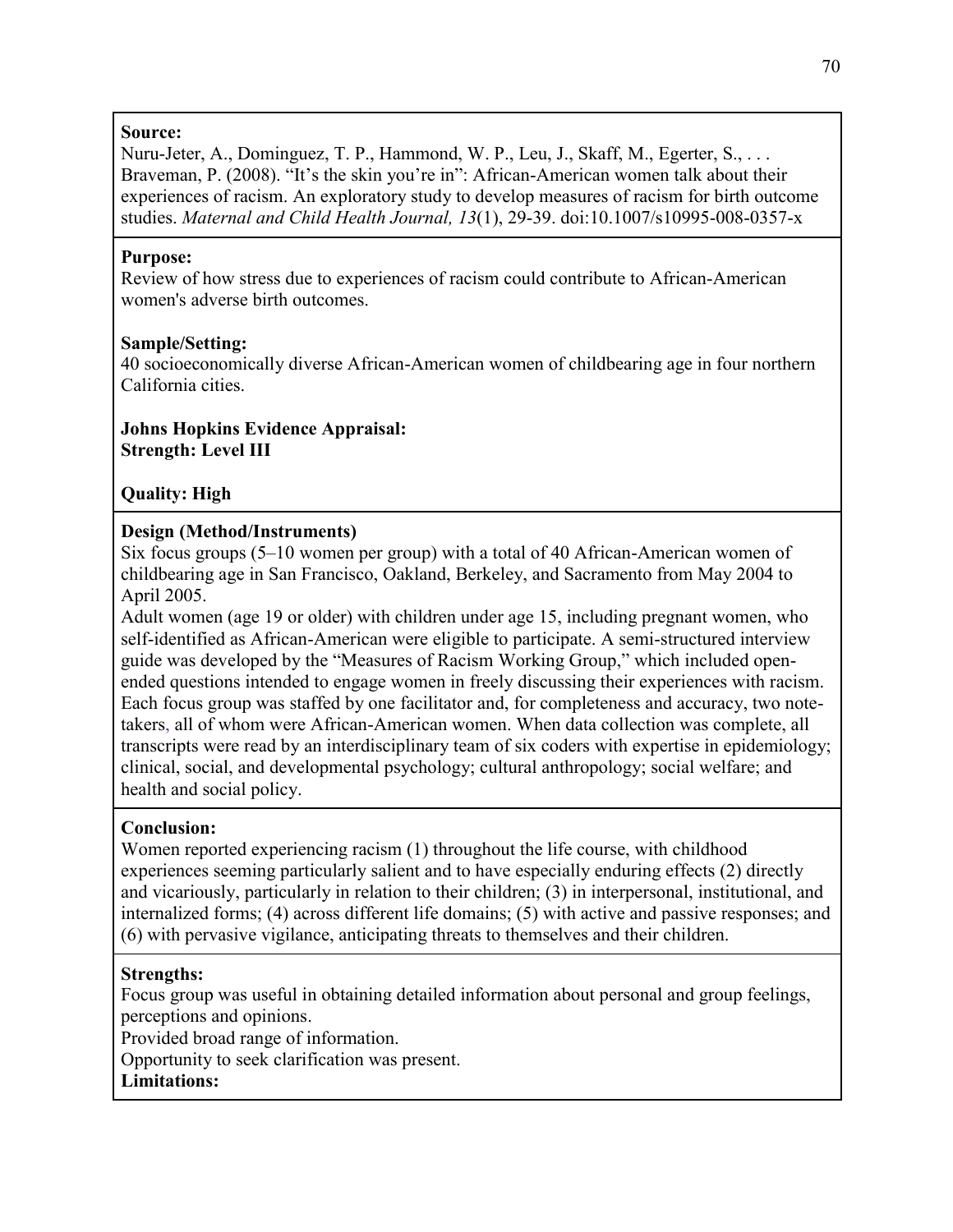This exploratory study includes the small size and that the Northern California convenience samples may not be nationally representative. This study did not aim to test hypotheses about racism's health effects or develop new measures; rather, it engaged women in verbalizing their experiences, to provide a basis for developing more adequate measures for birth outcomes research in the future.

### **Author Recommendations:**

More reviews are needed of the racism experiences of childbearing African-American women to inform subsequent development of improved measures for birth outcomes research

#### **Implications:**

Great insight is provided on how racism as a lived experience, and emphasize the inherent complexities involved with measuring it and quantifying its effects on maternal and birth outcomes, with a subsequent opportunity for healthcare providers to modify delivery of care.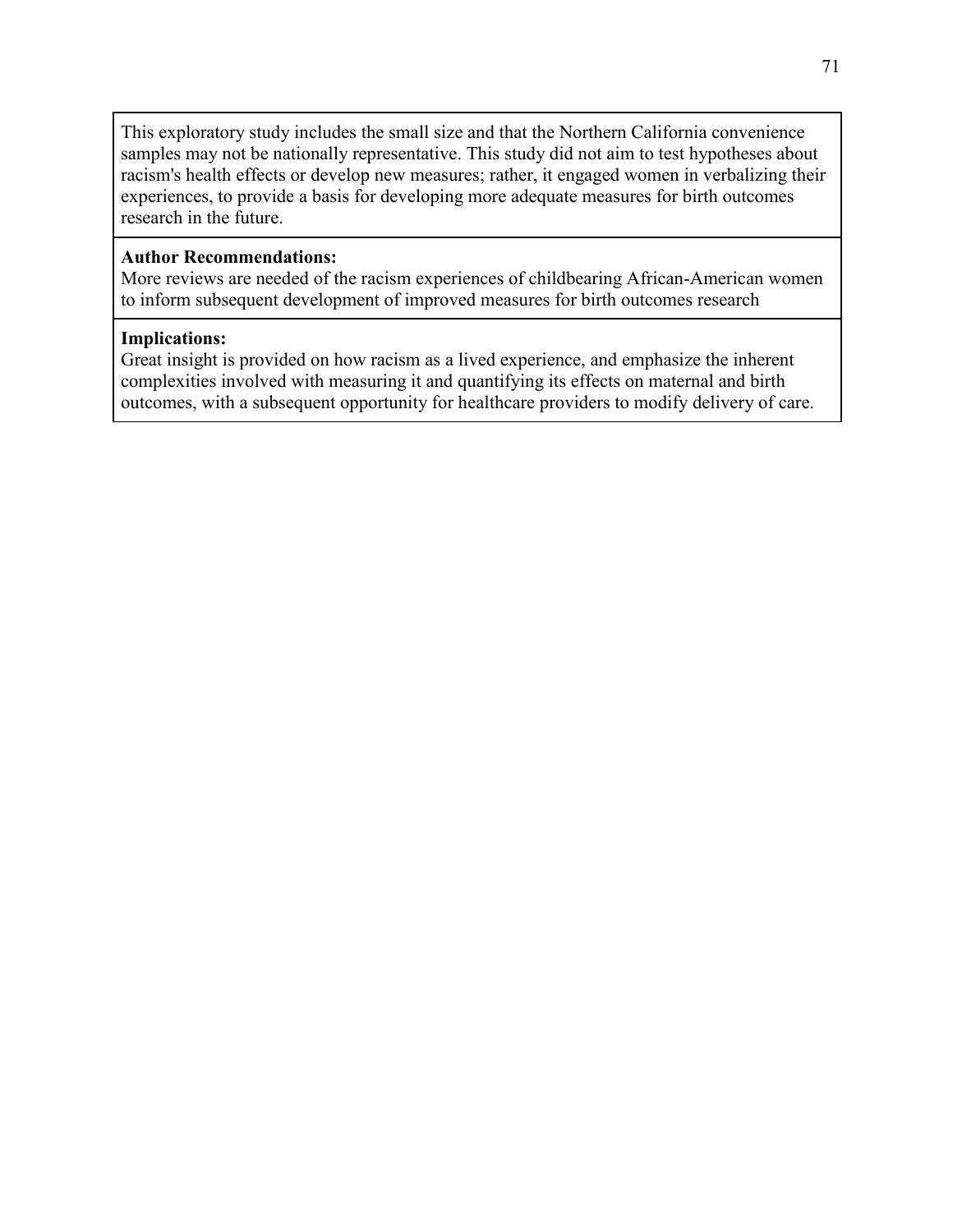#### **Source:**

Owens, T. C., & Jackson, F. M. (2015). Examining life-course socioeconomic position, contextualized stress, and depression among well-educated African-American pregnant women. *Women's Health Issues, 25*(4), 382-389. doi:10.1016/j.whi.2015.05.001

# **Purpose:**

Explores how childhood and adulthood socioeconomic position (SEP) and socioeconomic mobility, as indicators of life-course experiences, impact the relationship between contextualized stress and depression among well-educated, pregnant African-American women

# **Sample/Setting:**

101 African-American women in their first and second trimesters participated in a crosssectional study that was conducted between 1999 and 2003 in metropolitan Atlanta **Johns Hopkins Evidence Appraisal:**

# **Strength: Level III**

# **Quality: Good**

# **Design (Method/Instruments)**

The Jackson, Hogue, Phillips Contextualized Stress Measure and the Beck Depression Inventory were administered to 101 well-educated, pregnant African-American women during their first and second trimesters. Bivariate associations and regression analysis were conducted to assess life-course SEP, mobility, and contextualized stress as predictors of depression. Based on the demographic data for childhood and adult SES, the SEP and mobility variables were created.

# **Conclusion:**

Education is not as protective for the birth outcomes of African-American women as expected. Findings consistently reveal that well-educated African-American women experience worse birth outcomes than women from other racial and ethnic groups with less education, fewer economic and material resources, and limited access to health care.

# **Strengths:**

Descriptive study, based on experiences

# **Limitations:**

Small study size.

Study was cross-sectional and SES information could be subject to recall bias.

# **Author Recommendations:**

Future considerations to include an examination of key components within the racial and gendered context that are more notable.

# **Implications:**

This work has implications for examining depression and birth outcomes and multigenerational socioeconomic position.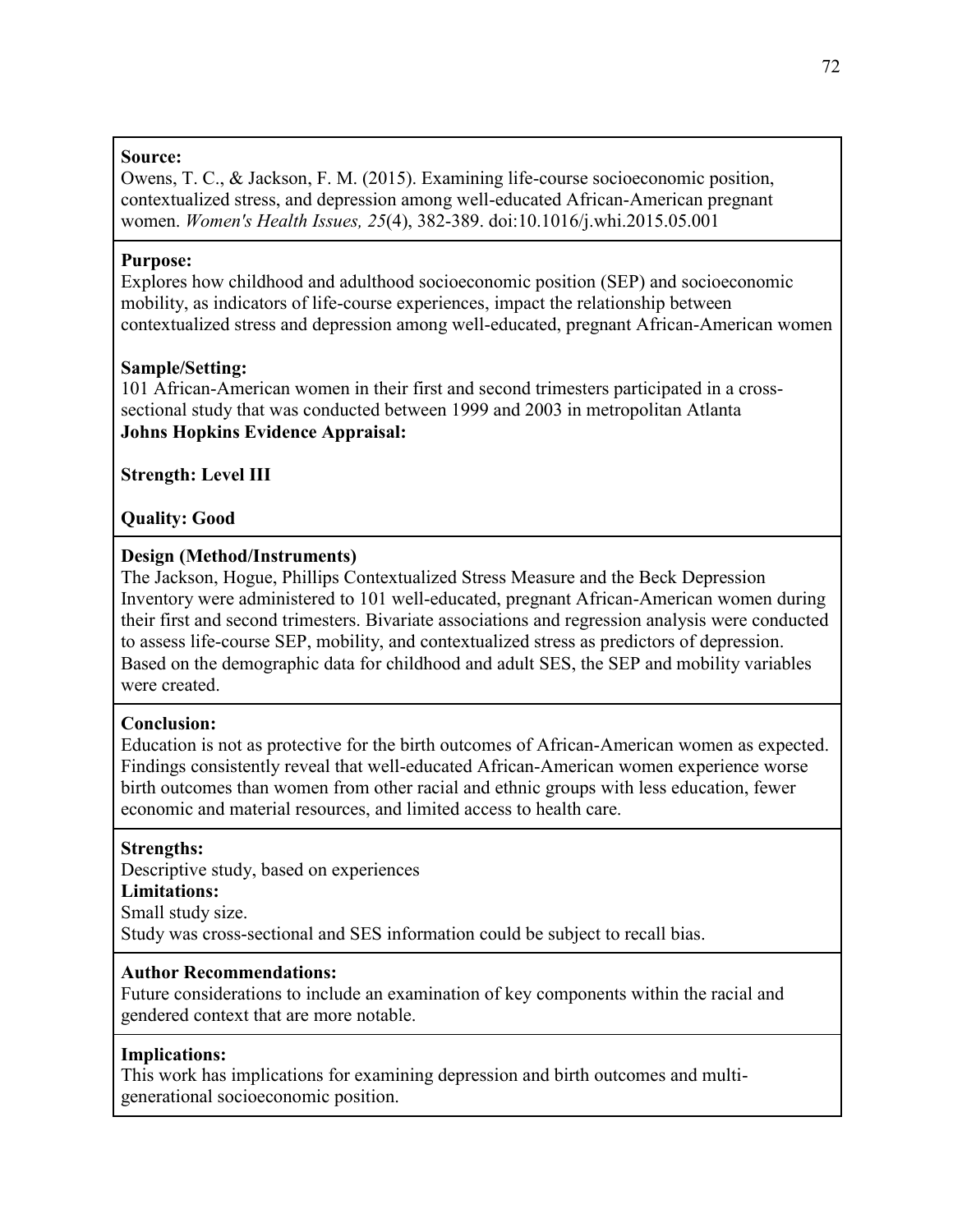#### **Source:**

Prather, C., Fuller, T. R., Marshall, K. J., & Jeffries, W. L. (2016). The impact of racism on the sexual and reproductive health of African American women. *Journal of Womens Health, 25*(7), 664-671. doi:10.1089/jwh.2015.5637

# **Purpose:**

Describes racism and its impact on African American women's sexual and reproductive health to demonstrate how social determinants grounded in racism affect individual behaviors and interpersonal relationships, which may contribute to sexual and reproductive health outcomes.

# **Sample/Setting:**

African American women

# **Johns Hopkins Evidence Appraisal:**

**Strength: Level III**

#### **Quality: Good Design (Method/Instruments)**

Use of a socioecological model was used to describe how individual, interpersonal, community, and societal factors shape population health, to provides a perspective to understand how these unique contextual experiences are intertwined with the daily lived experiences of African American women.

# **Conclusion:**

Historical and contemporary contexts, race-based mistreatment has been shown to place African American women at increased risk for HIV/STIs, pregnancy-related complications, and early mortality. Moreover, widespread health implications of racism are evident and exist at the individual, interpersonal, community, and societal levels. In this regard, African American women appear to be situated in contexts in which racism is rarely avoidable.

# **Strengths:**

Offers considerations that provide opportunities to promote health equity by reducing the effects of racism and improving African American women's sexual and reproductive health. **Limitations:**

# **Author Recommendations:**

More research focused on African American women is needed and should prioritize the role of racism and health disparities to sufficiently address the root causes of inequity. Implementation of culturally tailored interventions may improve African American women's health outcomes as well.

# **Implications:**

Insight into how racism impacts the well-being of women, including sexual reproduction, has the opportunity to modify how women of color are cared for and highlights that midwifery led care can stand in the gap of the absence of well rounded, thoughtful care.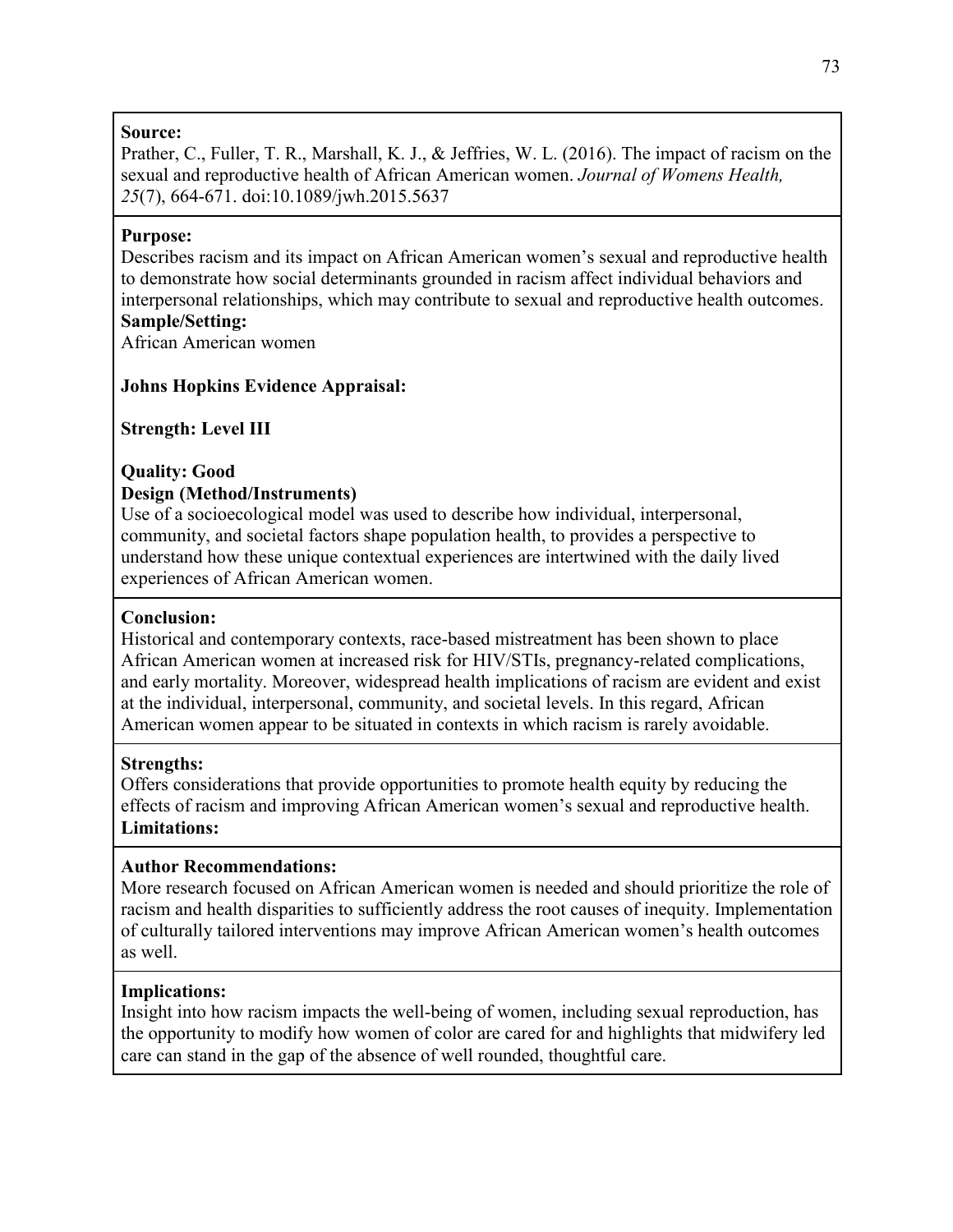**Source:** Simon, C., Adam, E., Holl, J., Wolfe, K., Grobman, W., & Borders, A. (2016). Prenatal stress and the cortisol awakening response in African-American and Caucasian women in the third trimester of pregnancy. *Maternal & Child Health Journal, 20(10),* 2142- 2149. DOI:<https://doi.org/10.1016/j.biopsych.2018.06.023>

#### **Purpose:**

This study's purpose is to look at the cortisol awakening response between African-American and Caucasian pregnant women.

**Sample/Setting:** 114 women (56 African-American and 58 Caucasian third trimester, 32-40 weeks gestation, pregnant women) and the study took place at two prenatal clinics associated with Northwestern Memorial Hospital. For women to be eligible to be a part of the study they had to be pregnant, English speakers, at least 18 years old, and less than 23 weeks gestation at time of enrollment.

**Johns Hopkins Evidence Appraisal: Strength: Level III**

**Quality: A**

#### **Design**

#### **(Method/Instruments)**

This study is a supplementary pilot study to the Stress in Pregnancy Study (SIPS), All the participants answered questions from various scales to assess different areas of stress (pg. 2144). External stress was measured by the Home Hardship Scale, the Stressful Life Events Scale, and the USDA food security scale. Depressive symptoms were evaluated by the Center for Epidemiologic Studies Depression Scale (CES-D). Participants took scales that measured buffers of stress and the scales that were used include, MOS social support scale, the State Hope scale, Rosenberg's Self-Esteem scale, and Pearlins Mastery Scale. Perceived stressors were looked at by Krieger perceived discrimination Scale, Misra Stress scale, Cohen's Perceived Stress scale and the prenatal 30 min. (pg. 2144). On top of the multiple scales that the women filled out, they also had to collect salivary samples over two days to measure cortisol levels.

**Results:** The results are that the women in our sample showed normative cortisol diurnal rhythms (high on waking, peak 30 min post-waking, lowest at bedtime), we found that African-American women had blunted (smaller) awakening responses compared to Caucasian women (p<0.05). However, there is an increased stress within African Americans due to perceived discrimination.

# **Conclusion:**

These results complement the data that is already out there of racial psychosocial stress while a woman is pregnant.

#### **Strengths:**

The study had strong and clear variables and data analysis.

Collected cortisol data across 2 days, with three-time points of collection, reducing the influence of day-to-day variability in cortisol on our findings (pg. 2148)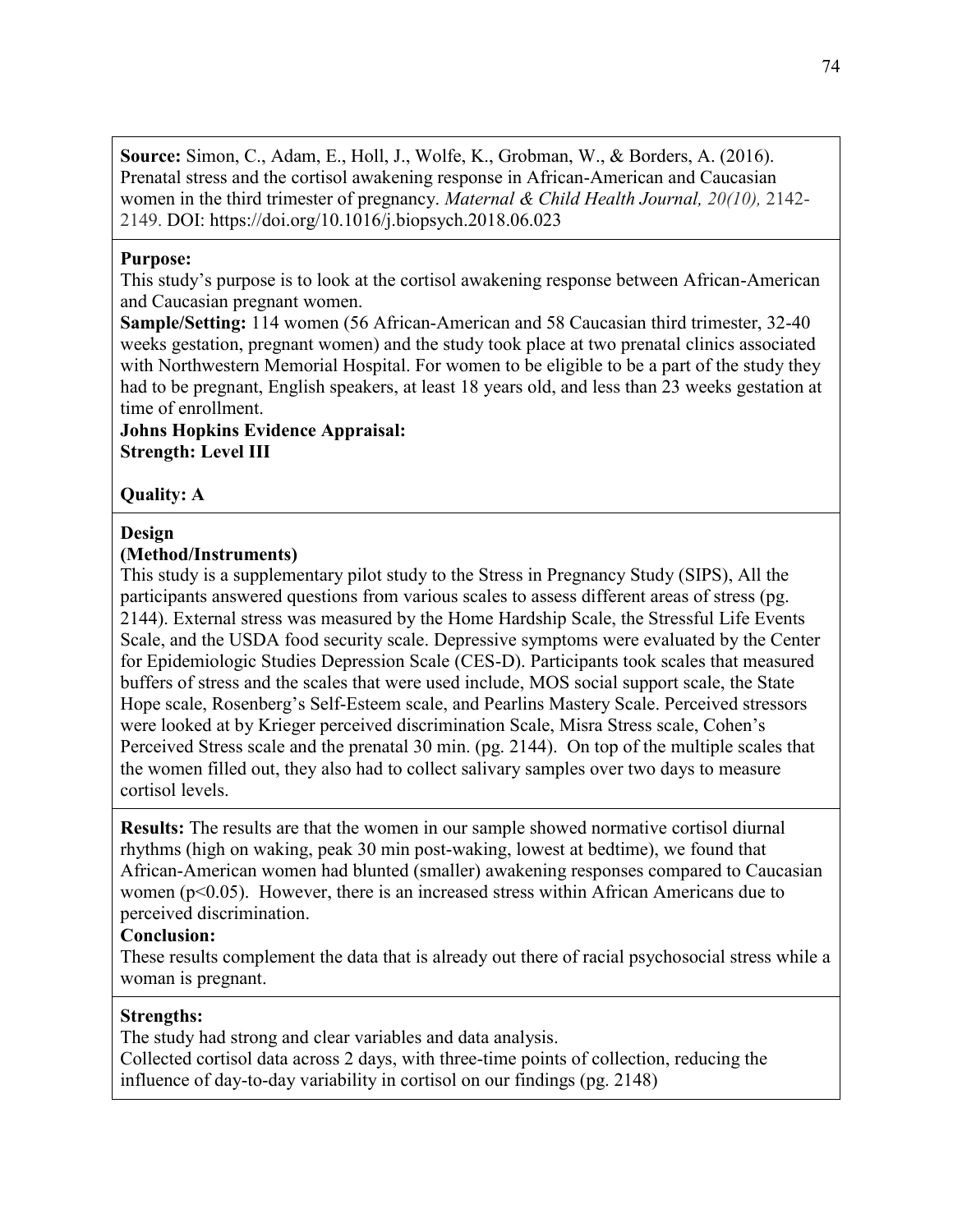Multiple different stress scales were used to properly assess stress **Limitations:**

A small sample size of 114 women

A corresponding inability to meaningfully examine health outcomes

Lack of objective (electronic) monitoring of the exact timing of cortisol samples.

### **Author Recommendations:**

Author recommendations are that additional research should study connections between racial disparities and biomarkers associated with chronic stress and pregnancy outcomes, including other hormonal markers, cytokines and measure of telomere length. While our results add to the small but growing body of literature showing ethnic disparities in cortisol rhythms, further research is needed to determine whether these results have clinical significance for pregnancy outcomes.

#### **Implications:**

This study looks at the health disparities that are with African-Americans and further identification and prevention of factors contributing to lower pregnancy cortisol awakening response may be a promising direction for efforts to improve maternal prenatal health and wellbeing. This is helpful to my study in looking at stress in African-American pregnant mothers which could be a factor in infant mortality. Prenatal stress has been linked to a variety of poor psychosocial, birth, and developmental outcomes for mothers and offspring. Cortisol levels increase in response to stress.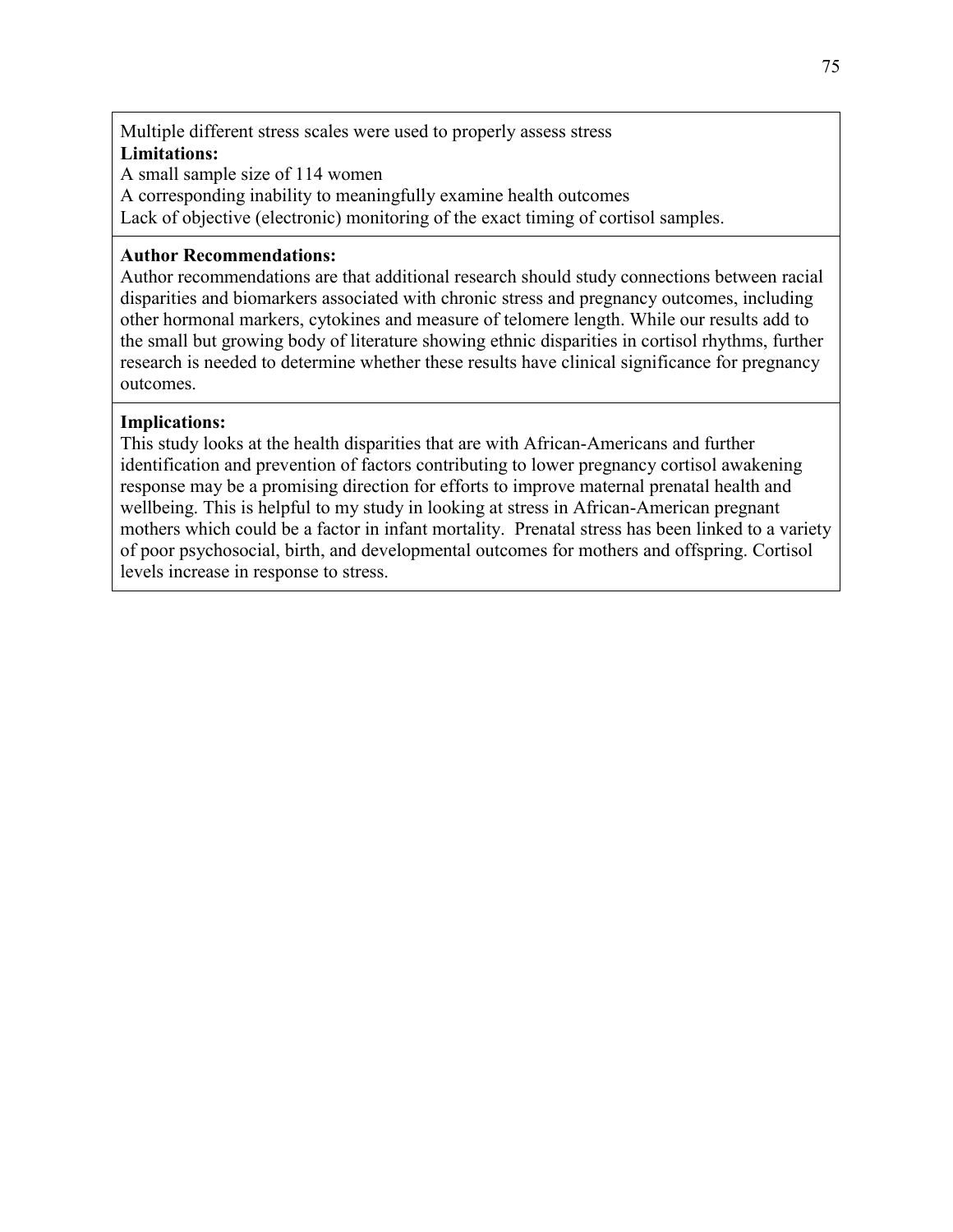#### **Source:**

Ward, T. C., Mazul, M., Ngui, E. M., Bridgewater, F. D., & Harley, A. E. (2013). "You learn to go last": Perceptions of prenatal care experiences among African-American women with limited incomes. *Maternal and Child Health Journal, 17*(10), 1753-1759. doi:10.1007/s10995- 012-1194-5

# **Purpose:**

Examines the experiences of racial discrimination during prenatal care from the perspectives of African American women in a low-income Milwaukee neighborhood.

# **Sample/Setting:**

Highest risk for poor birth outcomes amongst women who self-identified as African American, eighteen years or older, with a child 1 year of age or younger, and who experienced at least one prenatal care visit in Milwaukee.

# **Johns Hopkins Evidence Appraisal: Strength: Level III**

# **Quality: Good**

# **Design (Method/Instruments)**

A qualitative approach reviewed transcripts from six focus groups with twenty-nine women and two individual interviews were analyzed to identify important emergent themes. Validity was maintained using an audit trail, peer debriefing, and two individual member validation sessions. Participants identified three areas of perceived discrimination based on: (1) insurance or income status, (2) race, and (3) lifetime experiences of racial discrimination.

# **Conclusion:**

Findings suggested that African American women with limited incomes perceive many provider practices and personal interactions during prenatal care as discriminatory. Across all focus groups, an overarching theme of discrimination, or feelings of being treated differently, arose. Discrimination was focused on three main themes: discrimination based on: (1) insurance and/or income status, (2) race during prenatal care, and (3) race over their lifetime.

# **Strengths:**

The use of focus groups in this study did facilitate a more comprehensive discussion of racism and discrimination that allowed the researchers to tease out discrimination based on insurance, income and attributed to racism. The groups allowed women to validate each other by laughing and commenting on experiences of others. They gave each other permission to "name" the phenomena and think and reflect on their experiences.

# **Limitations:**

Due to the exploratory nature of this study, focus groups were not stratified by type of provider, location of prenatal care, or type of prenatal care, which could help determine how the method of care might mitigate experiences of discrimination.

A second limitation to this study was that provider race was not collected; thus, it is not clear if